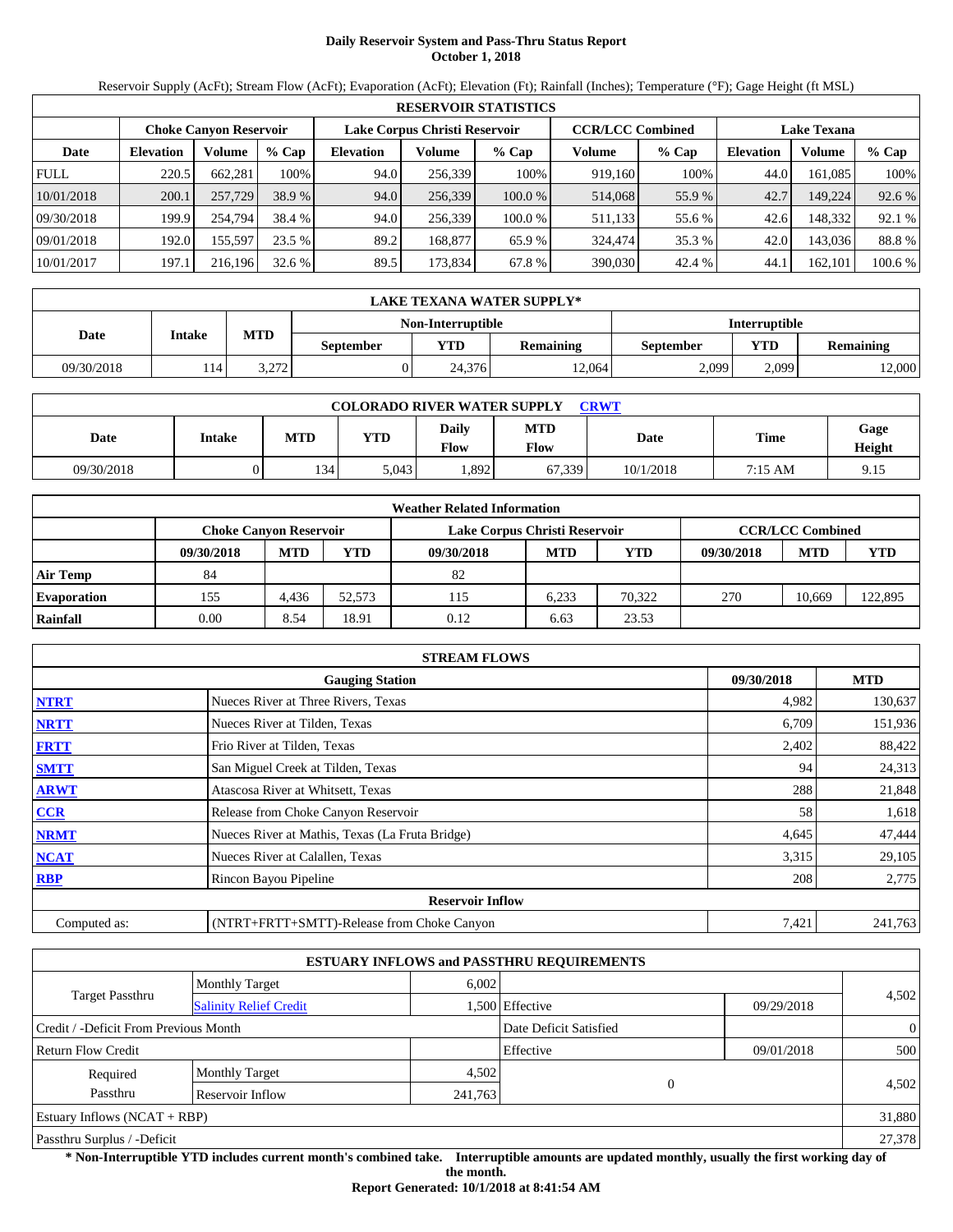# **Daily Reservoir System and Pass-Thru Status Report October 2, 2018**

Reservoir Supply (AcFt); Stream Flow (AcFt); Evaporation (AcFt); Elevation (Ft); Rainfall (Inches); Temperature (°F); Gage Height (ft MSL)

|             | <b>RESERVOIR STATISTICS</b> |                               |         |                               |         |         |                         |         |                    |         |        |  |
|-------------|-----------------------------|-------------------------------|---------|-------------------------------|---------|---------|-------------------------|---------|--------------------|---------|--------|--|
|             |                             | <b>Choke Canyon Reservoir</b> |         | Lake Corpus Christi Reservoir |         |         | <b>CCR/LCC Combined</b> |         | <b>Lake Texana</b> |         |        |  |
| Date        | <b>Elevation</b>            | Volume                        | $%$ Cap | <b>Elevation</b>              | Volume  | $%$ Cap | Volume                  | $%$ Cap | <b>Elevation</b>   | Volume  | % Cap  |  |
| <b>FULL</b> | 220.5                       | 662,281                       | 100%    | 94.0                          | 256,339 | 100%    | 919,160                 | 100%    | 44.0               | 161.085 | 100%   |  |
| 10/02/2018  | 200.2                       | 259,206                       | 39.1%   | 94.0                          | 256,339 | 100.0 % | 515,545                 | 56.1 %  | 42.8               | 150,120 | 93.2 % |  |
| 10/01/2018  | 200.1                       | 257,729                       | 38.9 %  | 94.0                          | 256.339 | 100.0 % | 514,068                 | 55.9%   | 42.7               | 149.224 | 92.6 % |  |
| 09/02/2018  | 192.0                       | 155,597                       | 23.5 %  | 89.2                          | 168,877 | 65.9%   | 324,474                 | 35.3 %  | 42.0               | 143,036 | 88.8%  |  |
| 10/02/2017  | 197.0                       | 214,890                       | 32.4%   | 89.6                          | 175,504 | 68.5 %  | 390,394                 | 42.5 %  | 43.9               | 160,156 | 99.4 % |  |

|            | LAKE TEXANA WATER SUPPLY* |            |                  |                   |                  |                      |       |                  |  |  |  |
|------------|---------------------------|------------|------------------|-------------------|------------------|----------------------|-------|------------------|--|--|--|
|            |                           |            |                  | Non-Interruptible |                  | <b>Interruptible</b> |       |                  |  |  |  |
| Date       | Intake                    | <b>MTD</b> | <b>September</b> | <b>VTD</b>        | <b>Remaining</b> | September            | YTD   | <b>Remaining</b> |  |  |  |
| 10/01/2018 | 69                        | 69         | 3,272            | 24.445            | 11,995           | 2.099                | 2.099 | 12,000           |  |  |  |

| <b>COLORADO RIVER WATER SUPPLY</b><br><b>CRWT</b> |        |            |            |                             |                    |           |             |                |  |  |
|---------------------------------------------------|--------|------------|------------|-----------------------------|--------------------|-----------|-------------|----------------|--|--|
| Date                                              | Intake | <b>MTD</b> | <b>YTD</b> | <b>Daily</b><br><b>Flow</b> | <b>MTD</b><br>Flow | Date      | <b>Time</b> | Gage<br>Height |  |  |
| 10/01/2018                                        | 45     | 45         | 4.955      | .705                        | .705               | 10/2/2018 | $6:15$ AM   | 8.96           |  |  |

|                    |                        |            |        | <b>Weather Related Information</b> |            |        |            |                         |            |
|--------------------|------------------------|------------|--------|------------------------------------|------------|--------|------------|-------------------------|------------|
|                    | Choke Canvon Reservoir |            |        | Lake Corpus Christi Reservoir      |            |        |            | <b>CCR/LCC Combined</b> |            |
|                    | 10/01/2018             | <b>MTD</b> | YTD    | 10/01/2018                         | <b>MTD</b> | YTD    | 10/01/2018 | <b>MTD</b>              | <b>YTD</b> |
| <b>Air Temp</b>    | 86                     |            |        | 86                                 |            |        |            |                         |            |
| <b>Evaporation</b> | 112                    | 112        | 52.685 | 127                                | 127        | 70.449 | 239        | 239                     | 123,134    |
| Rainfall           | 0.22                   | 0.22       | 19.13  | 0.10                               | 0.10       | 23.63  |            |                         |            |

|              | <b>STREAM FLOWS</b>                             |            |            |
|--------------|-------------------------------------------------|------------|------------|
|              | <b>Gauging Station</b>                          | 10/01/2018 | <b>MTD</b> |
| <b>NTRT</b>  | Nueces River at Three Rivers, Texas             | 5,141      | 5,141      |
| <b>NRTT</b>  | Nueces River at Tilden, Texas                   | 6,888      | 6,888      |
| <b>FRTT</b>  | Frio River at Tilden, Texas                     | 1,602      | 1,602      |
| <b>SMTT</b>  | San Miguel Creek at Tilden, Texas               | 83         | 83         |
| <b>ARWT</b>  | Atascosa River at Whitsett, Texas               | 234        | 234        |
| <b>CCR</b>   | Release from Choke Canyon Reservoir             | 58         | 58         |
| <b>NRMT</b>  | Nueces River at Mathis, Texas (La Fruta Bridge) | 5,221      | 5,221      |
| <b>NCAT</b>  | Nueces River at Calallen, Texas                 | 3,414      | 3,414      |
| <b>RBP</b>   | Rincon Bayou Pipeline                           | 205        | 205        |
|              | <b>Reservoir Inflow</b>                         |            |            |
| Computed as: | (NTRT+FRTT+SMTT)-Release from Choke Canyon      | 6,768      | 6,768      |

|                                                  |                       |       | <b>ESTUARY INFLOWS and PASSTHRU REQUIREMENTS</b> |            |       |
|--------------------------------------------------|-----------------------|-------|--------------------------------------------------|------------|-------|
|                                                  | <b>Monthly Target</b> | 9.000 |                                                  |            |       |
| Target Passthru<br><b>Salinity Relief Credit</b> |                       |       | 0 Effective                                      |            | 9,000 |
| Credit / -Deficit From Previous Month            |                       |       | Date Deficit Satisfied                           |            | 4,500 |
| <b>Return Flow Credit</b>                        |                       |       | Effective                                        | 10/01/2018 | 500   |
| Required                                         | <b>Monthly Target</b> | 9,000 |                                                  |            |       |
| Passthru                                         | Reservoir Inflow      | 6,768 | $\Omega$                                         |            | 6,768 |
| Estuary Inflows $(NCAT + RBP)$                   |                       |       |                                                  |            | 3,620 |
| Passthru Surplus / -Deficit                      |                       |       |                                                  |            | 1,851 |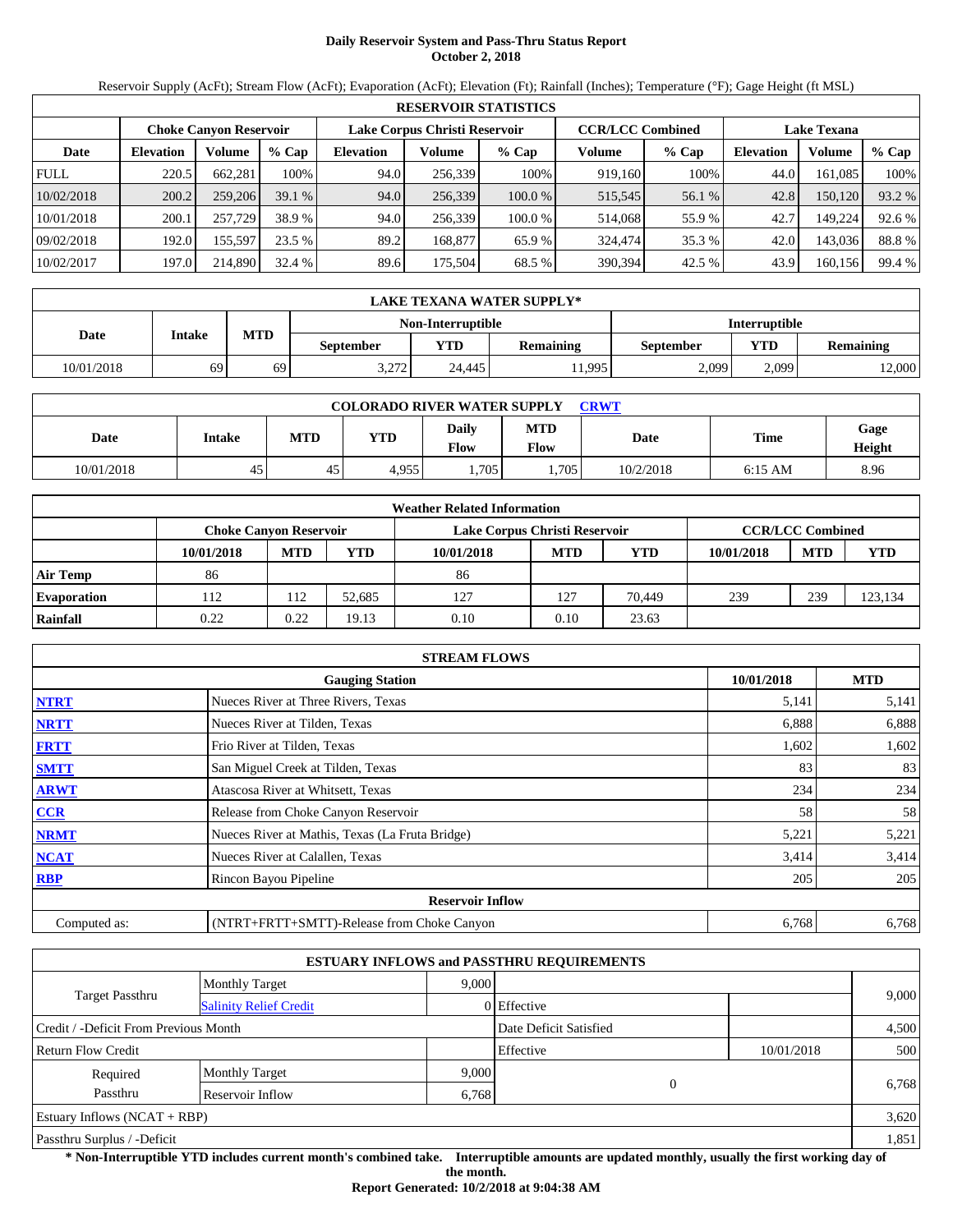# **Daily Reservoir System and Pass-Thru Status Report October 3, 2018**

Reservoir Supply (AcFt); Stream Flow (AcFt); Evaporation (AcFt); Elevation (Ft); Rainfall (Inches); Temperature (°F); Gage Height (ft MSL)

|             | <b>RESERVOIR STATISTICS</b> |                               |         |                  |                               |         |                         |         |                    |         |        |  |  |
|-------------|-----------------------------|-------------------------------|---------|------------------|-------------------------------|---------|-------------------------|---------|--------------------|---------|--------|--|--|
|             |                             | <b>Choke Canvon Reservoir</b> |         |                  | Lake Corpus Christi Reservoir |         | <b>CCR/LCC Combined</b> |         | <b>Lake Texana</b> |         |        |  |  |
| Date        | <b>Elevation</b>            | Volume                        | $%$ Cap | <b>Elevation</b> | Volume                        | $%$ Cap | Volume                  | $%$ Cap | <b>Elevation</b>   | Volume  | % Cap  |  |  |
| <b>FULL</b> | 220.5                       | 662.281                       | 100%    | 94.0             | 256.339                       | 100%    | 919.160                 | 100%    | 44.0               | 161.085 | 100%   |  |  |
| 10/03/2018  | 200.2                       | 259,206                       | 39.1%   | 94.0             | 256,339                       | 100.0 % | 515,545                 | 56.1 %  | 42.9               | 151.018 | 93.8 % |  |  |
| 10/02/2018  | 200.2                       | 259,206                       | 39.1%   | 94.0             | 256.339                       | 100.0%  | 515.545                 | 56.1 %  | 42.8               | 150,120 | 93.2 % |  |  |
| 09/03/2018  | 191.9                       | 154.526                       | 23.3 %  | 89.1             | 167.241                       | 65.2 %  | 321.767                 | 35.0 %  | 41.9               | 142.162 | 88.3 % |  |  |
| 10/03/2017  | 197.0                       | 214,890                       | 32.4 %  | 89.7             | 177.1821                      | 69.1 %  | 392,072                 | 42.7 %  | 44.0               | 161,085 | 100.0% |  |  |

|            | LAKE TEXANA WATER SUPPLY* |            |           |                   |                  |                      |       |                  |  |  |  |
|------------|---------------------------|------------|-----------|-------------------|------------------|----------------------|-------|------------------|--|--|--|
|            | Intake                    |            |           | Non-Interruptible |                  | <b>Interruptible</b> |       |                  |  |  |  |
| Date       |                           | <b>MTD</b> | September | <b>YTD</b>        | <b>Remaining</b> | September            | YTD   | <b>Remaining</b> |  |  |  |
| 10/02/2018 | 114                       | 184        | 3.272     | 24.560            | .880             | 2.099                | 2.099 | 12,000           |  |  |  |

| <b>COLORADO RIVER WATER SUPPLY</b><br><b>CRWT</b> |        |     |            |                      |                    |           |             |                |  |  |
|---------------------------------------------------|--------|-----|------------|----------------------|--------------------|-----------|-------------|----------------|--|--|
| Date                                              | Intake | MTD | <b>YTD</b> | <b>Daily</b><br>Flow | <b>MTD</b><br>Flow | Date      | <b>Time</b> | Gage<br>Height |  |  |
| 10/02/2018                                        |        | 45  | 4,955      | .630                 | 3,335              | 10/3/2018 | 7:15 AM     | 8.88           |  |  |

|                    |                        |            |        | <b>Weather Related Information</b> |                         |        |            |            |         |
|--------------------|------------------------|------------|--------|------------------------------------|-------------------------|--------|------------|------------|---------|
|                    | Choke Canvon Reservoir |            |        | Lake Corpus Christi Reservoir      | <b>CCR/LCC Combined</b> |        |            |            |         |
|                    | 10/02/2018             | <b>MTD</b> | YTD    | 10/02/2018                         | <b>MTD</b>              | YTD    | 10/02/2018 | <b>MTD</b> | YTD     |
| <b>Air Temp</b>    | 87                     |            |        | 89                                 |                         |        |            |            |         |
| <b>Evaporation</b> | 164                    | 276        | 52,849 | 184                                | 311                     | 70.633 | 348        | 587        | 123,482 |
| Rainfall           | 0.00                   | 0.22       | 19.13  | 0.00                               | 0.10                    | 23.63  |            |            |         |

|              | <b>STREAM FLOWS</b>                             |            |        |
|--------------|-------------------------------------------------|------------|--------|
|              | 10/02/2018                                      | <b>MTD</b> |        |
| <b>NTRT</b>  | Nueces River at Three Rivers, Texas             | 4,943      | 10,084 |
| <b>NRTT</b>  | Nueces River at Tilden, Texas                   | 6,888      | 13,776 |
| <b>FRTT</b>  | Frio River at Tilden, Texas                     | 1,165      | 2,767  |
| <b>SMTT</b>  | San Miguel Creek at Tilden, Texas               | 72         | 155    |
| <b>ARWT</b>  | Atascosa River at Whitsett, Texas               | 112        | 346    |
| <b>CCR</b>   | Release from Choke Canyon Reservoir             | 58         | 115    |
| <b>NRMT</b>  | Nueces River at Mathis, Texas (La Fruta Bridge) | 5,399      | 10,620 |
| <b>NCAT</b>  | Nueces River at Calallen, Texas                 | 3,633      | 7,047  |
| <b>RBP</b>   | Rincon Bayou Pipeline                           | 208        | 413    |
|              | <b>Reservoir Inflow</b>                         |            |        |
| Computed as: | (NTRT+FRTT+SMTT)-Release from Choke Canyon      | 6,123      | 12,891 |

|                                       |                               |                        | <b>ESTUARY INFLOWS and PASSTHRU REQUIREMENTS</b> |            |       |  |
|---------------------------------------|-------------------------------|------------------------|--------------------------------------------------|------------|-------|--|
|                                       | <b>Monthly Target</b>         | 9.000                  |                                                  |            |       |  |
| Target Passthru                       | <b>Salinity Relief Credit</b> |                        | 0 Effective                                      |            | 9,000 |  |
| Credit / -Deficit From Previous Month |                               | Date Deficit Satisfied |                                                  | 4,500      |       |  |
| <b>Return Flow Credit</b>             |                               |                        | Effective                                        | 10/01/2018 | 500   |  |
| Required                              | <b>Monthly Target</b>         | 9,000                  |                                                  |            |       |  |
| Passthru                              | Reservoir Inflow              | 12,891                 | $\theta$                                         |            | 9,000 |  |
| Estuary Inflows $(NCAT + RBP)$        |                               |                        |                                                  |            | 7,460 |  |
| Passthru Surplus / -Deficit           |                               |                        |                                                  |            | 3,460 |  |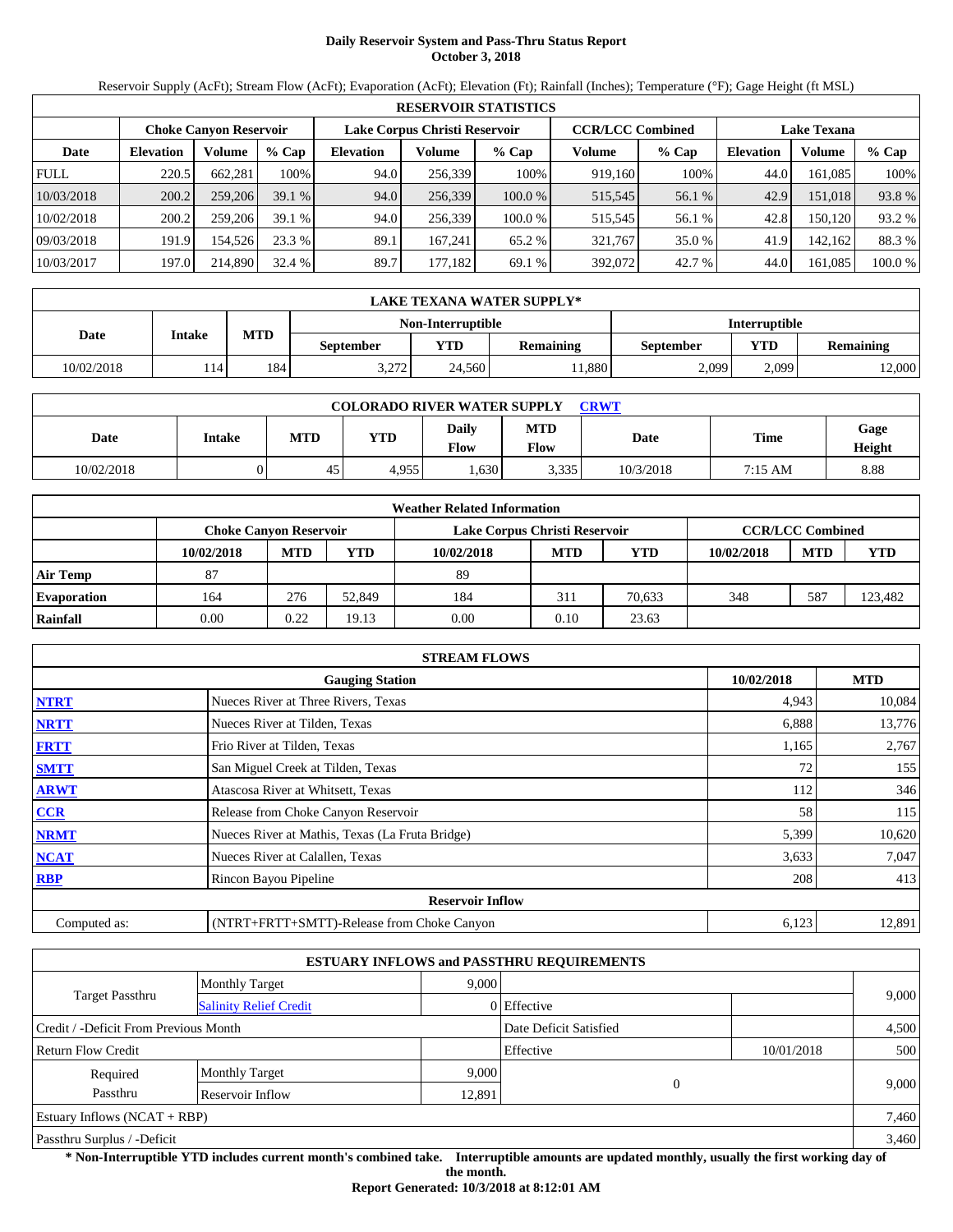# **Daily Reservoir System and Pass-Thru Status Report October 4, 2018**

Reservoir Supply (AcFt); Stream Flow (AcFt); Evaporation (AcFt); Elevation (Ft); Rainfall (Inches); Temperature (°F); Gage Height (ft MSL)

|             | <b>RESERVOIR STATISTICS</b> |                               |         |                  |                               |           |                         |         |                    |          |         |  |  |
|-------------|-----------------------------|-------------------------------|---------|------------------|-------------------------------|-----------|-------------------------|---------|--------------------|----------|---------|--|--|
|             |                             | <b>Choke Canvon Reservoir</b> |         |                  | Lake Corpus Christi Reservoir |           | <b>CCR/LCC Combined</b> |         | <b>Lake Texana</b> |          |         |  |  |
| Date        | <b>Elevation</b>            | Volume                        | $%$ Cap | <b>Elevation</b> | Volume                        | $%$ Cap   | Volume                  | $%$ Cap | <b>Elevation</b>   | Volume   | $%$ Cap |  |  |
| <b>FULL</b> | 220.5                       | 662.281                       | 100%    | 94.0             | 256,339                       | 100%      | 919,160                 | 100%    | 44.0               | 161.085  | 100%    |  |  |
| 10/04/2018  | 200.3                       | 260,689                       | 39.3%   | 94.0             | 256,339                       | $100.0\%$ | 517,028                 | 56.3 %  | 42.9               | 151,018  | 93.8 %  |  |  |
| 10/03/2018  | 200.2                       | 259,206                       | 39.1%   | 94.0             | 256.339                       | 100.0%    | 515.545                 | 56.1 %  | 42.9               | 151.0181 | 93.8 %  |  |  |
| 09/04/2018  | 191.9                       | 154.526                       | 23.3 %  | 89.1             | 167.241                       | 65.2 %    | 321.767                 | 35.0 %  | 42.0               | 143,036  | 88.8%   |  |  |
| 10/04/2017  | 197.1                       | 216,196                       | 32.6%   | 90.0             | 182.266                       | 71.1 %    | 398,462                 | 43.4 %  | 44.0               | 161,085  | 100.0 % |  |  |

|            | LAKE TEXANA WATER SUPPLY* |            |           |                   |                  |                      |       |                  |  |  |  |
|------------|---------------------------|------------|-----------|-------------------|------------------|----------------------|-------|------------------|--|--|--|
|            |                           |            |           | Non-Interruptible |                  | <b>Interruptible</b> |       |                  |  |  |  |
| Date       | Intake                    | <b>MTD</b> | September | <b>YTD</b>        | <b>Remaining</b> | September            | YTD   | <b>Remaining</b> |  |  |  |
| 10/03/2018 | $\mathbf{a}$              | 190        | 3.272     | 24.566            | .1,874           | 2.099                | 2.099 | 12,000           |  |  |  |

| <b>COLORADO RIVER WATER SUPPLY</b><br><b>CRWT</b> |        |     |       |               |                        |           |             |                |  |  |
|---------------------------------------------------|--------|-----|-------|---------------|------------------------|-----------|-------------|----------------|--|--|
| Date                                              | Intake | MTD | YTD   | Daily<br>Flow | <b>MTD</b><br>Flow     | Date      | <b>Time</b> | Gage<br>Height |  |  |
| 10/03/2018                                        | 42     | 154 | 5,063 | .892          | 707 ה<br>. ، ، ، ، ، ، | 10/4/2018 | 7:15 AM     | 9.15           |  |  |

|                    | <b>Weather Related Information</b> |            |        |                               |                         |            |            |            |            |  |  |  |
|--------------------|------------------------------------|------------|--------|-------------------------------|-------------------------|------------|------------|------------|------------|--|--|--|
|                    | Choke Canvon Reservoir             |            |        | Lake Corpus Christi Reservoir | <b>CCR/LCC Combined</b> |            |            |            |            |  |  |  |
|                    | 10/03/2018                         | <b>MTD</b> | YTD    | 10/03/2018                    | <b>MTD</b>              | <b>YTD</b> | 10/03/2018 | <b>MTD</b> | <b>YTD</b> |  |  |  |
| <b>Air Temp</b>    | 89                                 |            |        | 91                            |                         |            |            |            |            |  |  |  |
| <b>Evaporation</b> | 199                                | 475        | 53,048 | 184                           | 495                     | 70.817     | 383        | 970        | 123,865    |  |  |  |
| Rainfall           | 0.00                               | 0.22       | 19.13  | 0.00                          | 0.10                    | 23.63      |            |            |            |  |  |  |

|              | <b>STREAM FLOWS</b>                             |       |        |  |  |  |  |  |
|--------------|-------------------------------------------------|-------|--------|--|--|--|--|--|
|              | <b>Gauging Station</b>                          |       |        |  |  |  |  |  |
| <b>NTRT</b>  | Nueces River at Three Rivers, Texas             | 5,022 | 15,106 |  |  |  |  |  |
| <b>NRTT</b>  | Nueces River at Tilden, Texas                   | 6,610 | 20,386 |  |  |  |  |  |
| <b>FRTT</b>  | Frio River at Tilden, Texas                     | 877   | 3,644  |  |  |  |  |  |
| <b>SMTT</b>  | San Miguel Creek at Tilden, Texas               | 75    | 230    |  |  |  |  |  |
| <b>ARWT</b>  | Atascosa River at Whitsett, Texas               | 208   | 555    |  |  |  |  |  |
| <b>CCR</b>   | Release from Choke Canyon Reservoir             | 58    | 173    |  |  |  |  |  |
| <b>NRMT</b>  | Nueces River at Mathis, Texas (La Fruta Bridge) | 5,280 | 15,900 |  |  |  |  |  |
| <b>NCAT</b>  | Nueces River at Calallen, Texas                 | 3,831 | 10,878 |  |  |  |  |  |
| <b>RBP</b>   | Rincon Bayou Pipeline                           | 209   | 622    |  |  |  |  |  |
|              | <b>Reservoir Inflow</b>                         |       |        |  |  |  |  |  |
| Computed as: | (NTRT+FRTT+SMTT)-Release from Choke Canyon      | 5,916 | 18,807 |  |  |  |  |  |

|                                        |                               |       | <b>ESTUARY INFLOWS and PASSTHRU REQUIREMENTS</b> |            |        |  |
|----------------------------------------|-------------------------------|-------|--------------------------------------------------|------------|--------|--|
|                                        | <b>Monthly Target</b>         | 9,000 |                                                  |            |        |  |
| Target Passthru                        | <b>Salinity Relief Credit</b> |       | 0 Effective                                      |            | 9,000  |  |
| Credit / -Deficit From Previous Month  |                               |       | Date Deficit Satisfied                           |            | 4,500  |  |
| <b>Return Flow Credit</b>              |                               |       | Effective                                        | 10/01/2018 | 500    |  |
| Required                               | <b>Monthly Target</b>         | 9,000 |                                                  |            |        |  |
| Passthru<br>Reservoir Inflow<br>18,807 |                               |       | $\Omega$                                         |            | 9,000  |  |
| Estuary Inflows $(NCAT + RBP)$         |                               |       |                                                  |            | 11,500 |  |
| Passthru Surplus / -Deficit            |                               |       |                                                  |            | 7,500  |  |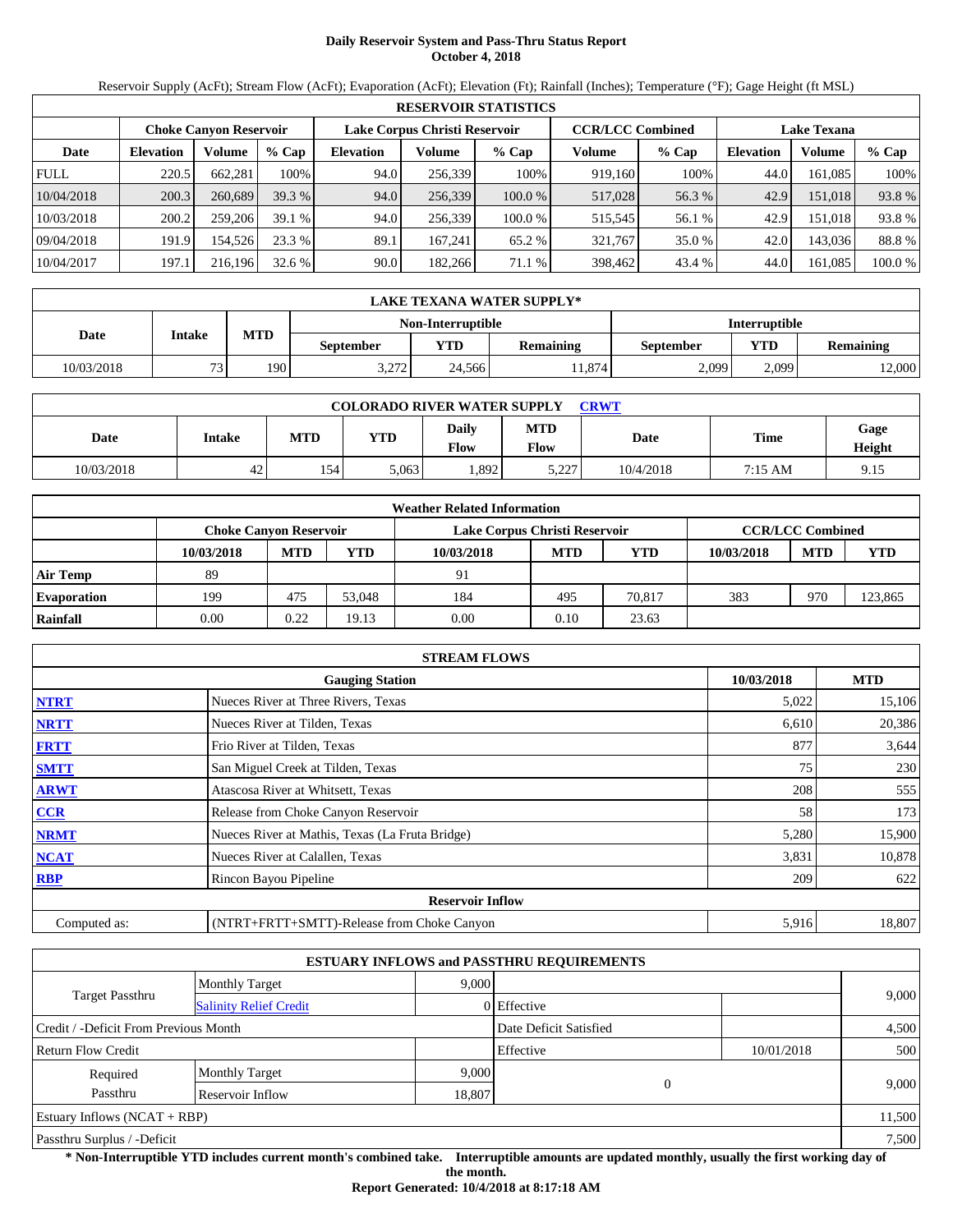# **Daily Reservoir System and Pass-Thru Status Report October 5, 2018**

Reservoir Supply (AcFt); Stream Flow (AcFt); Evaporation (AcFt); Elevation (Ft); Rainfall (Inches); Temperature (°F); Gage Height (ft MSL)

|             | <b>RESERVOIR STATISTICS</b> |                               |         |                               |         |         |                         |         |                    |         |        |  |
|-------------|-----------------------------|-------------------------------|---------|-------------------------------|---------|---------|-------------------------|---------|--------------------|---------|--------|--|
|             |                             | <b>Choke Canyon Reservoir</b> |         | Lake Corpus Christi Reservoir |         |         | <b>CCR/LCC Combined</b> |         | <b>Lake Texana</b> |         |        |  |
| Date        | <b>Elevation</b>            | Volume                        | $%$ Cap | <b>Elevation</b>              | Volume  | $%$ Cap | Volume                  | $%$ Cap | <b>Elevation</b>   | Volume  | % Cap  |  |
| <b>FULL</b> | 220.5                       | 662,281                       | 100%    | 94.0                          | 256,339 | 100%    | 919,160                 | 100%    | 44.0               | 161.085 | 100%   |  |
| 10/05/2018  | 200.3                       | 260,689                       | 39.3%   | 94.0                          | 256,339 | 100.0 % | 517,028                 | 56.3 %  | 42.9               | 151,018 | 93.8 % |  |
| 10/04/2018  | 200.3                       | 260,689                       | 39.3 %  | 94.0                          | 256.339 | 100.0 % | 517,028                 | 56.3 %  | 42.9               | 151,018 | 93.8 % |  |
| 09/05/2018  | 191.9                       | 154.526                       | 23.3 %  | 89.1                          | 167,241 | 65.2 %  | 321,767                 | 35.0 %  | 42.0               | 143,036 | 88.8%  |  |
| 10/05/2017  | 197.2                       | 217.506                       | 32.8 %  | 90.4                          | 189.164 | 73.8%   | 406,670                 | 44.2 %  | 43.9               | 160,156 | 99.4 % |  |

|            | LAKE TEXANA WATER SUPPLY* |            |                      |            |                  |           |       |                  |  |  |  |
|------------|---------------------------|------------|----------------------|------------|------------------|-----------|-------|------------------|--|--|--|
|            |                           |            | <b>Interruptible</b> |            |                  |           |       |                  |  |  |  |
| Date       | Intake                    | <b>MTD</b> | <b>September</b>     | <b>YTD</b> | <b>Remaining</b> | September | YTD   | <b>Remaining</b> |  |  |  |
| 10/04/2018 |                           | 304        | 3.272                | 24.680     | 1.760            | 2.099     | 2.099 | 12,000           |  |  |  |

| <b>COLORADO RIVER WATER SUPPLY</b><br>CRWT |        |     |       |               |                    |           |             |                |  |  |
|--------------------------------------------|--------|-----|-------|---------------|--------------------|-----------|-------------|----------------|--|--|
| Date                                       | Intake | MTD | YTD   | Daily<br>Flow | <b>MTD</b><br>Flow | Date      | <b>Time</b> | Gage<br>Height |  |  |
| 10/04/2018                                 |        | 154 | 5,063 | 2.084         | 7,311              | 10/5/2018 | $6:15$ AM   | 9.34           |  |  |

|                    |                        |            |        | <b>Weather Related Information</b> |            |            |            |                         |            |
|--------------------|------------------------|------------|--------|------------------------------------|------------|------------|------------|-------------------------|------------|
|                    | Choke Canvon Reservoir |            |        | Lake Corpus Christi Reservoir      |            |            |            | <b>CCR/LCC Combined</b> |            |
|                    | 10/04/2018             | <b>MTD</b> | YTD    | 10/04/2018                         | <b>MTD</b> | <b>YTD</b> | 10/04/2018 | <b>MTD</b>              | <b>YTD</b> |
| <b>Air Temp</b>    | 90                     |            |        | 90                                 |            |            |            |                         |            |
| <b>Evaporation</b> | 164                    | 639        | 53.212 | 357                                | 852        | 71.174     | 521        | 491. ا                  | 124,386    |
| Rainfall           | 0.00                   | 0.22       | 19.13  | 0.00                               | 0.10       | 23.63      |            |                         |            |

|              | <b>STREAM FLOWS</b>                             |            |            |
|--------------|-------------------------------------------------|------------|------------|
|              | <b>Gauging Station</b>                          | 10/04/2018 | <b>MTD</b> |
| <b>NTRT</b>  | Nueces River at Three Rivers, Texas             | 5,042      | 20,148     |
| <b>NRTT</b>  | Nueces River at Tilden, Texas                   | 6,134      | 26,520     |
| <b>FRTT</b>  | Frio River at Tilden, Texas                     | 725        | 4,369      |
| <b>SMTT</b>  | San Miguel Creek at Tilden, Texas               | 69         | 299        |
| <b>ARWT</b>  | Atascosa River at Whitsett, Texas               | 74         | 629        |
| <b>CCR</b>   | Release from Choke Canyon Reservoir             | 58         | 230        |
| <b>NRMT</b>  | Nueces River at Mathis, Texas (La Fruta Bridge) | 5,776      | 21,676     |
| <b>NCAT</b>  | Nueces River at Calallen, Texas                 | 3,871      | 14,749     |
| <b>RBP</b>   | Rincon Bayou Pipeline                           | 208        | 830        |
|              | <b>Reservoir Inflow</b>                         |            |            |
| Computed as: | (NTRT+FRTT+SMTT)-Release from Choke Canyon      | 5,778      | 24,585     |

|                                       |                               |                        | <b>ESTUARY INFLOWS and PASSTHRU REQUIREMENTS</b> |            |        |  |
|---------------------------------------|-------------------------------|------------------------|--------------------------------------------------|------------|--------|--|
|                                       | <b>Monthly Target</b>         | 9,000                  |                                                  |            |        |  |
| Target Passthru                       | <b>Salinity Relief Credit</b> |                        | 0 Effective                                      |            | 9,000  |  |
| Credit / -Deficit From Previous Month |                               | Date Deficit Satisfied |                                                  | 4,500      |        |  |
| <b>Return Flow Credit</b>             |                               |                        | Effective                                        | 10/01/2018 | 500    |  |
| Required                              | <b>Monthly Target</b>         | 9,000                  |                                                  |            |        |  |
| Passthru                              | Reservoir Inflow              | 24,585                 | $\theta$                                         |            | 9,000  |  |
| Estuary Inflows $(NCAT + RBP)$        |                               |                        |                                                  |            | 15,579 |  |
| Passthru Surplus / -Deficit           |                               | 11,579                 |                                                  |            |        |  |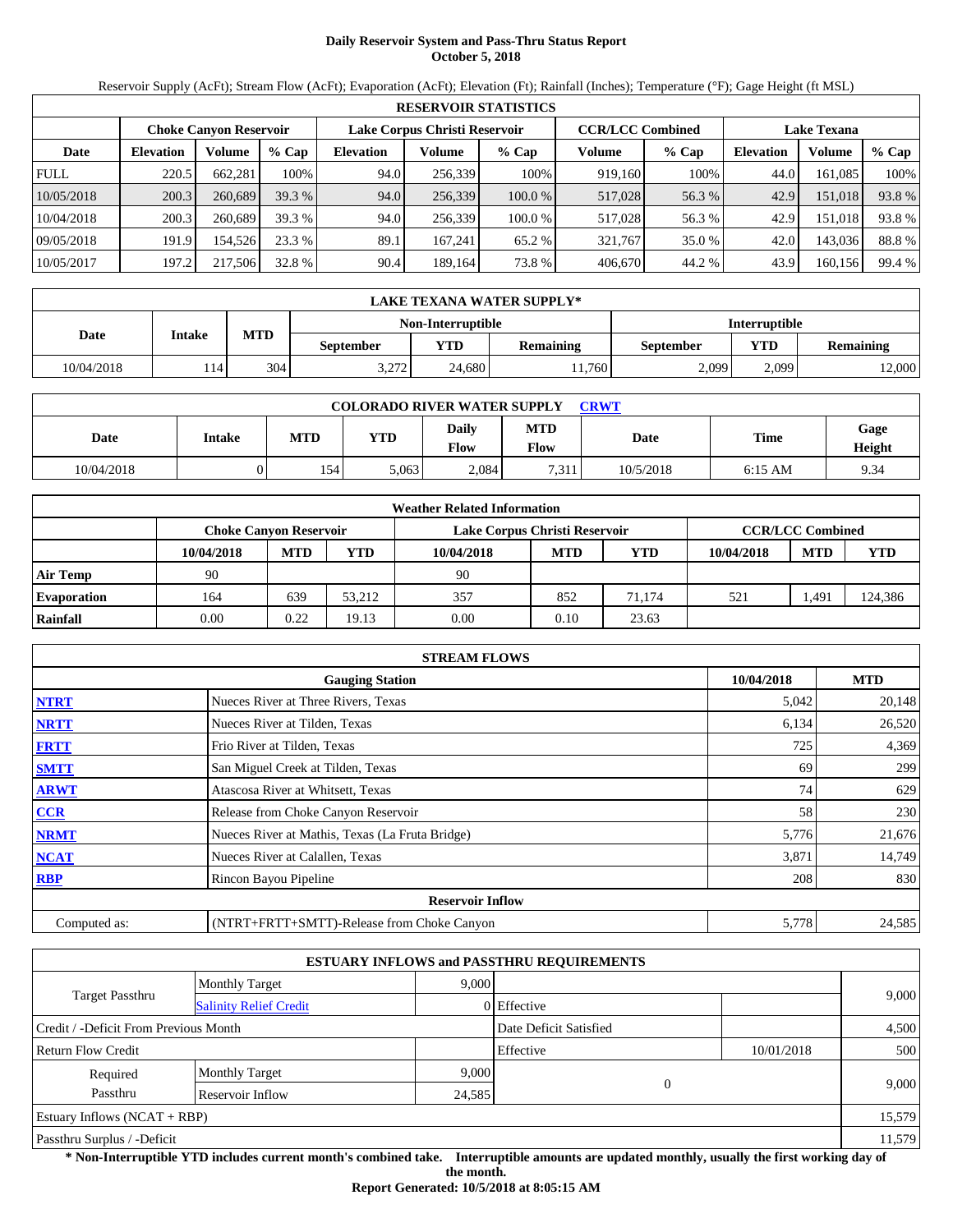# **Daily Reservoir System and Pass-Thru Status Report October 6, 2018**

Reservoir Supply (AcFt); Stream Flow (AcFt); Evaporation (AcFt); Elevation (Ft); Rainfall (Inches); Temperature (°F); Gage Height (ft MSL)

|             | <b>RESERVOIR STATISTICS</b> |                               |         |                  |                               |         |         |                         |                    |         |         |  |
|-------------|-----------------------------|-------------------------------|---------|------------------|-------------------------------|---------|---------|-------------------------|--------------------|---------|---------|--|
|             |                             | <b>Choke Canvon Reservoir</b> |         |                  | Lake Corpus Christi Reservoir |         |         | <b>CCR/LCC Combined</b> | <b>Lake Texana</b> |         |         |  |
| Date        | <b>Elevation</b>            | Volume                        | $%$ Cap | <b>Elevation</b> | Volume                        | $%$ Cap | Volume  | $%$ Cap                 | <b>Elevation</b>   | Volume  | % Cap   |  |
| <b>FULL</b> | 220.5                       | 662.281                       | 100%    | 94.0             | 256,339                       | 100%    | 919.160 | 100%                    | 44.0               | 161.085 | 100%    |  |
| 10/06/2018  | 200.3                       | 260,689                       | 39.3 %  | 94.0             | 256,339                       | 100.0 % | 517,028 | 56.3 %                  | 42.9               | 151.018 | 93.8%   |  |
| 10/05/2018  | 200.3                       | 260,689                       | 39.3 %  | 94.0             | 256,339                       | 100.0 % | 517,028 | 56.3 %                  | 42.9               | 151.018 | 93.8%   |  |
| 09/06/2018  | 191.9                       | 154.526                       | 23.3 %  | 89.1             | 167.241                       | 65.2 %  | 321.767 | 35.0 %                  | 41.9               | 142.163 | 88.3 %  |  |
| 10/06/2017  | 197.2                       | 217,506                       | 32.8 %  | 90.9             | 197,976                       | 77.2 %  | 415,482 | 45.2 %                  | 43.9               | 161.085 | 100.0 % |  |

|            | LAKE TEXANA WATER SUPPLY* |                      |                  |            |                  |           |       |                  |  |  |  |
|------------|---------------------------|----------------------|------------------|------------|------------------|-----------|-------|------------------|--|--|--|
|            |                           | <b>Interruptible</b> |                  |            |                  |           |       |                  |  |  |  |
| Date       | Intake                    | <b>MTD</b>           | <b>September</b> | <b>YTD</b> | <b>Remaining</b> | September | YTD   | <b>Remaining</b> |  |  |  |
| 10/05/2018 | l 14                      | 419                  | 3.272            | 24,794     | 1.646            | 2.099     | 2.099 | 12,000           |  |  |  |

| <b>COLORADO RIVER WATER SUPPLY</b><br>CRWT |        |            |            |                      |                    |           |             |                |  |  |
|--------------------------------------------|--------|------------|------------|----------------------|--------------------|-----------|-------------|----------------|--|--|
| Date                                       | Intake | <b>MTD</b> | <b>YTD</b> | Daily<br><b>Flow</b> | <b>MTD</b><br>Flow | Date      | <b>Time</b> | Gage<br>Height |  |  |
| 10/05/2018                                 |        | 154        | 5,063      | .870                 | 9,181              | 10/6/2018 | 7:15 AM     | 8.93           |  |  |

|                    |                               |            |        | <b>Weather Related Information</b> |            |        |            |                         |            |
|--------------------|-------------------------------|------------|--------|------------------------------------|------------|--------|------------|-------------------------|------------|
|                    | <b>Choke Canvon Reservoir</b> |            |        | Lake Corpus Christi Reservoir      |            |        |            | <b>CCR/LCC Combined</b> |            |
|                    | 10/05/2018                    | <b>MTD</b> | YTD    | 10/05/2018                         | <b>MTD</b> | YTD    | 10/05/2018 | <b>MTD</b>              | <b>YTD</b> |
| <b>Air Temp</b>    | 89                            |            |        | 90                                 |            |        |            |                         |            |
| <b>Evaporation</b> | 182                           | 821        | 53.394 | 242                                | .094       | 71.416 | 424        | .915                    | 124,810    |
| Rainfall           | 0.00                          | 0.22       | 19.13  | 0.00                               | 0.10       | 23.63  |            |                         |            |

|              | <b>STREAM FLOWS</b>                             |            |            |
|--------------|-------------------------------------------------|------------|------------|
|              | <b>Gauging Station</b>                          | 10/05/2018 | <b>MTD</b> |
| <b>NTRT</b>  | Nueces River at Three Rivers, Texas             | 4,784      | 24,932     |
| <b>NRTT</b>  | Nueces River at Tilden, Texas                   | 5,538      | 32,058     |
| <b>FRTT</b>  | Frio River at Tilden, Texas                     | 631        | 5,000      |
| <b>SMTT</b>  | San Miguel Creek at Tilden, Texas               | 90         | 388        |
| <b>ARWT</b>  | Atascosa River at Whitsett, Texas               | 54         | 683        |
| <b>CCR</b>   | Release from Choke Canyon Reservoir             | 58         | 288        |
| <b>NRMT</b>  | Nueces River at Mathis, Texas (La Fruta Bridge) | 6,074      | 27,750     |
| <b>NCAT</b>  | Nueces River at Calallen, Texas                 | 4,010      | 18,758     |
| <b>RBP</b>   | Rincon Bayou Pipeline                           | 208        | 1,038      |
|              | <b>Reservoir Inflow</b>                         |            |            |
| Computed as: | (NTRT+FRTT+SMTT)-Release from Choke Canyon      | 5,447      | 30,032     |

|                                       |                               |        | <b>ESTUARY INFLOWS and PASSTHRU REQUIREMENTS</b> |            |        |  |
|---------------------------------------|-------------------------------|--------|--------------------------------------------------|------------|--------|--|
|                                       | <b>Monthly Target</b>         | 9,000  |                                                  |            |        |  |
| Target Passthru                       | <b>Salinity Relief Credit</b> |        | 0 Effective                                      |            | 9,000  |  |
| Credit / -Deficit From Previous Month |                               |        | Date Deficit Satisfied                           |            | 4,500  |  |
| <b>Return Flow Credit</b>             |                               |        | Effective                                        | 10/01/2018 | 500    |  |
| Required                              | <b>Monthly Target</b>         | 9,000  |                                                  |            |        |  |
| Passthru                              | Reservoir Inflow              | 30,032 | $\Omega$                                         |            | 9,000  |  |
| Estuary Inflows $(NCAT + RBP)$        |                               |        |                                                  |            | 19,796 |  |
| Passthru Surplus / -Deficit           |                               |        |                                                  |            |        |  |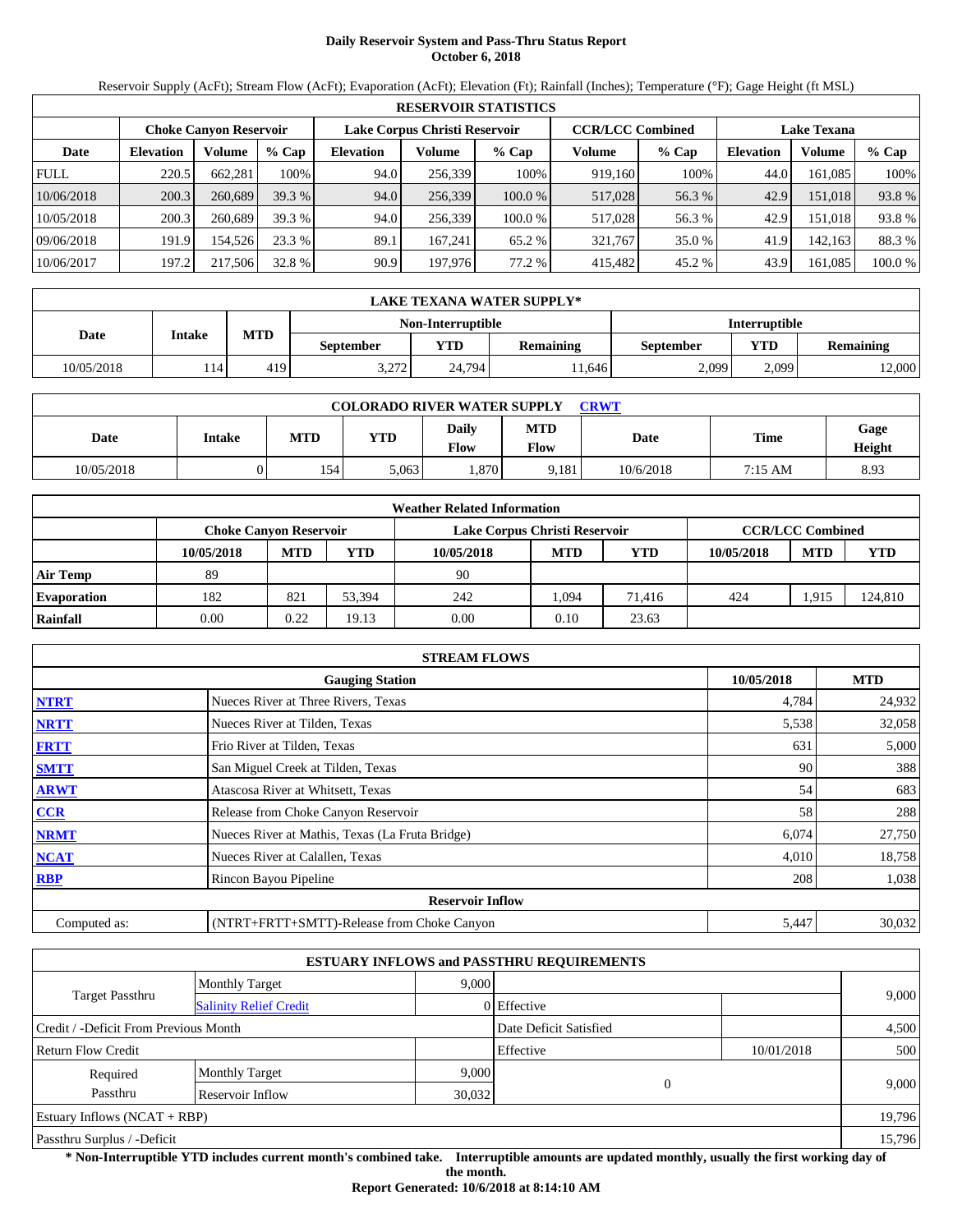# **Daily Reservoir System and Pass-Thru Status Report October 7, 2018**

Reservoir Supply (AcFt); Stream Flow (AcFt); Evaporation (AcFt); Elevation (Ft); Rainfall (Inches); Temperature (°F); Gage Height (ft MSL)

|             | <b>RESERVOIR STATISTICS</b> |                               |         |                               |         |         |                         |         |                    |         |        |  |
|-------------|-----------------------------|-------------------------------|---------|-------------------------------|---------|---------|-------------------------|---------|--------------------|---------|--------|--|
|             |                             | <b>Choke Canyon Reservoir</b> |         | Lake Corpus Christi Reservoir |         |         | <b>CCR/LCC Combined</b> |         | <b>Lake Texana</b> |         |        |  |
| Date        | <b>Elevation</b>            | Volume                        | $%$ Cap | <b>Elevation</b>              | Volume  | $%$ Cap | Volume                  | $%$ Cap | <b>Elevation</b>   | Volume  | % Cap  |  |
| <b>FULL</b> | 220.5                       | 662,281                       | 100%    | 94.0                          | 256,339 | 100%    | 919,160                 | 100%    | 44.0               | 161.085 | 100%   |  |
| 10/07/2018  | 200.3                       | 260,689                       | 39.3%   | 94.0                          | 256,339 | 100.0 % | 517,028                 | 56.3 %  | 42.9               | 151,018 | 93.8 % |  |
| 10/06/2018  | 200.3                       | 260,689                       | 39.3 %  | 94.0                          | 256.339 | 100.0 % | 517,028                 | 56.3 %  | 42.9               | 151,018 | 93.8 % |  |
| 09/07/2018  | 191.9                       | 154.526                       | 23.3 %  | 89.1                          | 167.241 | 65.2 %  | 321,767                 | 35.0 %  | 42.0               | 143,036 | 88.8%  |  |
| 10/07/2017  | 197.3                       | 218,822                       | 33.0 %  | 91.5                          | 208,819 | 81.5 %  | 427,641                 | 46.5 %  | 43.9               | 160,156 | 99.4 % |  |

|            | LAKE TEXANA WATER SUPPLY* |            |           |                   |                  |                      |       |                  |  |  |  |
|------------|---------------------------|------------|-----------|-------------------|------------------|----------------------|-------|------------------|--|--|--|
|            | Intake                    |            |           | Non-Interruptible |                  | <b>Interruptible</b> |       |                  |  |  |  |
| Date       |                           | <b>MTD</b> | September | YTD               | <b>Remaining</b> | September            | YTD   | <b>Remaining</b> |  |  |  |
| 10/06/2018 | 14                        | 533        | 3.272     | 24,909            | 11.531           | 2.099                | 2.099 | 12,000           |  |  |  |

| <b>COLORADO RIVER WATER SUPPLY</b><br>CRWT |        |            |            |                      |                    |           |         |                |  |  |
|--------------------------------------------|--------|------------|------------|----------------------|--------------------|-----------|---------|----------------|--|--|
| Date                                       | Intake | <b>MTD</b> | <b>YTD</b> | Daily<br><b>Flow</b> | <b>MTD</b><br>Flow | Date      | Time    | Gage<br>Height |  |  |
| 10/06/2018                                 |        | 154        | 5,063      | .655                 | 10.836             | 10/7/2018 | 7:15 AM | 9.13           |  |  |

|                    | <b>Weather Related Information</b> |            |        |                               |                         |            |            |            |            |  |  |
|--------------------|------------------------------------|------------|--------|-------------------------------|-------------------------|------------|------------|------------|------------|--|--|
|                    | Choke Canvon Reservoir             |            |        | Lake Corpus Christi Reservoir | <b>CCR/LCC Combined</b> |            |            |            |            |  |  |
|                    | 10/06/2018                         | <b>MTD</b> | YTD    | 10/06/2018                    | <b>MTD</b>              | <b>YTD</b> | 10/06/2018 | <b>MTD</b> | <b>YTD</b> |  |  |
| <b>Air Temp</b>    | 90                                 |            |        | 90                            |                         |            |            |            |            |  |  |
| <b>Evaporation</b> | 208                                | .029       | 53,602 | 414                           | .508                    | 71.830     | 622        | 2,537      | 125,432    |  |  |
| Rainfall           | 0.00                               | 0.22       | 19.13  | 0.00                          | 0.10                    | 23.63      |            |            |            |  |  |

|              | <b>STREAM FLOWS</b>                             |            |            |
|--------------|-------------------------------------------------|------------|------------|
|              | <b>Gauging Station</b>                          | 10/06/2018 | <b>MTD</b> |
| <b>NTRT</b>  | Nueces River at Three Rivers, Texas             | 4,407      | 29,338     |
| <b>NRTT</b>  | Nueces River at Tilden, Texas                   | 5,042      | 37,100     |
| <b>FRTT</b>  | Frio River at Tilden, Texas                     | 548        | 5,548      |
| <b>SMTT</b>  | San Miguel Creek at Tilden, Texas               | 75         | 463        |
| <b>ARWT</b>  | Atascosa River at Whitsett, Texas               | 42         | 725        |
| <b>CCR</b>   | Release from Choke Canyon Reservoir             | 58         | 345        |
| <b>NRMT</b>  | Nueces River at Mathis, Texas (La Fruta Bridge) | 5,955      | 33,705     |
| <b>NCAT</b>  | Nueces River at Calallen, Texas                 | 4,129      | 22,887     |
| <b>RBP</b>   | Rincon Bayou Pipeline                           | 208        | 1,246      |
|              | <b>Reservoir Inflow</b>                         |            |            |
| Computed as: | (NTRT+FRTT+SMTT)-Release from Choke Canyon      | 4,972      | 35,004     |

|                                       |                               |       | <b>ESTUARY INFLOWS and PASSTHRU REQUIREMENTS</b> |            |       |  |
|---------------------------------------|-------------------------------|-------|--------------------------------------------------|------------|-------|--|
|                                       | <b>Monthly Target</b>         | 9,000 |                                                  |            |       |  |
| Target Passthru                       | <b>Salinity Relief Credit</b> |       | 0 Effective                                      |            | 9,000 |  |
| Credit / -Deficit From Previous Month |                               |       | Date Deficit Satisfied                           |            | 4,500 |  |
| <b>Return Flow Credit</b>             |                               |       | Effective                                        | 10/01/2018 | 500   |  |
| Required                              | <b>Monthly Target</b>         | 9,000 |                                                  |            |       |  |
| Passthru<br>Reservoir Inflow          |                               |       | $\Omega$<br>35,004                               |            | 9,000 |  |
| Estuary Inflows $(NCAT + RBP)$        |                               |       |                                                  | 24,133     |       |  |
| Passthru Surplus / -Deficit           |                               |       |                                                  |            |       |  |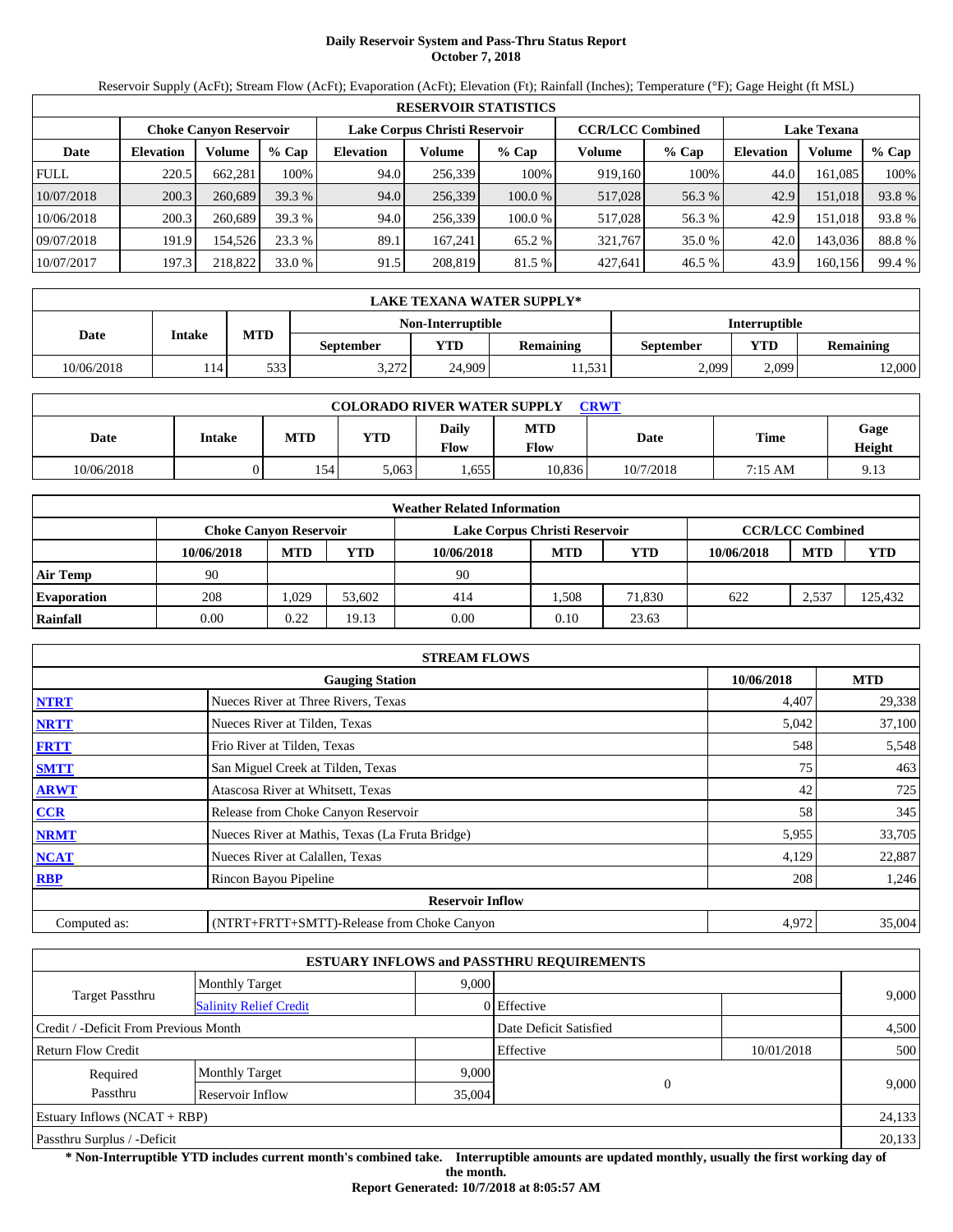# **Daily Reservoir System and Pass-Thru Status Report October 8, 2018**

Reservoir Supply (AcFt); Stream Flow (AcFt); Evaporation (AcFt); Elevation (Ft); Rainfall (Inches); Temperature (°F); Gage Height (ft MSL)

|             | <b>RESERVOIR STATISTICS</b> |                               |         |                               |         |         |                         |         |                    |          |        |  |  |
|-------------|-----------------------------|-------------------------------|---------|-------------------------------|---------|---------|-------------------------|---------|--------------------|----------|--------|--|--|
|             |                             | <b>Choke Canvon Reservoir</b> |         | Lake Corpus Christi Reservoir |         |         | <b>CCR/LCC Combined</b> |         | <b>Lake Texana</b> |          |        |  |  |
| Date        | <b>Elevation</b>            | Volume                        | $%$ Cap | <b>Elevation</b>              | Volume  | $%$ Cap | Volume                  | $%$ Cap | <b>Elevation</b>   | Volume   | % Cap  |  |  |
| <b>FULL</b> | 220.5                       | 662.281                       | 100%    | 94.0                          | 256.339 | 100%    | 919.160                 | 100%    | 44.0               | 161.085  | 100%   |  |  |
| 10/08/2018  | 200.2                       | 260,689                       | 39.3%   | 94.0                          | 256,339 | 100.0%  | 517,028                 | 56.3 %  | 42.9               | 151.018  | 93.8 % |  |  |
| 10/07/2018  | 200.3                       | 260,689                       | 39.3 %  | 94.0                          | 256.339 | 100.0%  | 517,028                 | 56.3 %  | 42.9               | 151.0181 | 93.8 % |  |  |
| 09/08/2018  | 191.9                       | 154.526                       | 23.3 %  | 89.0                          | 165,614 | 64.6 %  | 320,140                 | 34.8 %  | 42.0               | 143,036  | 88.8%  |  |  |
| 10/08/2017  | 197.3                       | 218,822                       | 33.0 %  | 92.3                          | 223.623 | 87.2 %  | 442,445                 | 48.1 %  | 43.9               | 161,085  | 100.0% |  |  |

|            | LAKE TEXANA WATER SUPPLY* |            |           |                   |                  |                      |       |                  |  |  |
|------------|---------------------------|------------|-----------|-------------------|------------------|----------------------|-------|------------------|--|--|
|            | Intake                    |            |           | Non-Interruptible |                  | <b>Interruptible</b> |       |                  |  |  |
| Date       |                           | <b>MTD</b> | September | <b>YTD</b>        | <b>Remaining</b> | September            | YTD   | <b>Remaining</b> |  |  |
| 10/07/2018 | 114                       | 647        | 3.272     | 25.023            | 11.417           | 2.099                | 2.099 | 12,000           |  |  |

| <b>COLORADO RIVER WATER SUPPLY</b><br><b>CRWT</b> |        |            |            |                      |                    |           |         |                |  |  |
|---------------------------------------------------|--------|------------|------------|----------------------|--------------------|-----------|---------|----------------|--|--|
| Date                                              | Intake | <b>MTD</b> | <b>YTD</b> | Daily<br><b>Flow</b> | <b>MTD</b><br>Flow | Date      | Time    | Gage<br>Height |  |  |
| 10/07/2018                                        |        | 154        | 5,063      | .618                 | 12.454             | 10/8/2018 | 7:15 AM | 8.78           |  |  |

|                    | <b>Weather Related Information</b> |            |        |                               |                         |            |            |            |            |  |  |
|--------------------|------------------------------------|------------|--------|-------------------------------|-------------------------|------------|------------|------------|------------|--|--|
|                    | Choke Canvon Reservoir             |            |        | Lake Corpus Christi Reservoir | <b>CCR/LCC Combined</b> |            |            |            |            |  |  |
|                    | 10/07/2018                         | <b>MTD</b> | YTD    | 10/07/2018                    | <b>MTD</b>              | <b>YTD</b> | 10/07/2018 | <b>MTD</b> | <b>YTD</b> |  |  |
| <b>Air Temp</b>    | 87                                 |            |        | 87                            |                         |            |            |            |            |  |  |
| <b>Evaporation</b> | 190                                | .219       | 53.792 | 230                           | .738                    | 72,060     | 420        | 2,957      | 125,852    |  |  |
| Rainfall           | 0.00                               | 0.22       | 19.13  | 0.21                          | 0.31                    | 23.84      |            |            |            |  |  |

|              | <b>STREAM FLOWS</b>                             |            |            |
|--------------|-------------------------------------------------|------------|------------|
|              | <b>Gauging Station</b>                          | 10/07/2018 | <b>MTD</b> |
| <b>NTRT</b>  | Nueces River at Three Rivers, Texas             | 3,990      | 33,328     |
| <b>NRTT</b>  | Nueces River at Tilden, Texas                   | 4,665      | 41,764     |
| <b>FRTT</b>  | Frio River at Tilden, Texas                     | 457        | 6,005      |
| <b>SMTT</b>  | San Miguel Creek at Tilden, Texas               | 64         | 527        |
| <b>ARWT</b>  | Atascosa River at Whitsett, Texas               | 35         | 760        |
| CCR          | Release from Choke Canyon Reservoir             | 58         | 403        |
| <b>NRMT</b>  | Nueces River at Mathis, Texas (La Fruta Bridge) | 5,697      | 39,402     |
| <b>NCAT</b>  | Nueces River at Calallen, Texas                 | 4,208      | 27,095     |
| <b>RBP</b>   | Rincon Bayou Pipeline                           | 208        | 1,454      |
|              | <b>Reservoir Inflow</b>                         |            |            |
| Computed as: | (NTRT+FRTT+SMTT)-Release from Choke Canyon      | 4,453      | 39,456     |

|                                       |                               |       | <b>ESTUARY INFLOWS and PASSTHRU REQUIREMENTS</b> |            |        |  |
|---------------------------------------|-------------------------------|-------|--------------------------------------------------|------------|--------|--|
|                                       | <b>Monthly Target</b>         | 9,000 |                                                  |            |        |  |
| Target Passthru                       | <b>Salinity Relief Credit</b> |       | 0 Effective                                      |            | 9,000  |  |
| Credit / -Deficit From Previous Month |                               |       | Date Deficit Satisfied                           |            | 4,500  |  |
| <b>Return Flow Credit</b>             |                               |       | Effective                                        | 10/01/2018 | 500    |  |
| Required                              | <b>Monthly Target</b>         | 9,000 |                                                  |            |        |  |
| Passthru                              | Reservoir Inflow<br>39,456    |       |                                                  | $\theta$   | 9,000  |  |
| Estuary Inflows $(NCAT + RBP)$        |                               |       |                                                  |            | 28,549 |  |
| Passthru Surplus / -Deficit           |                               |       |                                                  |            | 24,549 |  |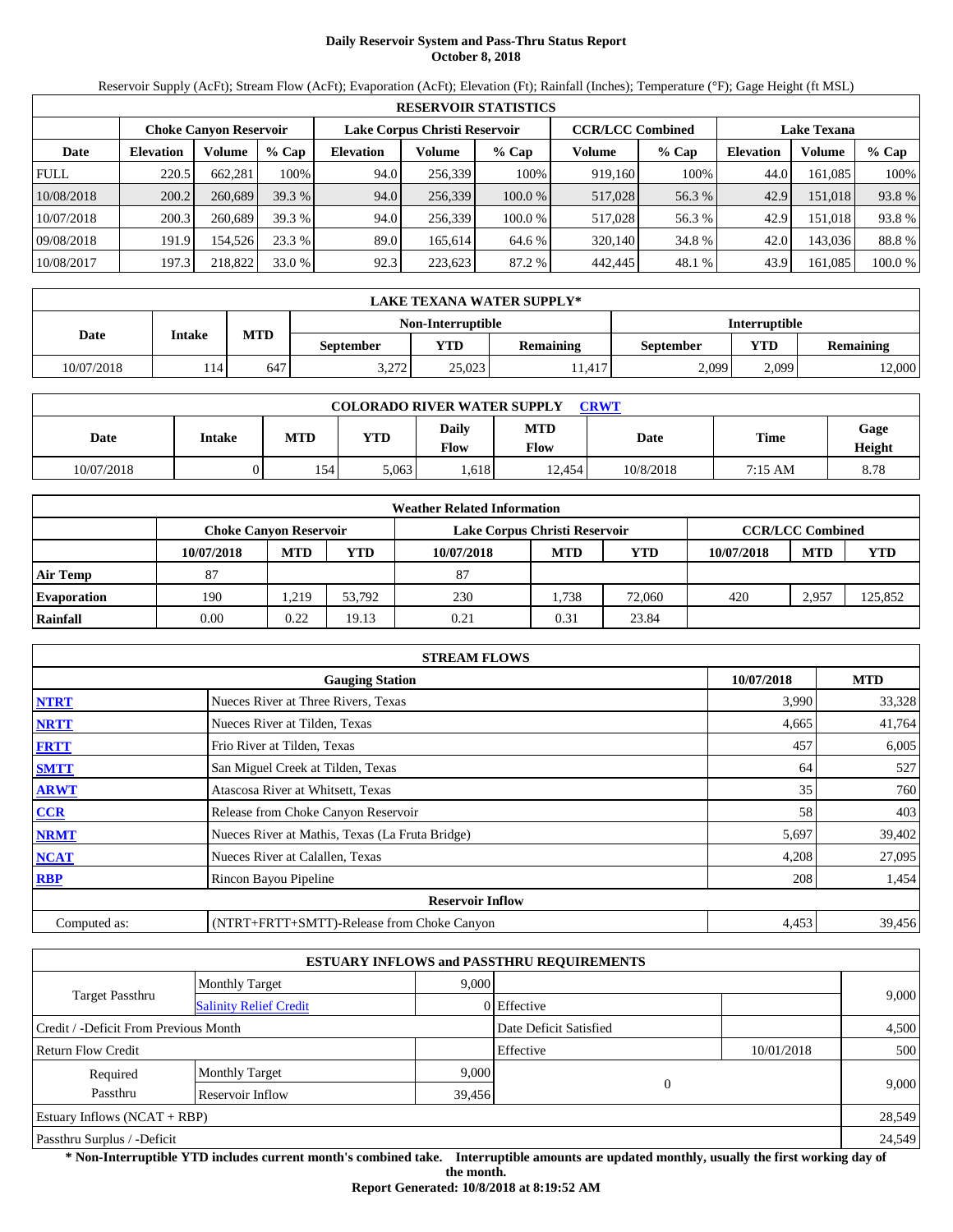# **Daily Reservoir System and Pass-Thru Status Report October 9, 2018**

Reservoir Supply (AcFt); Stream Flow (AcFt); Evaporation (AcFt); Elevation (Ft); Rainfall (Inches); Temperature (°F); Gage Height (ft MSL)

|             | <b>RESERVOIR STATISTICS</b> |                               |         |                               |                         |         |                    |         |                  |         |         |  |
|-------------|-----------------------------|-------------------------------|---------|-------------------------------|-------------------------|---------|--------------------|---------|------------------|---------|---------|--|
|             |                             | <b>Choke Canvon Reservoir</b> |         | Lake Corpus Christi Reservoir | <b>CCR/LCC Combined</b> |         | <b>Lake Texana</b> |         |                  |         |         |  |
| Date        | <b>Elevation</b>            | Volume                        | $%$ Cap | <b>Elevation</b>              | Volume                  | $%$ Cap | Volume             | $%$ Cap | <b>Elevation</b> | Volume  | % Cap   |  |
| <b>FULL</b> | 220.5                       | 662.281                       | 100%    | 94.0                          | 256,339                 | 100%    | 919.160            | 100%    | 44.0             | 161.085 | 100%    |  |
| 10/09/2018  | 200.4                       | 262,177                       | 39.6%   | 94.0                          | 256,339                 | 100.0 % | 518,516            | 56.4 %  | 42.9             | 151.018 | 93.8%   |  |
| 10/08/2018  | 200.2                       | 260,689                       | 39.3 %  | 94.0                          | 256,339                 | 100.0 % | 517,028            | 56.3 %  | 42.9             | 151.018 | 93.8%   |  |
| 09/09/2018  | 191.9                       | 154.526                       | 23.3 %  | 89.1                          | 167.241                 | 65.2 %  | 321.767            | 35.0 %  | 42.0             | 143.036 | 88.8%   |  |
| 10/09/2017  | 197.2                       | 217,506                       | 32.8 %  | 93.1                          | 238,806                 | 93.2 %  | 456.312            | 49.6 %  | 43.9             | 161.085 | 100.0 % |  |

|            | LAKE TEXANA WATER SUPPLY* |                                                 |       |                   |           |                      |                  |        |  |  |  |
|------------|---------------------------|-------------------------------------------------|-------|-------------------|-----------|----------------------|------------------|--------|--|--|--|
|            |                           |                                                 |       | Non-Interruptible |           | <b>Interruptible</b> |                  |        |  |  |  |
| Date       |                           | <b>MTD</b><br>Intake<br><b>YTD</b><br>September |       | <b>Remaining</b>  | September | YTD                  | <b>Remaining</b> |        |  |  |  |
| 10/08/2018 | 114                       | 762                                             | 3.272 | 25.137            | 1,303     | 2.099                | 2.099            | 12,000 |  |  |  |

| <b>COLORADO RIVER WATER SUPPLY</b><br>CRWT |        |            |            |                      |                    |           |         |                |  |  |
|--------------------------------------------|--------|------------|------------|----------------------|--------------------|-----------|---------|----------------|--|--|
| Date                                       | Intake | <b>MTD</b> | <b>YTD</b> | Daily<br><b>Flow</b> | <b>MTD</b><br>Flow | Date      | Time    | Gage<br>Height |  |  |
| 10/08/2018                                 |        | 154        | 5,063      | .447                 | 13.901             | 10/9/2018 | 7:15 AM | 8.41           |  |  |

|                    | <b>Weather Related Information</b> |                                                                                    |        |            |            |            |            |            |            |  |  |
|--------------------|------------------------------------|------------------------------------------------------------------------------------|--------|------------|------------|------------|------------|------------|------------|--|--|
|                    |                                    | <b>CCR/LCC Combined</b><br>Lake Corpus Christi Reservoir<br>Choke Canvon Reservoir |        |            |            |            |            |            |            |  |  |
|                    | 10/08/2018                         | <b>MTD</b>                                                                         | YTD    | 10/08/2018 | <b>MTD</b> | <b>YTD</b> | 10/08/2018 | <b>MTD</b> | <b>YTD</b> |  |  |
| <b>Air Temp</b>    | 86                                 |                                                                                    |        | 88         |            |            |            |            |            |  |  |
| <b>Evaporation</b> | 87                                 | .306                                                                               | 53,879 | 242        | .980       | 72,302     | 329        | 3,286      | 126,181    |  |  |
| Rainfall           | 0.32                               | 0.54                                                                               | 19.45  | 0.01       | 0.32       | 23.85      |            |            |            |  |  |

|              | <b>STREAM FLOWS</b>                             |            |            |
|--------------|-------------------------------------------------|------------|------------|
|              | <b>Gauging Station</b>                          | 10/08/2018 | <b>MTD</b> |
| <b>NTRT</b>  | Nueces River at Three Rivers, Texas             | 3,652      | 36,981     |
| <b>NRTT</b>  | Nueces River at Tilden, Texas                   | 4,367      | 46,131     |
| <b>FRTT</b>  | Frio River at Tilden, Texas                     | 437        | 6,441      |
| <b>SMTT</b>  | San Miguel Creek at Tilden, Texas               | 67         | 593        |
| <b>ARWT</b>  | Atascosa River at Whitsett, Texas               | 60         | 820        |
| <b>CCR</b>   | Release from Choke Canyon Reservoir             | 58         | 461        |
| <b>NRMT</b>  | Nueces River at Mathis, Texas (La Fruta Bridge) | 5,240      | 44,643     |
| <b>NCAT</b>  | Nueces River at Calallen, Texas                 | 4,129      | 31,224     |
| <b>RBP</b>   | Rincon Bayou Pipeline                           | 205        | 1,659      |
|              | <b>Reservoir Inflow</b>                         |            |            |
| Computed as: | (NTRT+FRTT+SMTT)-Release from Choke Canyon      | 4,098      | 43,555     |

|                                       |                               |        | <b>ESTUARY INFLOWS and PASSTHRU REQUIREMENTS</b> |          |            |        |
|---------------------------------------|-------------------------------|--------|--------------------------------------------------|----------|------------|--------|
|                                       | <b>Monthly Target</b>         | 9.000  |                                                  |          |            |        |
| Target Passthru                       | <b>Salinity Relief Credit</b> |        | 0 Effective                                      |          | 9,000      |        |
| Credit / -Deficit From Previous Month |                               |        | Date Deficit Satisfied                           |          |            | 4,500  |
| <b>Return Flow Credit</b>             |                               |        | Effective                                        |          | 10/01/2018 | 500    |
| Required                              | <b>Monthly Target</b>         | 9,000  |                                                  |          |            |        |
| Passthru                              | Reservoir Inflow              | 43,555 |                                                  | $\theta$ |            | 9,000  |
| Estuary Inflows $(NCAT + RBP)$        |                               |        |                                                  |          |            | 32,883 |
| Passthru Surplus / -Deficit           |                               |        |                                                  |          |            | 28,883 |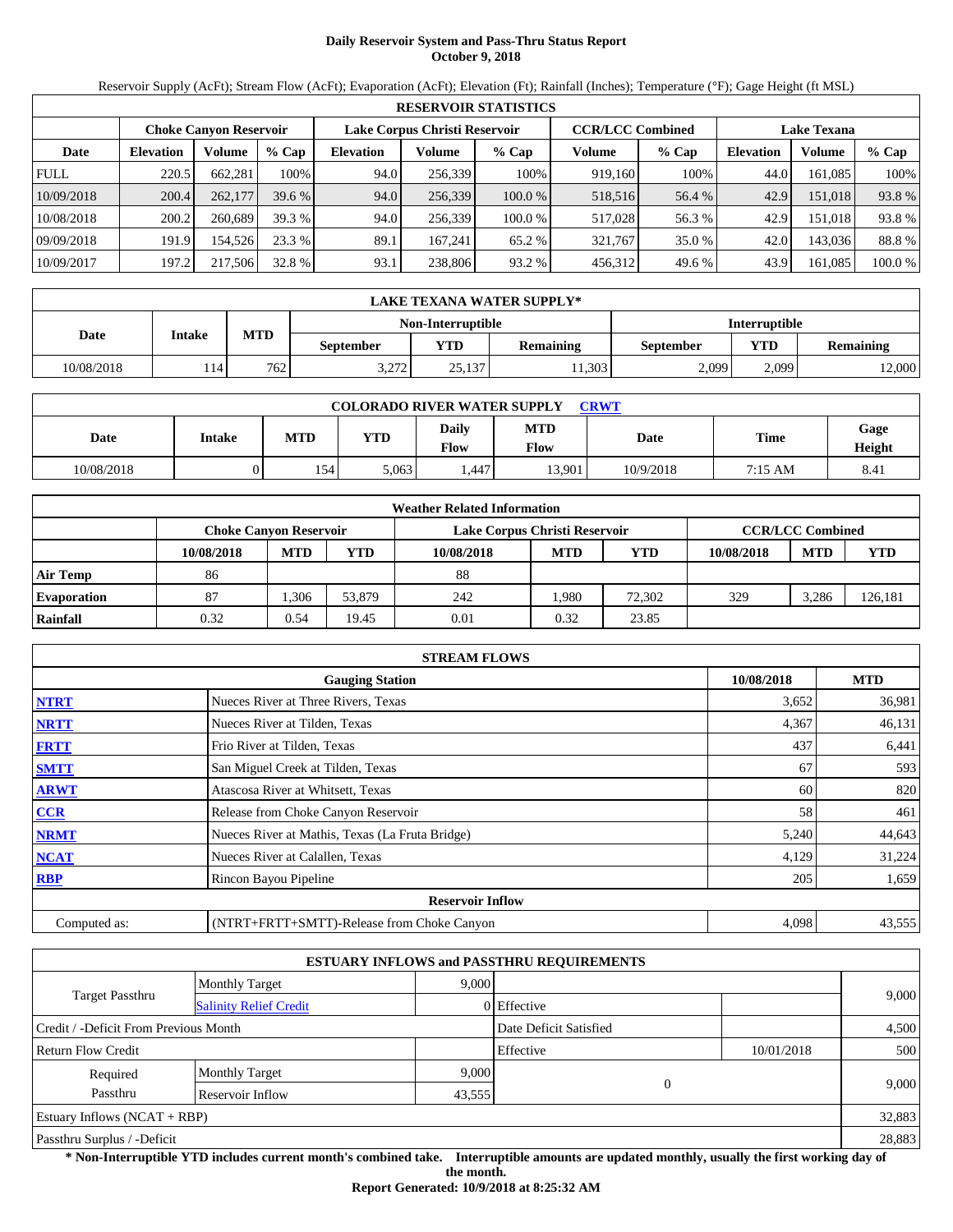# **Daily Reservoir System and Pass-Thru Status Report October 10, 2018**

Reservoir Supply (AcFt); Stream Flow (AcFt); Evaporation (AcFt); Elevation (Ft); Rainfall (Inches); Temperature (°F); Gage Height (ft MSL)

|             | <b>RESERVOIR STATISTICS</b> |                               |         |                               |         |         |                         |         |                    |         |        |  |
|-------------|-----------------------------|-------------------------------|---------|-------------------------------|---------|---------|-------------------------|---------|--------------------|---------|--------|--|
|             |                             | <b>Choke Canyon Reservoir</b> |         | Lake Corpus Christi Reservoir |         |         | <b>CCR/LCC Combined</b> |         | <b>Lake Texana</b> |         |        |  |
| Date        | <b>Elevation</b>            | Volume                        | $%$ Cap | <b>Elevation</b>              | Volume  | $%$ Cap | Volume                  | $%$ Cap | <b>Elevation</b>   | Volume  | % Cap  |  |
| <b>FULL</b> | 220.5                       | 662,281                       | 100%    | 94.0                          | 256,339 | 100%    | 919.160                 | 100%    | 44.0               | 161,085 | 100%   |  |
| 10/10/2018  | 200.3                       | 260,689                       | 39.3 %  | 94.0                          | 256,339 | 100.0 % | 517,028                 | 56.3 %  | 42.9               | 151,018 | 93.8%  |  |
| 10/09/2018  | 200.4                       | 262,177                       | 39.6%   | 94.0                          | 256,339 | 100.0 % | 518,516                 | 56.4 %  | 42.9               | 151,018 | 93.8%  |  |
| 09/10/2018  | 192.0                       | 155,597                       | 23.5 %  | 89.3                          | 170,521 | 66.5 %  | 326,118                 | 35.5 %  | 42.1               | 143,911 | 89.3 % |  |
| 10/10/2017  | 197.3                       | 218,822                       | 33.0 %  | 93.9                          | 254,368 | 99.2 %  | 473,190                 | 51.5 %  | 43.9               | 160,156 | 99.4 % |  |

|            | LAKE TEXANA WATER SUPPLY* |            |                  |                                             |        |                      |       |                  |  |  |  |
|------------|---------------------------|------------|------------------|---------------------------------------------|--------|----------------------|-------|------------------|--|--|--|
|            |                           |            |                  | Non-Interruptible                           |        | <b>Interruptible</b> |       |                  |  |  |  |
| Date       | Intake                    | <b>MTD</b> | <b>September</b> | <b>VTD</b><br><b>Remaining</b><br>September |        |                      | YTD   | <b>Remaining</b> |  |  |  |
| 10/09/2018 | 115                       | 876        | 3 772<br>3.212   | 2525<br>ے بے دے                             | .1.188 | 2,099                | 2.099 | 12,000           |  |  |  |

| <b>COLORADO RIVER WATER SUPPLY</b><br>CRWT |               |            |            |               |                           |             |         |                |  |  |
|--------------------------------------------|---------------|------------|------------|---------------|---------------------------|-------------|---------|----------------|--|--|
| Date                                       | <b>Intake</b> | <b>MTD</b> | <b>YTD</b> | Daily<br>Flow | <b>MTD</b><br><b>Flow</b> | <b>Date</b> | Time    | Gage<br>Height |  |  |
| 10/09/2018                                 |               | 154        | 5,063      | 177<br>.      | 15.078                    | 10/10/2018  | 7:15 AM | 8.36           |  |  |

| <b>Weather Related Information</b> |                                                                                    |            |        |            |            |        |            |            |         |  |
|------------------------------------|------------------------------------------------------------------------------------|------------|--------|------------|------------|--------|------------|------------|---------|--|
|                                    | <b>CCR/LCC Combined</b><br>Lake Corpus Christi Reservoir<br>Choke Canvon Reservoir |            |        |            |            |        |            |            |         |  |
|                                    | 10/09/2018                                                                         | <b>MTD</b> | YTD    | 10/09/2018 | <b>MTD</b> | YTD    | 10/09/2018 | <b>MTD</b> | YTD     |  |
| <b>Air Temp</b>                    | 88                                                                                 |            |        | 89         |            |        |            |            |         |  |
| <b>Evaporation</b>                 | 130                                                                                | .436       | 54,009 | 184        | 2.164      | 72.486 | 314        | 3,600      | 126,495 |  |
| Rainfall                           | 0.00                                                                               | 0.54       | 19.45  | 0.22       | 0.54       | 24.07  |            |            |         |  |

|              | <b>STREAM FLOWS</b>                             |            |            |
|--------------|-------------------------------------------------|------------|------------|
|              | <b>Gauging Station</b>                          | 10/09/2018 | <b>MTD</b> |
| <b>NTRT</b>  | Nueces River at Three Rivers, Texas             | 3,692      | 40,673     |
| <b>NRTT</b>  | Nueces River at Tilden, Texas                   | 3,970      | 50,101     |
| <b>FRTT</b>  | Frio River at Tilden, Texas                     | 417        | 6,858      |
| <b>SMTT</b>  | San Miguel Creek at Tilden, Texas               | 87         | 680        |
| <b>ARWT</b>  | Atascosa River at Whitsett, Texas               | 554        | 1,374      |
| <b>CCR</b>   | Release from Choke Canyon Reservoir             | 58         | 518        |
| <b>NRMT</b>  | Nueces River at Mathis, Texas (La Fruta Bridge) | 4,665      | 49,307     |
| <b>NCAT</b>  | Nueces River at Calallen, Texas                 | 4,169      | 35,393     |
| <b>RBP</b>   | Rincon Bayou Pipeline                           | 208        | 1,867      |
|              | <b>Reservoir Inflow</b>                         |            |            |
| Computed as: | (NTRT+FRTT+SMTT)-Release from Choke Canyon      | 4,138      | 47,693     |

|                                       |                               |             | <b>ESTUARY INFLOWS and PASSTHRU REQUIREMENTS</b> |       |            |        |
|---------------------------------------|-------------------------------|-------------|--------------------------------------------------|-------|------------|--------|
|                                       | <b>Monthly Target</b>         | 9,000       |                                                  |       |            |        |
| Target Passthru                       | <b>Salinity Relief Credit</b> | 0 Effective |                                                  | 9,000 |            |        |
| Credit / -Deficit From Previous Month |                               |             | Date Deficit Satisfied                           |       |            | 4,500  |
| <b>Return Flow Credit</b>             |                               |             | Effective                                        |       | 10/01/2018 | 500    |
| Required                              | <b>Monthly Target</b>         | 9,000       |                                                  |       |            |        |
| Passthru                              | Reservoir Inflow              | 47,693      | $\Omega$                                         |       | 9,000      |        |
| Estuary Inflows $(NCAT + RBP)$        |                               |             |                                                  |       |            | 37,260 |
| Passthru Surplus / -Deficit           |                               |             |                                                  |       |            | 33,260 |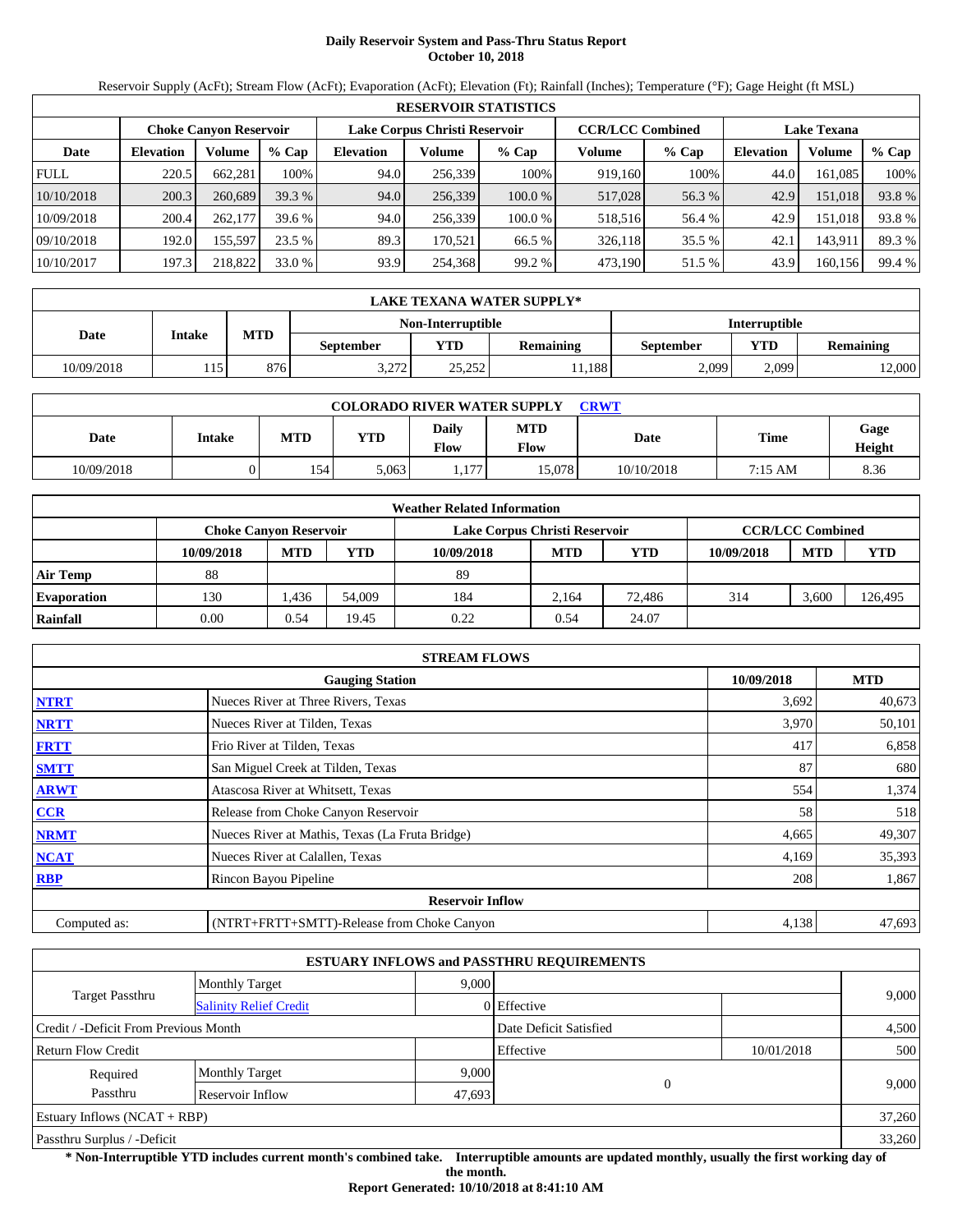# **Daily Reservoir System and Pass-Thru Status Report October 11, 2018**

Reservoir Supply (AcFt); Stream Flow (AcFt); Evaporation (AcFt); Elevation (Ft); Rainfall (Inches); Temperature (°F); Gage Height (ft MSL)

|             | <b>RESERVOIR STATISTICS</b> |                        |          |           |                               |         |                         |         |                    |          |         |  |  |
|-------------|-----------------------------|------------------------|----------|-----------|-------------------------------|---------|-------------------------|---------|--------------------|----------|---------|--|--|
|             |                             | Choke Canvon Reservoir |          |           | Lake Corpus Christi Reservoir |         | <b>CCR/LCC Combined</b> |         | <b>Lake Texana</b> |          |         |  |  |
| Date        | <b>Elevation</b>            | Volume                 | $%$ Cap  | Elevation | Volume                        | $%$ Cap | Volume                  | $%$ Cap | <b>Elevation</b>   | Volume   | $%$ Cap |  |  |
| <b>FULL</b> | 220.5                       | 662.281                | 100%     | 94.0      | 256.339                       | 100%    | 919.160                 | 100%    | 44.0               | 161.085  | 100%    |  |  |
| 10/11/2018  | 200.4                       | 262,177                | $39.6\%$ | 94.0      | 256,339                       | 100.0%  | 518,516                 | 56.4 %  | 42.9               | 151.018  | 93.8 %  |  |  |
| 10/10/2018  | 200.3                       | 260,689                | 39.3 %   | 94.0      | 256.339                       | 100.0 % | 517,028                 | 56.3 %  | 42.9               | 151.0181 | 93.8 %  |  |  |
| 09/11/2018  | 192.2                       | 157.750                | 23.8 %   | 89.4      | 172,173                       | 67.2 %  | 329.923                 | 35.9 %  | 42.                | 143.911  | 89.3 %  |  |  |
| 10/11/2017  | 197.2                       | 217,506                | 32.8 %   | 94.0      | 256,339                       | 100.0 % | 473,845                 | 51.6 %  | 44.0               | 161,085  | 100.0 % |  |  |

|            | LAKE TEXANA WATER SUPPLY* |            |                  |                   |                  |                      |                         |        |  |  |  |
|------------|---------------------------|------------|------------------|-------------------|------------------|----------------------|-------------------------|--------|--|--|--|
|            |                           |            |                  | Non-Interruptible |                  | <b>Interruptible</b> |                         |        |  |  |  |
| Date       | Intake                    | <b>MTD</b> | <b>September</b> | <b>YTD</b>        | <b>Remaining</b> | September            | YTD<br><b>Remaining</b> |        |  |  |  |
| 10/10/2018 |                           | 991        | 3.272            | 25.366            | 1.074            | 2.099                | 2.099                   | 12,000 |  |  |  |

| <b>COLORADO RIVER WATER SUPPLY</b><br>CRWT |               |            |            |               |                           |            |         |                       |  |  |
|--------------------------------------------|---------------|------------|------------|---------------|---------------------------|------------|---------|-----------------------|--|--|
| Date                                       | <b>Intake</b> | <b>MTD</b> | <b>YTD</b> | Daily<br>Flow | <b>MTD</b><br><b>Flow</b> | Date       | Time    | Gage<br><b>Height</b> |  |  |
| 10/10/2018                                 |               | 154        | 5.063      | .255          | 16,333                    | 10/11/2018 | 7:15 AM | 9.08                  |  |  |

|                    | <b>Weather Related Information</b>                                                 |            |        |            |            |        |            |            |            |  |  |
|--------------------|------------------------------------------------------------------------------------|------------|--------|------------|------------|--------|------------|------------|------------|--|--|
|                    | <b>CCR/LCC Combined</b><br>Lake Corpus Christi Reservoir<br>Choke Canvon Reservoir |            |        |            |            |        |            |            |            |  |  |
|                    | 10/10/2018                                                                         | <b>MTD</b> | YTD    | 10/10/2018 | <b>MTD</b> | YTD    | 10/10/2018 | <b>MTD</b> | <b>YTD</b> |  |  |
| <b>Air Temp</b>    | 84                                                                                 |            |        | 85         |            |        |            |            |            |  |  |
| <b>Evaporation</b> | 191                                                                                | .627       | 54,200 | 207        | 2.371      | 72.693 | 398        | 3,998      | 126,893    |  |  |
| Rainfall           | 0.00                                                                               | 0.54       | 19.45  | 0.01       | 0.55       | 24.08  |            |            |            |  |  |

|              | <b>STREAM FLOWS</b>                             |            |            |
|--------------|-------------------------------------------------|------------|------------|
|              | <b>Gauging Station</b>                          | 10/10/2018 | <b>MTD</b> |
| <b>NTRT</b>  | Nueces River at Three Rivers, Texas             | 3,871      | 44,543     |
| <b>NRTT</b>  | Nueces River at Tilden, Texas                   | 3,196      | 53,297     |
| <b>FRTT</b>  | Frio River at Tilden, Texas                     | 268        | 7,126      |
| <b>SMTT</b>  | San Miguel Creek at Tilden, Texas               | 59         | 739        |
| <b>ARWT</b>  | Atascosa River at Whitsett, Texas               | 842        | 2,216      |
| <b>CCR</b>   | Release from Choke Canyon Reservoir             | 58         | 576        |
| <b>NRMT</b>  | Nueces River at Mathis, Texas (La Fruta Bridge) | 5,796      | 55,104     |
| <b>NCAT</b>  | Nueces River at Calallen, Texas                 | 4,030      | 39,422     |
| <b>RBP</b>   | Rincon Bayou Pipeline                           | 208        | 2,075      |
|              | <b>Reservoir Inflow</b>                         |            |            |
| Computed as: | (NTRT+FRTT+SMTT)-Release from Choke Canyon      | 4,140      | 51,833     |

|                                       |                               |        | <b>ESTUARY INFLOWS and PASSTHRU REQUIREMENTS</b> |              |                |
|---------------------------------------|-------------------------------|--------|--------------------------------------------------|--------------|----------------|
|                                       | <b>Monthly Target</b>         | 9,000  |                                                  |              |                |
| Target Passthru                       | <b>Salinity Relief Credit</b> |        | 6,750 Effective                                  | 10/10/2018   | 2,250          |
| Credit / -Deficit From Previous Month |                               |        | Date Deficit Satisfied                           |              | $\overline{0}$ |
| <b>Return Flow Credit</b>             |                               |        | Effective                                        | 10/01/2018   | 500            |
| Required                              | <b>Monthly Target</b>         | 2,250  |                                                  |              |                |
| Passthru                              | Reservoir Inflow              | 51,833 |                                                  | $\mathbf{0}$ | 2,250          |
| Estuary Inflows $(NCAT + RBP)$        |                               |        |                                                  |              | 41,497         |
| Passthru Surplus / -Deficit           |                               |        |                                                  |              | 39,747         |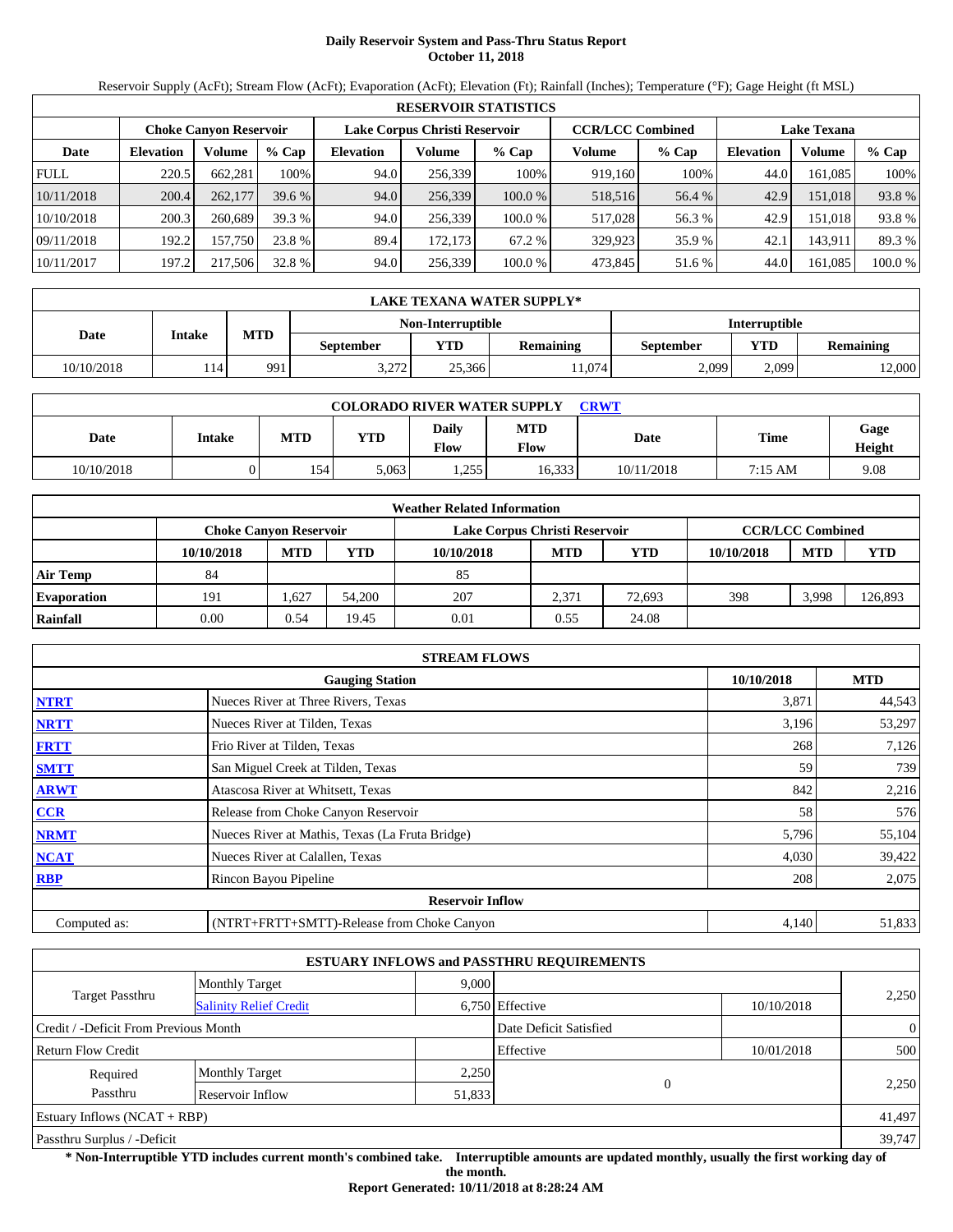# **Daily Reservoir System and Pass-Thru Status Report October 12, 2018**

Reservoir Supply (AcFt); Stream Flow (AcFt); Evaporation (AcFt); Elevation (Ft); Rainfall (Inches); Temperature (°F); Gage Height (ft MSL)

|             | <b>RESERVOIR STATISTICS</b> |                               |         |                               |         |         |                         |         |                    |         |        |  |  |
|-------------|-----------------------------|-------------------------------|---------|-------------------------------|---------|---------|-------------------------|---------|--------------------|---------|--------|--|--|
|             |                             | <b>Choke Canyon Reservoir</b> |         | Lake Corpus Christi Reservoir |         |         | <b>CCR/LCC Combined</b> |         | <b>Lake Texana</b> |         |        |  |  |
| Date        | <b>Elevation</b>            | Volume                        | $%$ Cap | <b>Elevation</b>              | Volume  | $%$ Cap | Volume                  | $%$ Cap | <b>Elevation</b>   | Volume  | % Cap  |  |  |
| <b>FULL</b> | 220.5                       | 662,281                       | 100%    | 94.0                          | 256,339 | 100%    | 919,160                 | 100%    | 44.0               | 161,085 | 100%   |  |  |
| 10/12/2018  | 200.4                       | 262,177                       | 39.6%   | 94.0                          | 256,339 | 100.0 % | 518,516                 | 56.4 %  | 42.9               | 151,018 | 93.8%  |  |  |
| 10/11/2018  | 200.4                       | 262,177                       | 39.6%   | 94.0                          | 256.339 | 100.0 % | 518,516                 | 56.4 %  | 42.9               | 151.018 | 93.8%  |  |  |
| 09/12/2018  | 192.2                       | 157.750                       | 23.8 %  | 89.4                          | 172,173 | 67.2 %  | 329,923                 | 35.9 %  | 42.3               | 145,671 | 90.4 % |  |  |
| 10/12/2017  | 197.2                       | 217,506                       | 32.8 %  | 94.0                          | 256,339 | 100.0 % | 473,845                 | 51.6 %  | 43.9               | 160,156 | 99.4 % |  |  |

|            | <b>LAKE TEXANA WATER SUPPLY*</b> |            |                  |                   |                  |                      |                  |        |  |  |  |
|------------|----------------------------------|------------|------------------|-------------------|------------------|----------------------|------------------|--------|--|--|--|
|            |                                  |            |                  | Non-Interruptible |                  | <b>Interruptible</b> |                  |        |  |  |  |
| Date       | Intake                           | <b>MTD</b> | <b>September</b> | <b>YTD</b>        | <b>Remaining</b> | <b>September</b>     | <b>Remaining</b> |        |  |  |  |
| 10/11/2018 | 129                              | 1.119      | 3 272<br>3.414   | 25.495            | 10,945           | 2,099                | 2.099            | 12,000 |  |  |  |

| <b>COLORADO RIVER WATER SUPPLY</b><br><b>CRWT</b> |        |            |            |               |                           |            |             |                |  |  |
|---------------------------------------------------|--------|------------|------------|---------------|---------------------------|------------|-------------|----------------|--|--|
| Date                                              | Intake | <b>MTD</b> | <b>YTD</b> | Daily<br>Flow | <b>MTD</b><br><b>Flow</b> | Date       | <b>Time</b> | Gage<br>Height |  |  |
| 10/11/2018                                        | v      | 154        | 5.063      | 2,243         | 18,576                    | 10/12/2018 | 7:15 AM     | 9.91           |  |  |

|                    | <b>Weather Related Information</b> |                                                                                    |        |            |            |        |            |            |         |  |  |
|--------------------|------------------------------------|------------------------------------------------------------------------------------|--------|------------|------------|--------|------------|------------|---------|--|--|
|                    |                                    | <b>CCR/LCC Combined</b><br>Lake Corpus Christi Reservoir<br>Choke Canvon Reservoir |        |            |            |        |            |            |         |  |  |
|                    | 10/11/2018                         | <b>MTD</b>                                                                         | YTD    | 10/11/2018 | <b>MTD</b> | YTD    | 10/11/2018 | <b>MTD</b> | YTD     |  |  |
| Air Temp           | 81                                 |                                                                                    |        | 82         |            |        |            |            |         |  |  |
| <b>Evaporation</b> | 182                                | .309                                                                               | 54.382 | 219        | 2.590      | 72.912 | 401        | 4,399      | 127,294 |  |  |
| Rainfall           | 0.00                               | 0.54                                                                               | 9.45   | 0.00       | 0.55       | 24.08  |            |            |         |  |  |

|              | <b>STREAM FLOWS</b>                             |            |            |
|--------------|-------------------------------------------------|------------|------------|
|              | <b>Gauging Station</b>                          | 10/11/2018 | <b>MTD</b> |
| <b>NTRT</b>  | Nueces River at Three Rivers, Texas             | 3,414      | 47,958     |
| <b>NRTT</b>  | Nueces River at Tilden, Texas                   | 1,943      | 55,241     |
| <b>FRTT</b>  | Frio River at Tilden, Texas                     | 466        | 7,593      |
| <b>SMTT</b>  | San Miguel Creek at Tilden, Texas               | 49         | 787        |
| <b>ARWT</b>  | Atascosa River at Whitsett, Texas               | 214        | 2,430      |
| CCR          | Release from Choke Canyon Reservoir             | 58         | 633        |
| <b>NRMT</b>  | Nueces River at Mathis, Texas (La Fruta Bridge) | 6,134      | 61,237     |
| <b>NCAT</b>  | Nueces River at Calallen, Texas                 | 4,149      | 43,571     |
| <b>RBP</b>   | Rincon Bayou Pipeline                           | 207        | 2,282      |
|              | <b>Reservoir Inflow</b>                         |            |            |
| Computed as: | (NTRT+FRTT+SMTT)-Release from Choke Canyon      | 3,872      | 55,704     |

|                                                  |                       |       | <b>ESTUARY INFLOWS and PASSTHRU REQUIREMENTS</b> |            |                |  |
|--------------------------------------------------|-----------------------|-------|--------------------------------------------------|------------|----------------|--|
|                                                  | <b>Monthly Target</b> | 9,000 |                                                  |            |                |  |
| Target Passthru<br><b>Salinity Relief Credit</b> |                       |       | 6,750 Effective                                  | 10/10/2018 | 2,250          |  |
| Credit / -Deficit From Previous Month            |                       |       | Date Deficit Satisfied                           |            | $\overline{0}$ |  |
| <b>Return Flow Credit</b>                        |                       |       | Effective                                        | 10/01/2018 | 500            |  |
| Required                                         | <b>Monthly Target</b> | 2,250 |                                                  |            |                |  |
| Passthru<br>Reservoir Inflow                     |                       |       | 55,704                                           | $\Omega$   | 2,250          |  |
| Estuary Inflows $(NCAT + RBP)$                   |                       |       |                                                  |            | 45,853         |  |
| Passthru Surplus / -Deficit                      |                       |       |                                                  |            | 44,103         |  |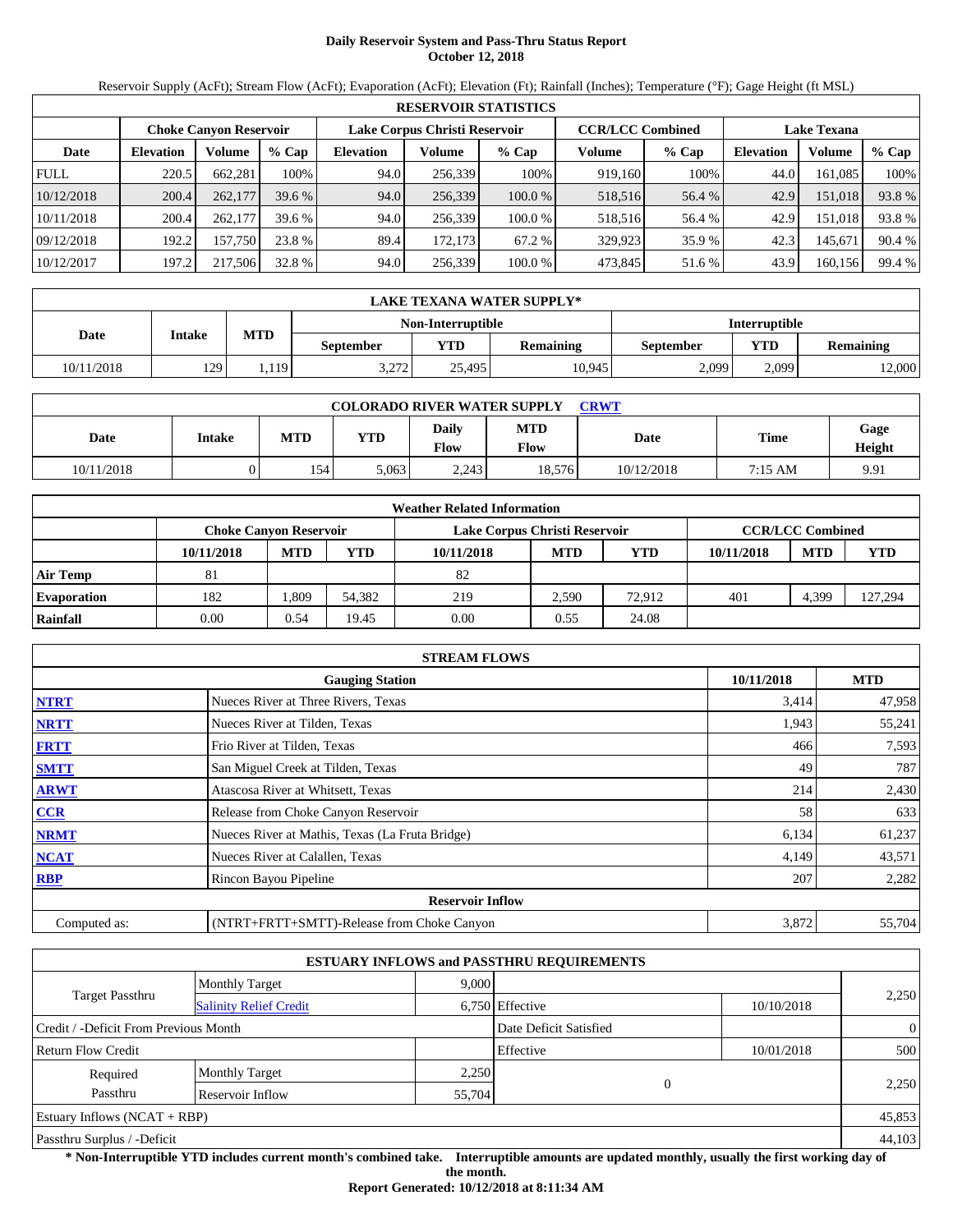# **Daily Reservoir System and Pass-Thru Status Report October 13, 2018**

Reservoir Supply (AcFt); Stream Flow (AcFt); Evaporation (AcFt); Elevation (Ft); Rainfall (Inches); Temperature (°F); Gage Height (ft MSL)

|             | <b>RESERVOIR STATISTICS</b> |                               |         |                               |         |         |                         |         |                    |         |        |  |  |
|-------------|-----------------------------|-------------------------------|---------|-------------------------------|---------|---------|-------------------------|---------|--------------------|---------|--------|--|--|
|             |                             | <b>Choke Canyon Reservoir</b> |         | Lake Corpus Christi Reservoir |         |         | <b>CCR/LCC Combined</b> |         | <b>Lake Texana</b> |         |        |  |  |
| Date        | <b>Elevation</b>            | Volume                        | $%$ Cap | <b>Elevation</b>              | Volume  | $%$ Cap | Volume                  | $%$ Cap | <b>Elevation</b>   | Volume  | % Cap  |  |  |
| <b>FULL</b> | 220.5                       | 662,281                       | 100%    | 94.0                          | 256,339 | 100%    | 919,160                 | 100%    | 44.0               | 161,085 | 100%   |  |  |
| 10/13/2018  | 200.3                       | 262,177                       | 39.6%   | 93.8                          | 254,368 | 99.2 %  | 516,545                 | 56.2 %  | 42.9               | 151,018 | 93.8%  |  |  |
| 10/12/2018  | 200.4                       | 262,177                       | 39.6%   | 94.0                          | 256.339 | 100.0 % | 518,516                 | 56.4 %  | 42.9               | 151.018 | 93.8%  |  |  |
| 09/13/2018  | 192.6                       | 162,104                       | 24.5 %  | 89.7                          | 177.182 | 69.1 %  | 339,286                 | 36.9 %  | 42.3               | 145,671 | 90.4 % |  |  |
| 10/13/2017  | 197.2                       | 217,506                       | 32.8 %  | 94.0                          | 256,339 | 100.0 % | 473,845                 | 51.6 %  | 43.8               | 160,156 | 99.4 % |  |  |

|            | LAKE TEXANA WATER SUPPLY* |            |                  |                                           |                  |           |       |                  |  |  |  |
|------------|---------------------------|------------|------------------|-------------------------------------------|------------------|-----------|-------|------------------|--|--|--|
|            |                           |            |                  | <b>Interruptible</b><br>Non-Interruptible |                  |           |       |                  |  |  |  |
| Date       | Intake                    | <b>MTD</b> | <b>September</b> | <b>YTD</b>                                | <b>Remaining</b> | September | YTD   | <b>Remaining</b> |  |  |  |
| 10/12/2018 | 140                       | .259       | 2272<br>ے رے ۔   | 25,635                                    | 10.805           | 2,099     | 2.099 | 12,000           |  |  |  |

| <b>COLORADO RIVER WATER SUPPLY</b><br>CRWT |               |            |            |               |                    |            |         |                |  |  |  |
|--------------------------------------------|---------------|------------|------------|---------------|--------------------|------------|---------|----------------|--|--|--|
| Date                                       | <b>Intake</b> | <b>MTD</b> | <b>YTD</b> | Daily<br>Flow | <b>MTD</b><br>Flow | Date       | Time    | Gage<br>Height |  |  |  |
| 10/12/2018                                 |               | 154        | 5.063      | 2,819         | 21,394             | 10/13/2018 | 7:15 AM | 10.49          |  |  |  |

|                    | <b>Weather Related Information</b> |            |        |                               |            |        |            |                         |         |  |  |
|--------------------|------------------------------------|------------|--------|-------------------------------|------------|--------|------------|-------------------------|---------|--|--|
|                    | Choke Canvon Reservoir             |            |        | Lake Corpus Christi Reservoir |            |        |            | <b>CCR/LCC Combined</b> |         |  |  |
|                    | 10/12/2018                         | <b>MTD</b> | YTD    | 10/12/2018                    | <b>MTD</b> | YTD    | 10/12/2018 | <b>MTD</b>              | YTD     |  |  |
| <b>Air Temp</b>    | 86                                 |            |        | 88                            |            |        |            |                         |         |  |  |
| <b>Evaporation</b> | 156                                | .965       | 54.538 | 195                           | 2.785      | 73.107 | 351        | 4.750                   | 127,645 |  |  |
| Rainfall           | 0.00                               | 0.54       | 19.45  | 0.00                          | 0.55       | 24.08  |            |                         |         |  |  |

|              | <b>STREAM FLOWS</b>                             |            |            |
|--------------|-------------------------------------------------|------------|------------|
|              | <b>Gauging Station</b>                          | 10/12/2018 | <b>MTD</b> |
| <b>NTRT</b>  | Nueces River at Three Rivers, Texas             | 2,362      | 50,320     |
| <b>NRTT</b>  | Nueces River at Tilden, Texas                   | 1,197      | 56,438     |
| <b>FRTT</b>  | Frio River at Tilden, Texas                     | 897        | 8,490      |
| <b>SMTT</b>  | San Miguel Creek at Tilden, Texas               | 582        | 1,369      |
| <b>ARWT</b>  | Atascosa River at Whitsett, Texas               | 87         | 2,517      |
| <b>CCR</b>   | Release from Choke Canyon Reservoir             | 58         | 691        |
| <b>NRMT</b>  | Nueces River at Mathis, Texas (La Fruta Bridge) | 5,895      | 67,133     |
| <b>NCAT</b>  | Nueces River at Calallen, Texas                 | 4,307      | 47,878     |
| <b>RBP</b>   | Rincon Bayou Pipeline                           | 208        | 2,490      |
|              | <b>Reservoir Inflow</b>                         |            |            |
| Computed as: | (NTRT+FRTT+SMTT)-Release from Choke Canyon      | 3,783      | 59,488     |

|                                       |                               |        | <b>ESTUARY INFLOWS and PASSTHRU REQUIREMENTS</b> |            |                |
|---------------------------------------|-------------------------------|--------|--------------------------------------------------|------------|----------------|
|                                       | <b>Monthly Target</b>         | 9.000  |                                                  |            |                |
| Target Passthru                       | <b>Salinity Relief Credit</b> |        | 6,750 Effective                                  | 10/10/2018 | 2,250          |
| Credit / -Deficit From Previous Month |                               |        | Date Deficit Satisfied                           |            | $\overline{0}$ |
| <b>Return Flow Credit</b>             |                               |        | Effective                                        | 10/01/2018 | 500            |
| Required                              | <b>Monthly Target</b>         | 2,250  |                                                  |            |                |
| Passthru                              | Reservoir Inflow              | 59,488 | $\Omega$                                         |            | 2,250          |
| Estuary Inflows $(NCAT + RBP)$        |                               |        |                                                  |            | 50,368         |
| Passthru Surplus / -Deficit           |                               |        |                                                  |            | 48,618         |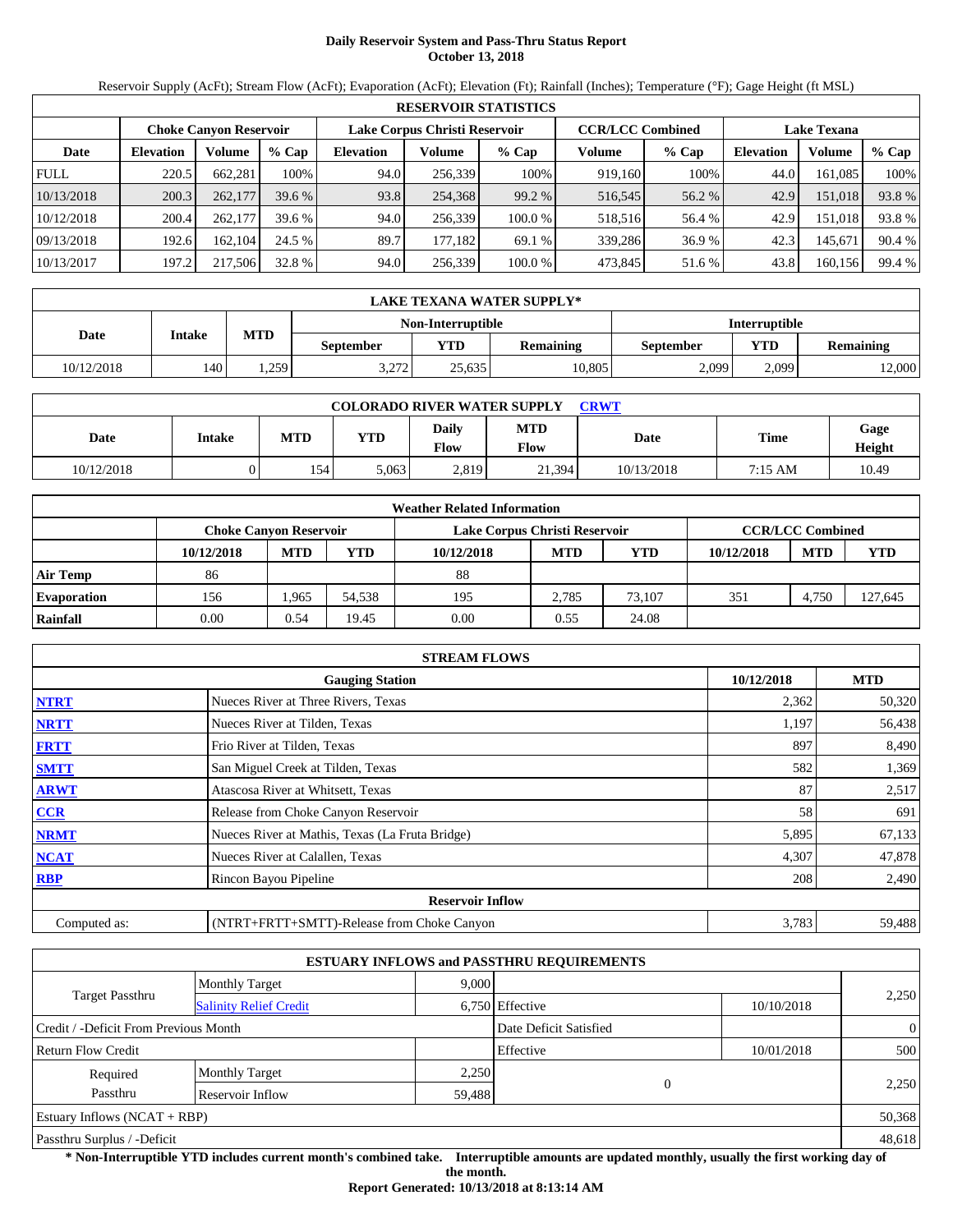# **Daily Reservoir System and Pass-Thru Status Report October 14, 2018**

Reservoir Supply (AcFt); Stream Flow (AcFt); Evaporation (AcFt); Elevation (Ft); Rainfall (Inches); Temperature (°F); Gage Height (ft MSL)

|             | <b>RESERVOIR STATISTICS</b> |                               |         |                               |         |         |                         |         |                    |         |        |  |  |
|-------------|-----------------------------|-------------------------------|---------|-------------------------------|---------|---------|-------------------------|---------|--------------------|---------|--------|--|--|
|             |                             | <b>Choke Canyon Reservoir</b> |         | Lake Corpus Christi Reservoir |         |         | <b>CCR/LCC Combined</b> |         | <b>Lake Texana</b> |         |        |  |  |
| Date        | <b>Elevation</b>            | Volume                        | $%$ Cap | <b>Elevation</b>              | Volume  | $%$ Cap | Volume                  | $%$ Cap | <b>Elevation</b>   | Volume  | % Cap  |  |  |
| <b>FULL</b> | 220.5                       | 662,281                       | 100%    | 94.0                          | 256,339 | 100%    | 919,160                 | 100%    | 44.0               | 161,085 | 100%   |  |  |
| 10/14/2018  | 200.5                       | 263,671                       | 39.8 %  | 93.6                          | 248,488 | 96.9%   | 512,159                 | 55.7 %  | 42.9               | 151,018 | 93.8%  |  |  |
| 10/13/2018  | 200.3                       | 262,177                       | 39.6%   | 93.8                          | 254.368 | 99.2 %  | 516,545                 | 56.2 %  | 42.9               | 151.018 | 93.8%  |  |  |
| 09/14/2018  | 193.0                       | 166.527                       | 25.1 %  | 90.0                          | 182.266 | 71.1 %  | 348,793                 | 37.9 %  | 42.2               | 144,790 | 89.9 % |  |  |
| 10/14/2017  | 197.2                       | 217,506                       | 32.8 %  | 94.0                          | 256,339 | 100.0 % | 473,845                 | 51.6 %  | 43.8               | 159.229 | 98.8%  |  |  |

|            | <b>LAKE TEXANA WATER SUPPLY*</b> |                                           |                  |            |                  |           |       |                  |  |  |  |
|------------|----------------------------------|-------------------------------------------|------------------|------------|------------------|-----------|-------|------------------|--|--|--|
|            |                                  | Non-Interruptible<br><b>Interruptible</b> |                  |            |                  |           |       |                  |  |  |  |
| Date       | Intake                           | <b>MTD</b>                                | <b>September</b> | <b>YTD</b> | <b>Remaining</b> | September | YTD   | <b>Remaining</b> |  |  |  |
| 10/13/2018 | 133<br>1 J                       | .393                                      | 3 272<br>3.414   | 25.769     | 10,671           | 2,099     | 2.099 | 12,000           |  |  |  |

| <b>COLORADO RIVER WATER SUPPLY</b><br><b>CRWT</b> |        |            |            |               |                           |            |             |                |  |  |  |
|---------------------------------------------------|--------|------------|------------|---------------|---------------------------|------------|-------------|----------------|--|--|--|
| Date                                              | Intake | <b>MTD</b> | <b>YTD</b> | Daily<br>Flow | <b>MTD</b><br><b>Flow</b> | Date       | <b>Time</b> | Gage<br>Height |  |  |  |
| 10/13/2018                                        | v      | 154        | 5.063      | 3,400         | 24,795                    | 10/14/2018 | 7:15 AM     | 10.44          |  |  |  |

|                    |                               |            |        | <b>Weather Related Information</b> |            |            |            |                         |            |
|--------------------|-------------------------------|------------|--------|------------------------------------|------------|------------|------------|-------------------------|------------|
|                    | <b>Choke Canvon Reservoir</b> |            |        | Lake Corpus Christi Reservoir      |            |            |            | <b>CCR/LCC Combined</b> |            |
|                    | 10/13/2018                    | <b>MTD</b> | YTD    | 10/13/2018                         | <b>MTD</b> | <b>YTD</b> | 10/13/2018 | <b>MTD</b>              | <b>YTD</b> |
| <b>Air Temp</b>    | 89                            |            |        | 90                                 |            |            |            |                         |            |
| <b>Evaporation</b> | 157                           | 2.122      | 54.695 | 250                                | 3.035      | 73.357     | 407        | 5.157                   | 128,052    |
| Rainfall           | 0.00                          | 0.54       | 19.45  | 0.00                               | 0.55       | 24.08      |            |                         |            |

|              | <b>STREAM FLOWS</b>                             |            |            |
|--------------|-------------------------------------------------|------------|------------|
|              | <b>Gauging Station</b>                          | 10/13/2018 | <b>MTD</b> |
| <b>NTRT</b>  | Nueces River at Three Rivers, Texas             | 1,574      | 51,894     |
| <b>NRTT</b>  | Nueces River at Tilden, Texas                   | 975        | 57,412     |
| <b>FRTT</b>  | Frio River at Tilden, Texas                     | 1,759      | 10,249     |
| <b>SMTT</b>  | San Miguel Creek at Tilden, Texas               | 300        | 1,669      |
| <b>ARWT</b>  | Atascosa River at Whitsett, Texas               | 69         | 2,586      |
| <b>CCR</b>   | Release from Choke Canyon Reservoir             | 58         | 748        |
| <b>NRMT</b>  | Nueces River at Mathis, Texas (La Fruta Bridge) | 6,019      | 73,151     |
| <b>NCAT</b>  | Nueces River at Calallen, Texas                 | 4,496      | 52,374     |
| <b>RBP</b>   | Rincon Bayou Pipeline                           | 208        | 2,698      |
|              | <b>Reservoir Inflow</b>                         |            |            |
| Computed as: | (NTRT+FRTT+SMTT)-Release from Choke Canyon      | 3,575      | 63,063     |

|                                       |                               |        | <b>ESTUARY INFLOWS and PASSTHRU REQUIREMENTS</b> |            |                |  |
|---------------------------------------|-------------------------------|--------|--------------------------------------------------|------------|----------------|--|
|                                       | <b>Monthly Target</b>         | 9,000  |                                                  |            |                |  |
| Target Passthru                       | <b>Salinity Relief Credit</b> |        | 6,750 Effective                                  | 10/10/2018 | 2,250          |  |
| Credit / -Deficit From Previous Month |                               |        | Date Deficit Satisfied                           |            | $\overline{0}$ |  |
| <b>Return Flow Credit</b>             |                               |        | Effective                                        | 10/01/2018 | 500            |  |
| Required                              | <b>Monthly Target</b>         | 2,250  |                                                  |            |                |  |
| Passthru                              | Reservoir Inflow              | 63,063 | $\Omega$                                         |            | 2,250          |  |
| Estuary Inflows $(NCAT + RBP)$        |                               |        |                                                  |            | 55,072         |  |
| Passthru Surplus / -Deficit           |                               |        |                                                  |            | 53,322         |  |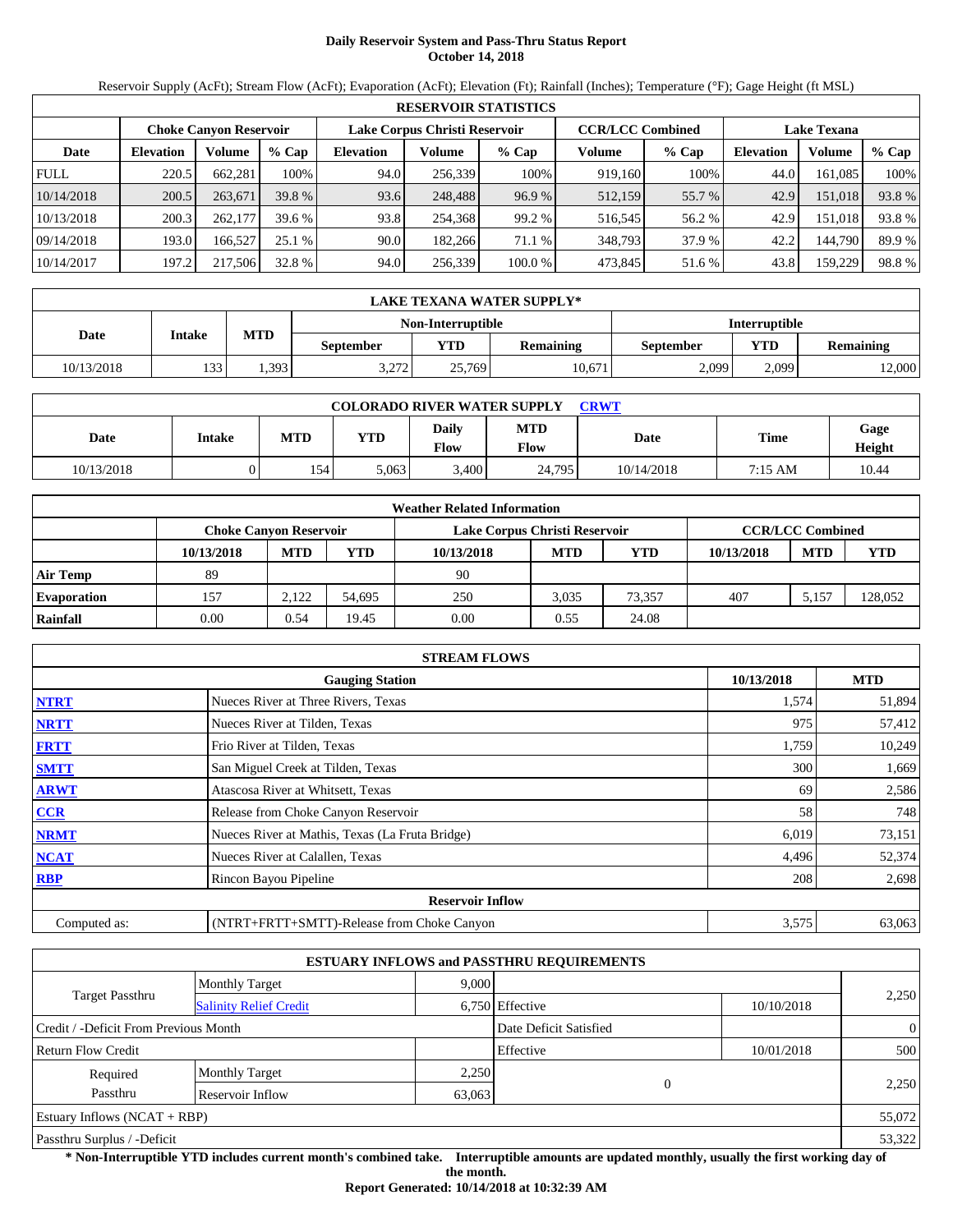# **Daily Reservoir System and Pass-Thru Status Report October 15, 2018**

Reservoir Supply (AcFt); Stream Flow (AcFt); Evaporation (AcFt); Elevation (Ft); Rainfall (Inches); Temperature (°F); Gage Height (ft MSL)

|             | <b>RESERVOIR STATISTICS</b>                                    |         |         |                  |         |                         |         |                    |           |         |        |  |
|-------------|----------------------------------------------------------------|---------|---------|------------------|---------|-------------------------|---------|--------------------|-----------|---------|--------|--|
|             | Lake Corpus Christi Reservoir<br><b>Choke Canyon Reservoir</b> |         |         |                  |         | <b>CCR/LCC Combined</b> |         | <b>Lake Texana</b> |           |         |        |  |
| Date        | <b>Elevation</b>                                               | Volume  | $%$ Cap | <b>Elevation</b> | Volume  | $%$ Cap                 | Volume  | $%$ Cap            | Elevation | Volume  | % Cap  |  |
| <b>FULL</b> | 220.5                                                          | 662,281 | 100%    | 94.0             | 256,339 | 100%                    | 919.160 | 100%               | 44.0      | 161.085 | 100%   |  |
| 10/15/2018  | 200.7                                                          | 266,676 | 40.2%   | 93.4             | 244.597 | 95.4 %                  | 511,273 | 55.6 %             | 42.9      | 151,018 | 93.8%  |  |
| 10/14/2018  | 200.5                                                          | 263.671 | 39.8 %  | 93.6             | 248.488 | 96.9%                   | 512,159 | 55.7 %             | 42.9      | 151.018 | 93.8%  |  |
| 09/15/2018  | 193.5                                                          | 172.162 | 26.0%   | 90.4             | 189.164 | 73.8 %                  | 361.326 | 39.3 %             | 42.4      | 146.555 | 91.0 % |  |
| 10/15/2017  | 197.2                                                          | 217,506 | 32.8 %  | 94.0             | 256,339 | 100.0 %                 | 473,845 | 51.6 %             | 43.8      | 159,229 | 98.8%  |  |

|            | LAKE TEXANA WATER SUPPLY* |            |                  |                   |                  |                      |            |                  |  |  |  |
|------------|---------------------------|------------|------------------|-------------------|------------------|----------------------|------------|------------------|--|--|--|
|            |                           |            |                  | Non-Interruptible |                  | <b>Interruptible</b> |            |                  |  |  |  |
| Date       | Intake                    | <b>MTD</b> | <b>September</b> | <b>YTD</b>        | <b>Remaining</b> | September            | <b>YTD</b> | <b>Remaining</b> |  |  |  |
| 10/14/2018 | 140                       | . . 539    | 2272<br>ے رے ۔   | 25.915            | 10.525           | 2,099                | 2.099      | 12,000           |  |  |  |

| <b>COLORADO RIVER WATER SUPPLY</b><br><b>CRWT</b> |               |            |            |               |                    |            |           |                       |  |  |  |
|---------------------------------------------------|---------------|------------|------------|---------------|--------------------|------------|-----------|-----------------------|--|--|--|
| Date                                              | <b>Intake</b> | <b>MTD</b> | <b>YTD</b> | Daily<br>Flow | <b>MTD</b><br>Flow | Date       | Time      | Gage<br><b>Height</b> |  |  |  |
| 10/14/2018                                        |               | 154        | 5.063      | 3,259         | 28,054             | 10/15/2018 | $7:15$ AM | 10.18                 |  |  |  |

|                    |                               |            |        | <b>Weather Related Information</b> |            |            |            |                         |         |
|--------------------|-------------------------------|------------|--------|------------------------------------|------------|------------|------------|-------------------------|---------|
|                    | <b>Choke Canvon Reservoir</b> |            |        | Lake Corpus Christi Reservoir      |            |            |            | <b>CCR/LCC Combined</b> |         |
|                    | 10/14/2018                    | <b>MTD</b> | YTD    | 10/14/2018                         | <b>MTD</b> | <b>YTD</b> | 10/14/2018 | <b>MTD</b>              | YTD     |
| <b>Air Temp</b>    | 89                            |            |        | 90                                 |            |            |            |                         |         |
| <b>Evaporation</b> | 184                           | 2.306      | 54.879 | 169                                | 3.204      | 73.526     | 353        | 5.510                   | 128,405 |
| Rainfall           | .09                           | l.63       | 20.54  | 0.00                               | 0.55       | 24.08      |            |                         |         |

|              | <b>STREAM FLOWS</b>                             |            |            |
|--------------|-------------------------------------------------|------------|------------|
|              | <b>Gauging Station</b>                          | 10/14/2018 | <b>MTD</b> |
| <b>NTRT</b>  | Nueces River at Three Rivers, Texas             | 1,191      | 53,085     |
| <b>NRTT</b>  | Nueces River at Tilden, Texas                   | 854        | 58,266     |
| <b>FRTT</b>  | Frio River at Tilden, Texas                     | 4,423      | 14,671     |
| <b>SMTT</b>  | San Miguel Creek at Tilden, Texas               | 167        | 1,836      |
| <b>ARWT</b>  | Atascosa River at Whitsett, Texas               | 54         | 2,640      |
| <b>CCR</b>   | Release from Choke Canyon Reservoir             | 58         | 806        |
| <b>NRMT</b>  | Nueces River at Mathis, Texas (La Fruta Bridge) | 6,003      | 79,154     |
| <b>NCAT</b>  | Nueces River at Calallen, Texas                 | 4,579      | 56,954     |
| <b>RBP</b>   | Rincon Bayou Pipeline                           | 206        | 2,904      |
|              | <b>Reservoir Inflow</b>                         |            |            |
| Computed as: | (NTRT+FRTT+SMTT)-Release from Choke Canyon      | 5,723      | 68,786     |

|                                       |                               |                 | <b>ESTUARY INFLOWS and PASSTHRU REQUIREMENTS</b> |            |                |  |
|---------------------------------------|-------------------------------|-----------------|--------------------------------------------------|------------|----------------|--|
|                                       | <b>Monthly Target</b>         | 9.000           |                                                  |            |                |  |
| Target Passthru                       | <b>Salinity Relief Credit</b> | 6,750 Effective |                                                  | 10/10/2018 | 2,250          |  |
| Credit / -Deficit From Previous Month |                               |                 | Date Deficit Satisfied                           |            | $\overline{0}$ |  |
| <b>Return Flow Credit</b>             |                               |                 | Effective                                        | 10/01/2018 | 500            |  |
| Required                              | <b>Monthly Target</b>         | 2,250           |                                                  |            |                |  |
| Passthru                              | Reservoir Inflow              | 68,786          |                                                  | $\Omega$   | 2,250          |  |
| Estuary Inflows $(NCAT + RBP)$        |                               |                 |                                                  |            | 59,858         |  |
| Passthru Surplus / -Deficit           |                               |                 |                                                  |            | 58,108         |  |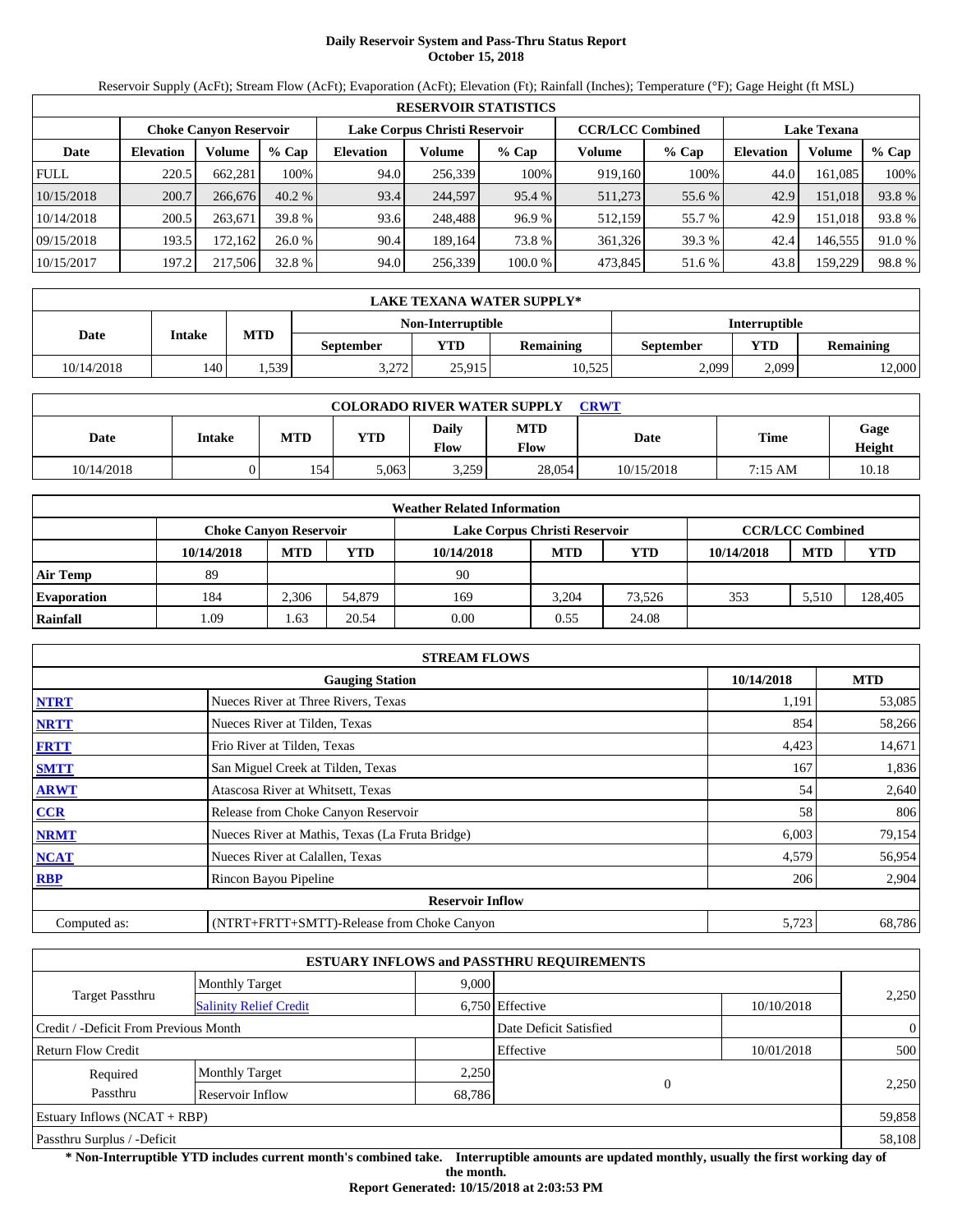# **Daily Reservoir System and Pass-Thru Status Report October 16, 2018**

Reservoir Supply (AcFt); Stream Flow (AcFt); Evaporation (AcFt); Elevation (Ft); Rainfall (Inches); Temperature (°F); Gage Height (ft MSL)

|             | <b>RESERVOIR STATISTICS</b>   |         |         |                               |         |         |                         |        |                    |         |        |  |
|-------------|-------------------------------|---------|---------|-------------------------------|---------|---------|-------------------------|--------|--------------------|---------|--------|--|
|             | <b>Choke Canyon Reservoir</b> |         |         | Lake Corpus Christi Reservoir |         |         | <b>CCR/LCC Combined</b> |        | <b>Lake Texana</b> |         |        |  |
| Date        | <b>Elevation</b>              | Volume  | $%$ Cap | <b>Elevation</b>              | Volume  | $%$ Cap | Volume                  | % Cap  | <b>Elevation</b>   | Volume  | % Cap  |  |
| <b>FULL</b> | 220.5                         | 662,281 | 100%    | 94.0                          | 256.339 | 100%    | 919,160                 | 100%   | 44.0               | 161,085 | 100%   |  |
| 10/16/2018  | 201.2                         | 274,279 | 41.4 %  | 93.4                          | 244.597 | 95.4 %  | 518,876                 | 56.5 % | 43.0               | 151.919 | 94.3 % |  |
| 10/15/2018  | 200.7                         | 266,676 | 40.2%   | 93.4                          | 244.597 | 95.4 %  | 511.273                 | 55.6 % | 42.9               | 151.018 | 93.8%  |  |
| 09/16/2018  | 194.1                         | 179.083 | 27.0 %  | 90.9                          | 197,976 | 77.2 %  | 377,059                 | 41.0 % | 42.7               | 149.224 | 92.6 % |  |
| 10/16/2017  | 197.1                         | 216.196 | 32.6%   | 94.0                          | 256,339 | 100.0 % | 472,535                 | 51.4 % | 43.6               | 157,385 | 97.7 % |  |

|            | LAKE TEXANA WATER SUPPLY* |            |                          |                   |                  |                  |                      |                  |  |  |  |
|------------|---------------------------|------------|--------------------------|-------------------|------------------|------------------|----------------------|------------------|--|--|--|
|            |                           |            |                          | Non-Interruptible |                  |                  | <b>Interruptible</b> |                  |  |  |  |
| Date       | Intake                    | <b>MTD</b> | September                | <b>VTD</b>        | <b>Remaining</b> | <b>September</b> | <b>YTD</b>           | <b>Remaining</b> |  |  |  |
| 10/15/2018 | 140                       | .679       | $\sqrt{2721}$<br>J.Z I Z | 26,055            | 10,385           | 2.099            | 2.099                | 12,000           |  |  |  |

| <b>COLORADO RIVER WATER SUPPLY</b><br><b>CRWT</b> |        |            |            |               |                           |            |             |                |  |  |  |
|---------------------------------------------------|--------|------------|------------|---------------|---------------------------|------------|-------------|----------------|--|--|--|
| Date                                              | Intake | <b>MTD</b> | <b>YTD</b> | Daily<br>Flow | <b>MTD</b><br><b>Flow</b> | Date       | <b>Time</b> | Gage<br>Height |  |  |  |
| 10/15/2018                                        | v      | 154        | 5.063      | 2,997         | 31,051                    | 10/16/2018 | $6:15$ AM   | 10.35          |  |  |  |

|                    |            |                               |        | <b>Weather Related Information</b> |            |            |            |                         |            |
|--------------------|------------|-------------------------------|--------|------------------------------------|------------|------------|------------|-------------------------|------------|
|                    |            | <b>Choke Canvon Reservoir</b> |        | Lake Corpus Christi Reservoir      |            |            |            | <b>CCR/LCC Combined</b> |            |
|                    | 10/15/2018 | <b>MTD</b>                    | YTD    | 10/15/2018                         | <b>MTD</b> | <b>YTD</b> | 10/15/2018 | <b>MTD</b>              | <b>YTD</b> |
| <b>Air Temp</b>    | 54         |                               |        | 78                                 |            |            |            |                         |            |
| <b>Evaporation</b> |            | 2.315                         | 54.888 | 316                                | 3.520      | 73.842     | 325        | 5.835                   | 128,730    |
| Rainfall           | .39        | 3.02                          | 21.93  | 1.29                               | 1.84       | 25.37      |            |                         |            |

|              | <b>STREAM FLOWS</b>                             |            |            |
|--------------|-------------------------------------------------|------------|------------|
|              | <b>Gauging Station</b>                          | 10/15/2018 | <b>MTD</b> |
| <b>NTRT</b>  | Nueces River at Three Rivers, Texas             | 1,487      | 54,572     |
| <b>NRTT</b>  | Nueces River at Tilden, Texas                   | 1,052      | 59,318     |
| <b>FRTT</b>  | Frio River at Tilden, Texas                     | 6,769      | 21,440     |
| <b>SMTT</b>  | San Miguel Creek at Tilden, Texas               | 109        | 1,945      |
| <b>ARWT</b>  | Atascosa River at Whitsett, Texas               | 44         | 2,684      |
| <b>CCR</b>   | Release from Choke Canyon Reservoir             | 58         | 863        |
| <b>NRMT</b>  | Nueces River at Mathis, Texas (La Fruta Bridge) | 6,233      | 85,387     |
| <b>NCAT</b>  | Nueces River at Calallen, Texas                 | 4,744      | 61,698     |
| <b>RBP</b>   | Rincon Bayou Pipeline                           | 208        | 3,112      |
|              | <b>Reservoir Inflow</b>                         |            |            |
| Computed as: | (NTRT+FRTT+SMTT)-Release from Choke Canyon      | 8,307      | 77,093     |

|                                       |                               |        | <b>ESTUARY INFLOWS and PASSTHRU REQUIREMENTS</b> |            |                |  |
|---------------------------------------|-------------------------------|--------|--------------------------------------------------|------------|----------------|--|
|                                       | <b>Monthly Target</b>         | 9.000  |                                                  |            |                |  |
| <b>Target Passthru</b>                | <b>Salinity Relief Credit</b> |        | 6,750 Effective                                  | 10/10/2018 | 2,250          |  |
| Credit / -Deficit From Previous Month |                               |        | Date Deficit Satisfied                           |            | $\overline{0}$ |  |
| <b>Return Flow Credit</b>             |                               |        | Effective                                        | 10/01/2018 | 500            |  |
| Required                              | <b>Monthly Target</b>         | 2,250  |                                                  |            |                |  |
| Passthru                              | Reservoir Inflow              | 77,093 | $\Omega$                                         |            | 2,250          |  |
| Estuary Inflows $(NCAT + RBP)$        |                               |        |                                                  |            | 64,810         |  |
| Passthru Surplus / -Deficit           |                               |        |                                                  |            | 63,060         |  |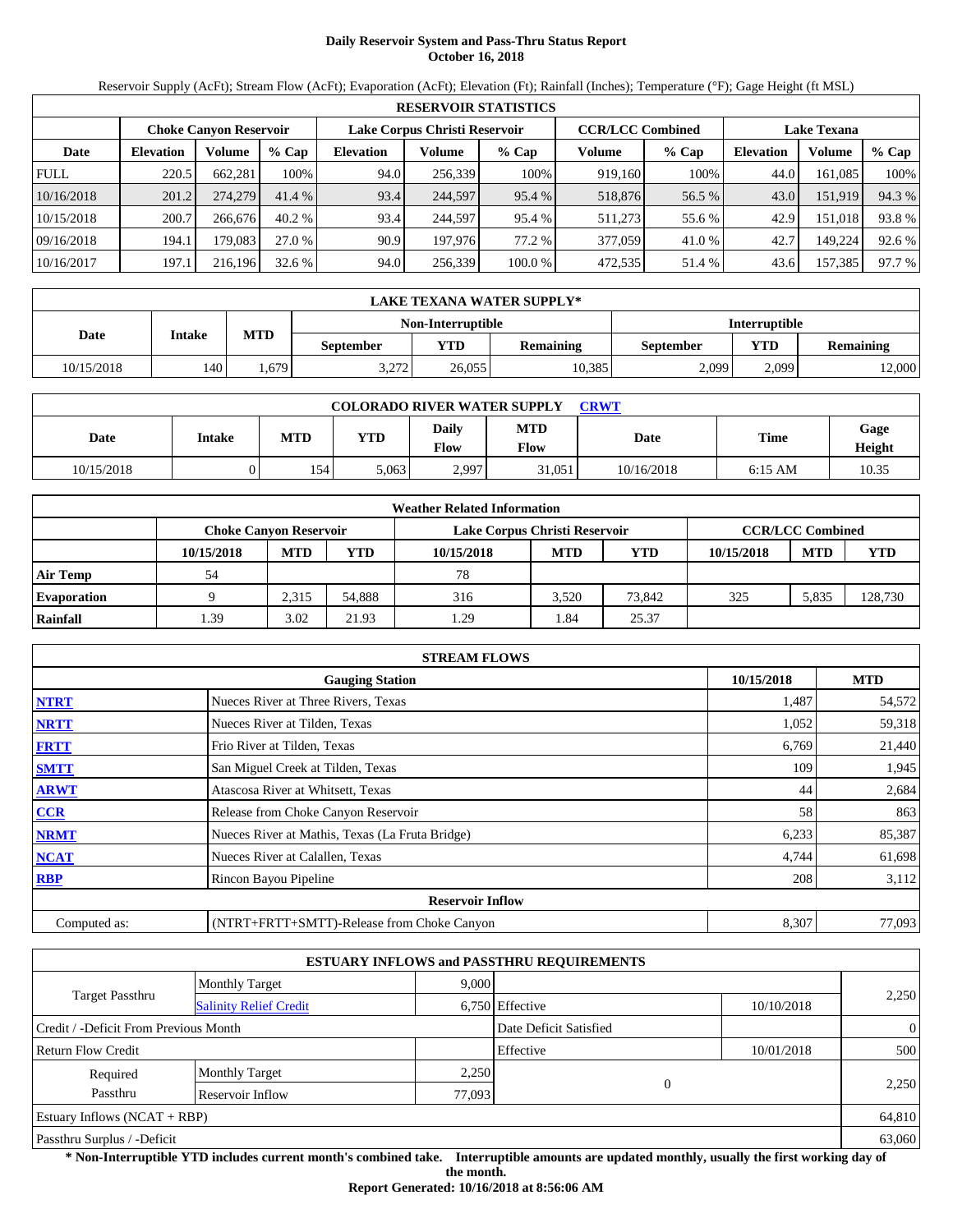# **Daily Reservoir System and Pass-Thru Status Report October 17, 2018**

Reservoir Supply (AcFt); Stream Flow (AcFt); Evaporation (AcFt); Elevation (Ft); Rainfall (Inches); Temperature (°F); Gage Height (ft MSL)

|             | <b>RESERVOIR STATISTICS</b> |                               |         |                               |         |         |                         |         |                    |         |        |  |  |
|-------------|-----------------------------|-------------------------------|---------|-------------------------------|---------|---------|-------------------------|---------|--------------------|---------|--------|--|--|
|             |                             | <b>Choke Canyon Reservoir</b> |         | Lake Corpus Christi Reservoir |         |         | <b>CCR/LCC Combined</b> |         | <b>Lake Texana</b> |         |        |  |  |
| Date        | <b>Elevation</b>            | Volume                        | $%$ Cap | <b>Elevation</b>              | Volume  | $%$ Cap | Volume                  | $%$ Cap | <b>Elevation</b>   | Volume  | % Cap  |  |  |
| <b>FULL</b> | 220.5                       | 662,281                       | 100%    | 94.0                          | 256,339 | 100%    | 919.160                 | 100%    | 44.0               | 161,085 | 100%   |  |  |
| 10/17/2018  | 201.6                       | 280,455                       | 42.3%   | 93.1                          | 238,806 | 93.2 %  | 519,261                 | 56.5 %  | 43.0               | 151,919 | 94.3 % |  |  |
| 10/16/2018  | 201.2                       | 274,279                       | 41.4 %  | 93.4                          | 244,597 | 95.4 %  | 518,876                 | 56.5 %  | 43.0               | 151.919 | 94.3 % |  |  |
| 09/17/2018  | 194.8                       | 187.358                       | 28.3 %  | 91.1                          | 201.561 | 78.6 %  | 388,919                 | 42.3 %  | 42.8               | 150.120 | 93.2 % |  |  |
| 10/17/2017  | 197.1                       | 216.196                       | 32.6 %  | 94.0                          | 256,339 | 100.0 % | 472,535                 | 51.4 %  | 43.8               | 159,229 | 98.8%  |  |  |

|            | LAKE TEXANA WATER SUPPLY* |            |                 |                   |                      |           |       |                  |  |  |  |
|------------|---------------------------|------------|-----------------|-------------------|----------------------|-----------|-------|------------------|--|--|--|
|            |                           |            |                 | Non-Interruptible | <b>Interruptible</b> |           |       |                  |  |  |  |
| Date       | Intake                    | <b>MTD</b> | September       | <b>YTD</b>        | <b>Remaining</b>     | September | YTD   | <b>Remaining</b> |  |  |  |
| 10/16/2018 | 140                       | .818       | 3.272<br>ے رے ۔ | 26.194            | 10,246               | 2,099     | 2.099 | 12,000           |  |  |  |

| <b>COLORADO RIVER WATER SUPPLY</b><br>CRWT |        |            |            |               |                    |            |         |                |  |  |  |
|--------------------------------------------|--------|------------|------------|---------------|--------------------|------------|---------|----------------|--|--|--|
| Date                                       | Intake | <b>MTD</b> | <b>YTD</b> | Daily<br>Flow | <b>MTD</b><br>Flow | Date       | Time    | Gage<br>Height |  |  |  |
| 10/16/2018                                 |        | 154        | 5.063      | 3,335         | 34,386             | 10/17/2018 | 7:15 AM | 12.20          |  |  |  |

|                    | <b>Weather Related Information</b> |            |        |                               |            |            |            |                         |            |  |  |  |
|--------------------|------------------------------------|------------|--------|-------------------------------|------------|------------|------------|-------------------------|------------|--|--|--|
|                    | Choke Canvon Reservoir             |            |        | Lake Corpus Christi Reservoir |            |            |            | <b>CCR/LCC Combined</b> |            |  |  |  |
|                    | 10/16/2018                         | <b>MTD</b> | YTD    | 10/16/2018                    | <b>MTD</b> | <b>YTD</b> | 10/16/2018 | <b>MTD</b>              | <b>YTD</b> |  |  |  |
| <b>Air Temp</b>    | 54                                 |            |        | 56                            |            |            |            |                         |            |  |  |  |
| <b>Evaporation</b> | 27                                 | 2.342      | 54.915 | 34                            | 3.554      | 73,876     | 61         | 5,896                   | 128,791    |  |  |  |
| Rainfall           | 0.01                               | 3.03       | 21.94  | 0.03                          | . 87       | 25.40      |            |                         |            |  |  |  |

|              | <b>STREAM FLOWS</b>                             |            |            |
|--------------|-------------------------------------------------|------------|------------|
|              | <b>Gauging Station</b>                          | 10/16/2018 | <b>MTD</b> |
| <b>NTRT</b>  | Nueces River at Three Rivers, Texas             | 1,844      | 56,416     |
| <b>NRTT</b>  | Nueces River at Tilden, Texas                   | 1,350      | 60,668     |
| <b>FRTT</b>  | Frio River at Tilden, Texas                     | 5,439      | 26,879     |
| <b>SMTT</b>  | San Miguel Creek at Tilden, Texas               | 84         | 2,029      |
| <b>ARWT</b>  | Atascosa River at Whitsett, Texas               | 240        | 2,924      |
| CCR          | Release from Choke Canyon Reservoir             | 58         | 921        |
| <b>NRMT</b>  | Nueces River at Mathis, Texas (La Fruta Bridge) | 6,292      | 91,679     |
| <b>NCAT</b>  | Nueces River at Calallen, Texas                 | 4,804      | 66,501     |
| <b>RBP</b>   | Rincon Bayou Pipeline                           | 206        | 3,318      |
|              | <b>Reservoir Inflow</b>                         |            |            |
| Computed as: | (NTRT+FRTT+SMTT)-Release from Choke Canyon      | 7,310      | 84,402     |

|                                       |                               |        | <b>ESTUARY INFLOWS and PASSTHRU REQUIREMENTS</b> |            |                |  |  |
|---------------------------------------|-------------------------------|--------|--------------------------------------------------|------------|----------------|--|--|
|                                       | <b>Monthly Target</b>         | 9,000  |                                                  |            | 2,250          |  |  |
| <b>Target Passthru</b>                | <b>Salinity Relief Credit</b> |        | 6,750 Effective<br>10/10/2018                    |            |                |  |  |
| Credit / -Deficit From Previous Month |                               |        | Date Deficit Satisfied                           |            | $\overline{0}$ |  |  |
| <b>Return Flow Credit</b>             |                               |        | Effective                                        | 10/01/2018 | 500            |  |  |
| Required                              | <b>Monthly Target</b>         | 2,250  |                                                  |            |                |  |  |
| Passthru                              | Reservoir Inflow              | 84,402 | $\Omega$                                         |            | 2,250          |  |  |
| Estuary Inflows $(NCAT + RBP)$        |                               |        |                                                  |            | 69,820         |  |  |
| Passthru Surplus / -Deficit           |                               |        |                                                  |            | 68,070         |  |  |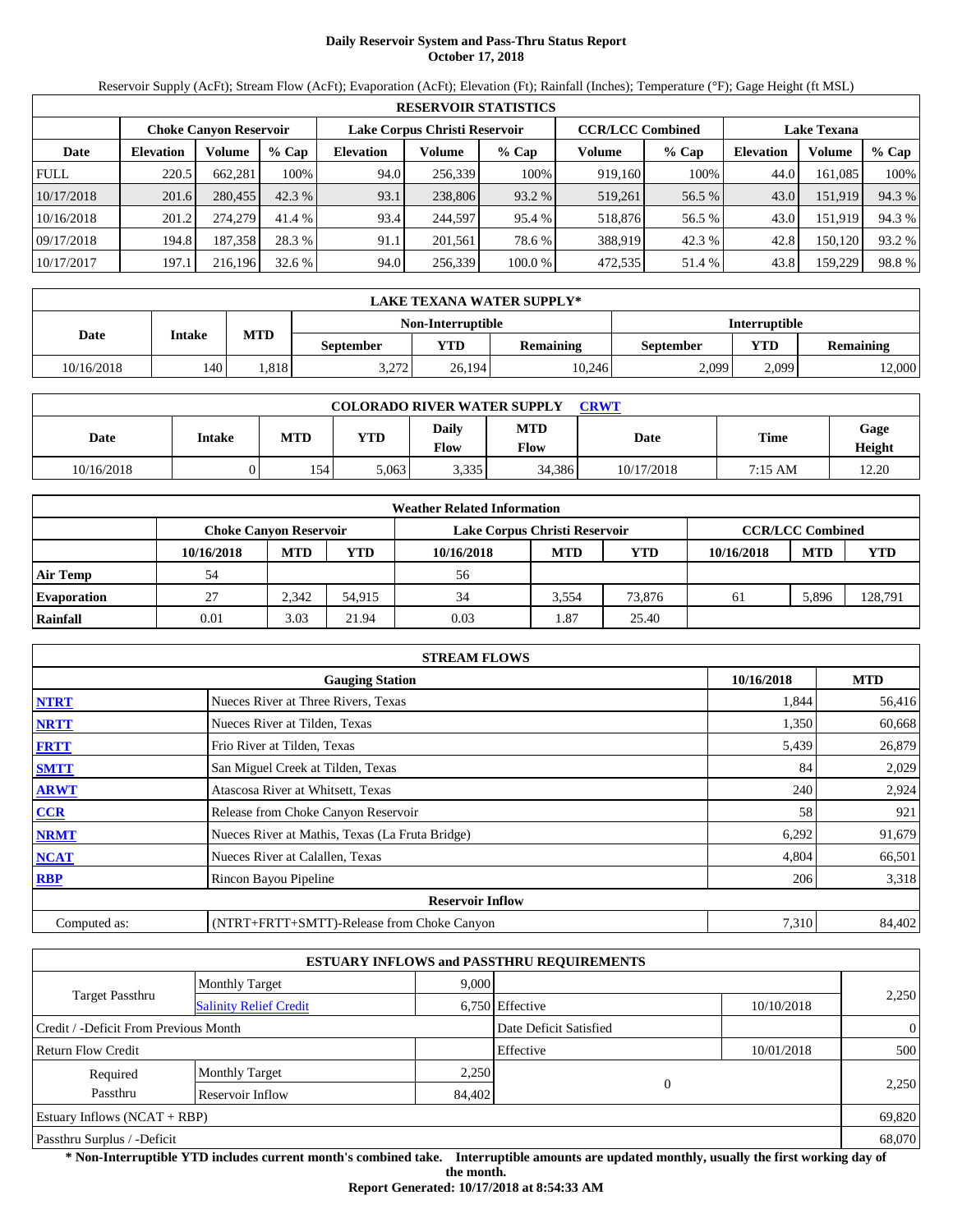# **Daily Reservoir System and Pass-Thru Status Report October 18, 2018**

Reservoir Supply (AcFt); Stream Flow (AcFt); Evaporation (AcFt); Elevation (Ft); Rainfall (Inches); Temperature (°F); Gage Height (ft MSL)

|             | <b>RESERVOIR STATISTICS</b> |                               |         |                               |         |         |                         |         |                    |         |        |  |  |
|-------------|-----------------------------|-------------------------------|---------|-------------------------------|---------|---------|-------------------------|---------|--------------------|---------|--------|--|--|
|             |                             | <b>Choke Canyon Reservoir</b> |         | Lake Corpus Christi Reservoir |         |         | <b>CCR/LCC Combined</b> |         | <b>Lake Texana</b> |         |        |  |  |
| Date        | <b>Elevation</b>            | Volume                        | $%$ Cap | <b>Elevation</b>              | Volume  | $%$ Cap | Volume                  | $%$ Cap | Elevation          | Volume  | % Cap  |  |  |
| <b>FULL</b> | 220.5                       | 662,281                       | 100%    | 94.0                          | 256,339 | 100%    | 919.160                 | 100%    | 44.0               | 161.085 | 100%   |  |  |
| 10/18/2018  | 201.8                       | 283,575                       | 42.8 %  | 92.9                          | 234,975 | 91.7 %  | 518,550                 | 56.4 %  | 43.0               | 151.919 | 94.3 % |  |  |
| 10/17/2018  | 201.6                       | 280,455                       | 42.3%   | 93.1                          | 238,806 | 93.2 %  | 519.261                 | 56.5 %  | 43.0               | 151.919 | 94.3 % |  |  |
| 09/18/2018  | 195.3                       | 193.408                       | 29.2 %  | 91.4                          | 206.995 | 80.8%   | 400,403                 | 43.6 %  | 42.8               | 150.120 | 93.2 % |  |  |
| 10/18/2017  | 197.1                       | 216.196                       | 32.6%   | 94.0                          | 256,339 | 100.0 % | 472,535                 | 51.4 %  | 43.7               | 158,306 | 98.3 % |  |  |

|            | LAKE TEXANA WATER SUPPLY* |                                           |                  |        |                  |           |       |                  |  |  |  |
|------------|---------------------------|-------------------------------------------|------------------|--------|------------------|-----------|-------|------------------|--|--|--|
|            |                           | Non-Interruptible<br><b>Interruptible</b> |                  |        |                  |           |       |                  |  |  |  |
| Date       | Intake                    | <b>MTD</b>                                | <b>September</b> | YTD    | <b>Remaining</b> | September | YTD   | <b>Remaining</b> |  |  |  |
| 10/17/2018 | 139                       | . 958                                     | 3.272            | 26.334 | 10.1061          | 2,099     | 2,099 | 12,000           |  |  |  |

| <b>COLORADO RIVER WATER SUPPLY</b><br><b>CRWT</b> |        |            |            |               |                    |            |           |                |  |  |  |
|---------------------------------------------------|--------|------------|------------|---------------|--------------------|------------|-----------|----------------|--|--|--|
| Date                                              | Intake | <b>MTD</b> | <b>YTD</b> | Daily<br>Flow | <b>MTD</b><br>Flow | Date       | Time      | Gage<br>Height |  |  |  |
| 10/17/2018                                        |        | 154        | 5.063      | 5,975         | 40,361             | 10/18/2018 | $6:15$ AM | 16.09          |  |  |  |

|                    | <b>Weather Related Information</b> |            |        |                               |            |            |            |                         |            |  |  |  |
|--------------------|------------------------------------|------------|--------|-------------------------------|------------|------------|------------|-------------------------|------------|--|--|--|
|                    | Choke Canvon Reservoir             |            |        | Lake Corpus Christi Reservoir |            |            |            | <b>CCR/LCC Combined</b> |            |  |  |  |
|                    | 10/17/2018                         | <b>MTD</b> | YTD    | 10/17/2018                    | <b>MTD</b> | <b>YTD</b> | 10/17/2018 | <b>MTD</b>              | <b>YTD</b> |  |  |  |
| <b>Air Temp</b>    | 59                                 |            |        | 61                            |            |            |            |                         |            |  |  |  |
| <b>Evaporation</b> | 46                                 | 2.388      | 54.961 | 44                            | 3.598      | 73.920     | 90         | 5,986                   | 128,881    |  |  |  |
| Rainfall           | 0.04                               | 3.07       | 21.98  | 0.05                          | .92        | 25.45      |            |                         |            |  |  |  |

|              | <b>STREAM FLOWS</b>                             |            |            |
|--------------|-------------------------------------------------|------------|------------|
|              | <b>Gauging Station</b>                          | 10/17/2018 | <b>MTD</b> |
| <b>NTRT</b>  | Nueces River at Three Rivers, Texas             | 2,124      | 58,540     |
| <b>NRTT</b>  | Nueces River at Tilden, Texas                   | 1,546      | 62,214     |
| <b>FRTT</b>  | Frio River at Tilden, Texas                     | 3,335      | 30,214     |
| <b>SMTT</b>  | San Miguel Creek at Tilden, Texas               | 423        | 2,452      |
| <b>ARWT</b>  | Atascosa River at Whitsett, Texas               | 627        | 3,551      |
| <b>CCR</b>   | Release from Choke Canyon Reservoir             | 58         | 979        |
| <b>NRMT</b>  | Nueces River at Mathis, Texas (La Fruta Bridge) | 6,193      | 97,872     |
| <b>NCAT</b>  | Nueces River at Calallen, Texas                 | 4,982      | 71,484     |
| <b>RBP</b>   | Rincon Bayou Pipeline                           | 76         | 3,394      |
|              | <b>Reservoir Inflow</b>                         |            |            |
| Computed as: | (NTRT+FRTT+SMTT)-Release from Choke Canyon      | 5,824      | 90,226     |

|                                                         |                       |        | <b>ESTUARY INFLOWS and PASSTHRU REQUIREMENTS</b> |            |                |
|---------------------------------------------------------|-----------------------|--------|--------------------------------------------------|------------|----------------|
|                                                         | <b>Monthly Target</b> | 9,000  |                                                  |            |                |
| <b>Target Passthru</b><br><b>Salinity Relief Credit</b> |                       |        | 6,750 Effective                                  | 10/10/2018 | 2,250          |
| Credit / -Deficit From Previous Month                   |                       |        | Date Deficit Satisfied                           |            | $\overline{0}$ |
| <b>Return Flow Credit</b>                               |                       |        | Effective                                        | 10/01/2018 | 500            |
| Required                                                | <b>Monthly Target</b> | 2,250  |                                                  |            |                |
| Passthru                                                | Reservoir Inflow      | 90,226 | $\Omega$                                         |            | 2,250          |
| Estuary Inflows $(NCAT + RBP)$                          |                       |        |                                                  |            | 74,878         |
| Passthru Surplus / -Deficit                             |                       |        |                                                  |            | 73,128         |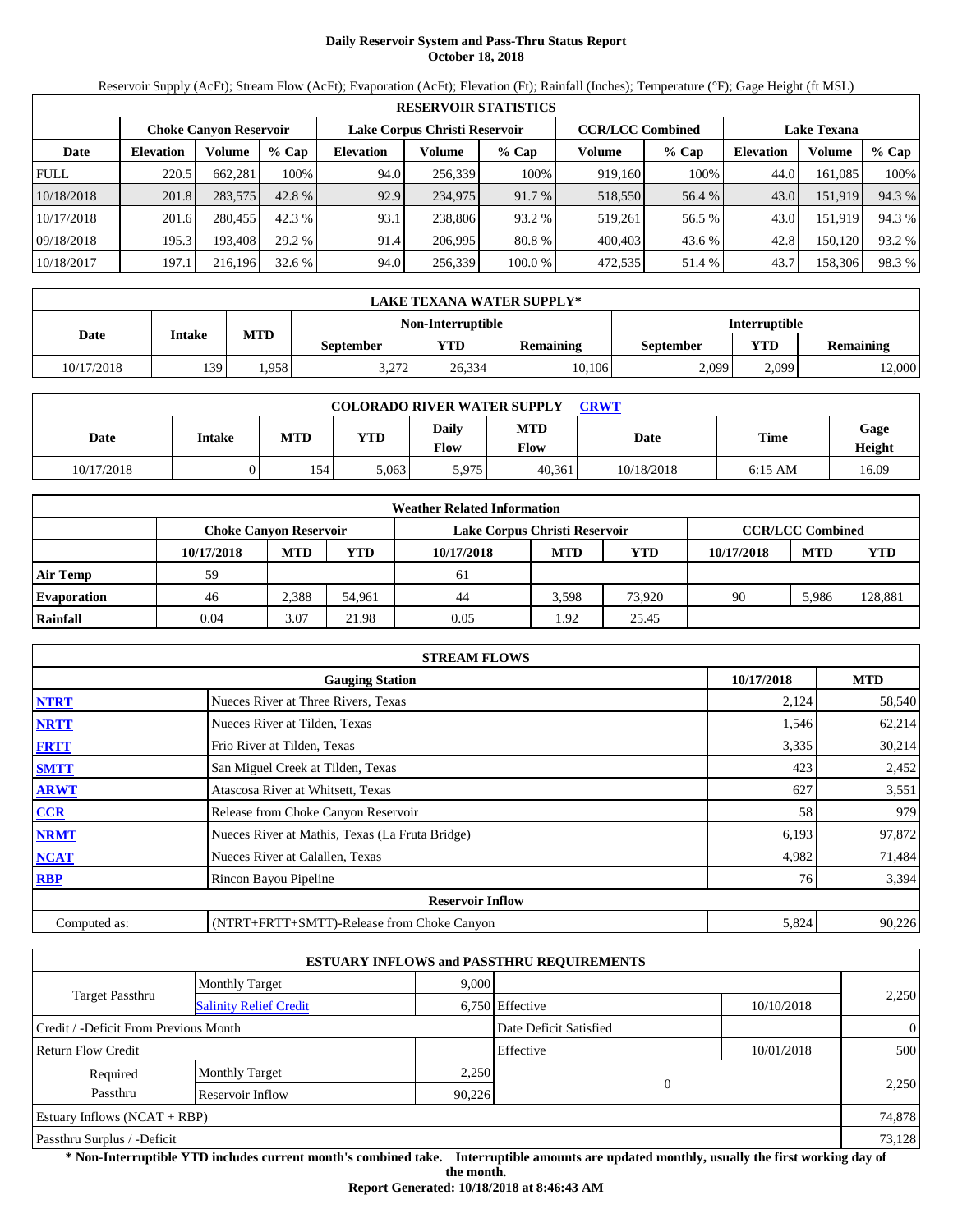# **Daily Reservoir System and Pass-Thru Status Report October 19, 2018**

Reservoir Supply (AcFt); Stream Flow (AcFt); Evaporation (AcFt); Elevation (Ft); Rainfall (Inches); Temperature (°F); Gage Height (ft MSL)

|             | <b>RESERVOIR STATISTICS</b> |                               |         |                               |         |         |                         |         |                    |         |        |  |
|-------------|-----------------------------|-------------------------------|---------|-------------------------------|---------|---------|-------------------------|---------|--------------------|---------|--------|--|
|             |                             | <b>Choke Canyon Reservoir</b> |         | Lake Corpus Christi Reservoir |         |         | <b>CCR/LCC Combined</b> |         | <b>Lake Texana</b> |         |        |  |
| Date        | <b>Elevation</b>            | Volume                        | $%$ Cap | <b>Elevation</b>              | Volume  | $%$ Cap | Volume                  | $%$ Cap | <b>Elevation</b>   | Volume  | % Cap  |  |
| <b>FULL</b> | 220.5                       | 662.281                       | 100%    | 94.0                          | 256,339 | 100%    | 919,160                 | 100%    | 44.0               | 161.085 | 100%   |  |
| 10/19/2018  | 202.0                       | 286,713                       | 43.3%   | 92.8                          | 233,068 | 90.9%   | 519,781                 | 56.5 %  | 43.7               | 158,306 | 98.3%  |  |
| 10/18/2018  | 201.8                       | 283,575                       | 42.8 %  | 92.9                          | 234,975 | 91.7 %  | 518,550                 | 56.4 %  | 43.0               | 151,919 | 94.3 % |  |
| 09/19/2018  | 195.6                       | 197.097                       | 29.7 %  | 91.7                          | 212.485 | 82.9 %  | 409,582                 | 44.6 %  | 42.8               | 150,120 | 93.2 % |  |
| 10/19/2017  | 197.1                       | 216,196                       | 32.6 %  | 94.0                          | 256,339 | 100.0 % | 472,535                 | 51.4 %  | 43.6               | 157,385 | 97.7 % |  |

|            | LAKE TEXANA WATER SUPPLY* |            |                  |                   |                                                    |                      |       |                  |  |  |  |
|------------|---------------------------|------------|------------------|-------------------|----------------------------------------------------|----------------------|-------|------------------|--|--|--|
|            |                           |            |                  | Non-Interruptible |                                                    | <b>Interruptible</b> |       |                  |  |  |  |
| Date       | Intake                    | <b>MTD</b> | <b>September</b> | VTD-              | <b>YTD</b><br><b>Remaining</b><br><b>September</b> |                      |       | <b>Remaining</b> |  |  |  |
| 10/18/2018 | 140                       | 2.097      | 3.272            | 26,473            | 9,967                                              | 2,099                | 2.099 | 12,000           |  |  |  |

| <b>COLORADO RIVER WATER SUPPLY</b><br>CRWT |        |            |            |               |                    |            |         |                |  |  |
|--------------------------------------------|--------|------------|------------|---------------|--------------------|------------|---------|----------------|--|--|
| Date                                       | Intake | <b>MTD</b> | <b>YTD</b> | Daily<br>Flow | <b>MTD</b><br>Flow | Date       | Time    | Gage<br>Height |  |  |
| 10/18/2018                                 |        | 154 I      | 5.063      | 15.761        | 56.122             | 10/19/2018 | 7:15 AM | 20.63          |  |  |

|                    | <b>Weather Related Information</b> |            |        |                               |                         |            |            |            |            |  |  |  |
|--------------------|------------------------------------|------------|--------|-------------------------------|-------------------------|------------|------------|------------|------------|--|--|--|
|                    | <b>Choke Canvon Reservoir</b>      |            |        | Lake Corpus Christi Reservoir | <b>CCR/LCC Combined</b> |            |            |            |            |  |  |  |
|                    | 10/18/2018                         | <b>MTD</b> | YTD    | 10/18/2018                    | <b>MTD</b>              | <b>YTD</b> | 10/18/2018 | <b>MTD</b> | <b>YTD</b> |  |  |  |
| <b>Air Temp</b>    | 62                                 |            |        | 62                            |                         |            |            |            |            |  |  |  |
| <b>Evaporation</b> |                                    | 2,397      | 54.970 | 44                            | 3.642                   | 73,964     | 53         | 6,039      | 128,934    |  |  |  |
| Rainfall           | 0.59                               | 3.66       | 22.57  | 0.50                          | 2.42                    | 25.95      |            |            |            |  |  |  |

|              | <b>STREAM FLOWS</b>                             |            |            |
|--------------|-------------------------------------------------|------------|------------|
|              | <b>Gauging Station</b>                          | 10/18/2018 | <b>MTD</b> |
| <b>NTRT</b>  | Nueces River at Three Rivers, Texas             | 2,164      | 60,703     |
| <b>NRTT</b>  | Nueces River at Tilden, Texas                   | 1,882      | 64,096     |
| <b>FRTT</b>  | Frio River at Tilden, Texas                     | 2,263      | 32,477     |
| <b>SMTT</b>  | San Miguel Creek at Tilden, Texas               | 359        | 2,811      |
| <b>ARWT</b>  | Atascosa River at Whitsett, Texas               | 256        | 3,807      |
| <b>CCR</b>   | Release from Choke Canyon Reservoir             | 58         | 1,036      |
| <b>NRMT</b>  | Nueces River at Mathis, Texas (La Fruta Bridge) | 5,637      | 103,510    |
| <b>NCAT</b>  | Nueces River at Calallen, Texas                 | 5,240      | 76,724     |
| <b>RBP</b>   | Rincon Bayou Pipeline                           |            | 3,394      |
|              | <b>Reservoir Inflow</b>                         |            |            |
| Computed as: | (NTRT+FRTT+SMTT)-Release from Choke Canyon      | 4,728      | 94,955     |

|                                       |                               |        | <b>ESTUARY INFLOWS and PASSTHRU REQUIREMENTS</b> |              |                |
|---------------------------------------|-------------------------------|--------|--------------------------------------------------|--------------|----------------|
|                                       | <b>Monthly Target</b>         | 9,000  |                                                  |              |                |
| <b>Target Passthru</b>                | <b>Salinity Relief Credit</b> |        | 6,750 Effective                                  | 10/10/2018   | 2,250          |
| Credit / -Deficit From Previous Month |                               |        | Date Deficit Satisfied                           |              | $\overline{0}$ |
| <b>Return Flow Credit</b>             |                               |        | Effective                                        | 10/01/2018   | 500            |
| Required                              | <b>Monthly Target</b>         | 2,250  |                                                  |              |                |
| Passthru                              | Reservoir Inflow              | 94,955 |                                                  | $\mathbf{0}$ | 2,250          |
| Estuary Inflows $(NCAT + RBP)$        |                               |        |                                                  |              | 80,118         |
| Passthru Surplus / -Deficit           |                               |        |                                                  |              | 78,368         |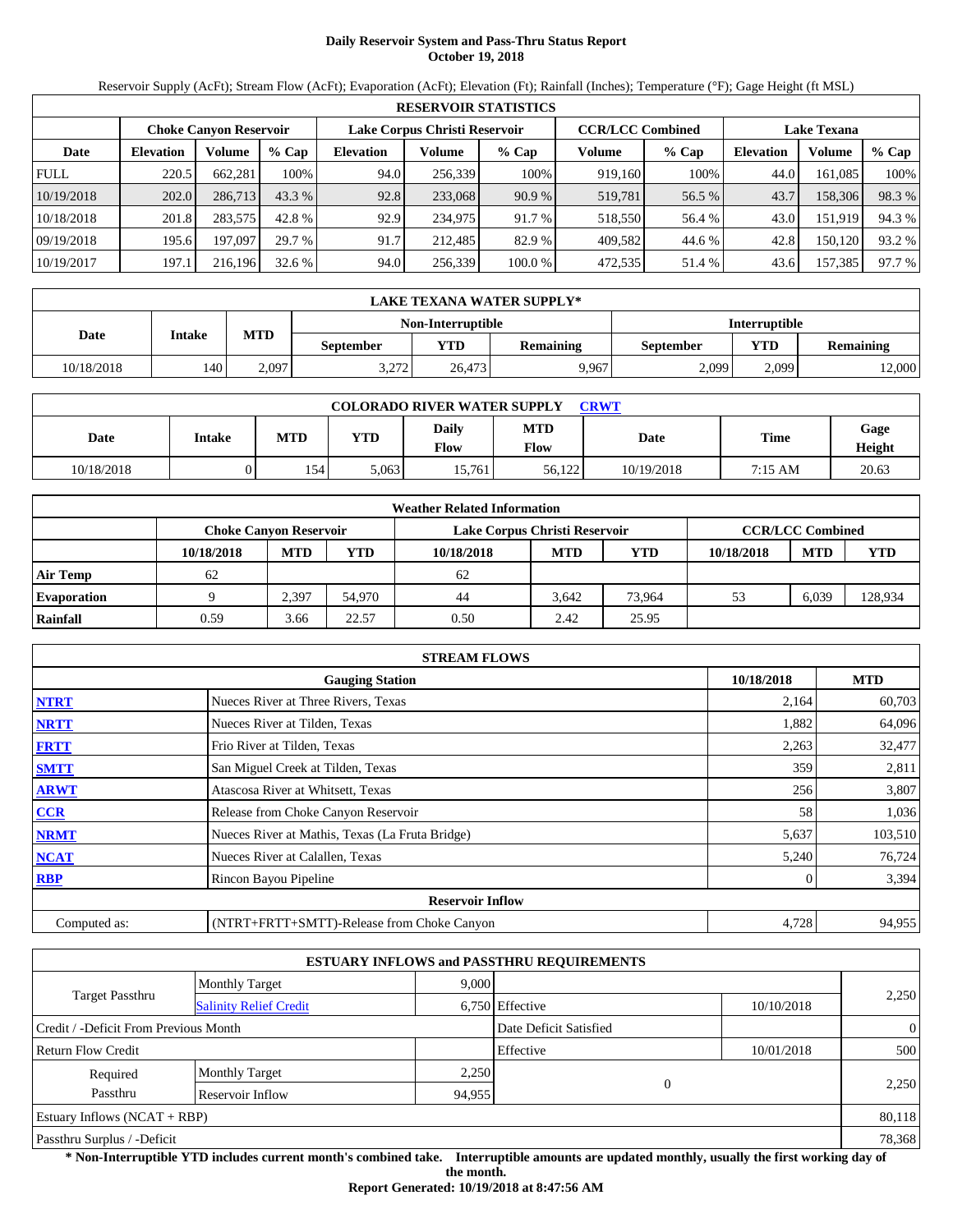# **Daily Reservoir System and Pass-Thru Status Report October 20, 2018**

Reservoir Supply (AcFt); Stream Flow (AcFt); Evaporation (AcFt); Elevation (Ft); Rainfall (Inches); Temperature (°F); Gage Height (ft MSL)

|             | <b>RESERVOIR STATISTICS</b> |                               |         |                               |         |         |                         |         |                    |         |        |  |  |
|-------------|-----------------------------|-------------------------------|---------|-------------------------------|---------|---------|-------------------------|---------|--------------------|---------|--------|--|--|
|             |                             | <b>Choke Canyon Reservoir</b> |         | Lake Corpus Christi Reservoir |         |         | <b>CCR/LCC Combined</b> |         | <b>Lake Texana</b> |         |        |  |  |
| Date        | <b>Elevation</b>            | Volume                        | $%$ Cap | <b>Elevation</b>              | Volume  | $%$ Cap | Volume                  | $%$ Cap | <b>Elevation</b>   | Volume  | % Cap  |  |  |
| <b>FULL</b> | 220.5                       | 662.281                       | 100%    | 94.0                          | 256,339 | 100%    | 919,160                 | 100%    | 44.0               | 161.085 | 100%   |  |  |
| 10/20/2018  | 202.1                       | 288,289                       | 43.5 %  | 92.8                          | 233,068 | 90.9%   | 521,357                 | 56.7 %  | 43.7               | 158,306 | 98.3%  |  |  |
| 10/19/2018  | 202.0                       | 286,713                       | 43.3 %  | 92.8                          | 233,068 | 90.9 %  | 519,781                 | 56.5 %  | 43.7               | 158,306 | 98.3%  |  |  |
| 09/20/2018  | 195.9                       | 200,832                       | 30.3%   | 92.1                          | 219,887 | 85.8 %  | 420,719                 | 45.8%   | 42.7               | 149.224 | 92.6 % |  |  |
| 10/20/2017  | 197.1                       | 216,196                       | 32.6 %  | 94.0                          | 256,339 | 100.0 % | 472,535                 | 51.4 %  | 43.6               | 157,385 | 97.7 % |  |  |

|            | LAKE TEXANA WATER SUPPLY* |                                        |       |                   |                  |                      |            |                  |  |  |  |
|------------|---------------------------|----------------------------------------|-------|-------------------|------------------|----------------------|------------|------------------|--|--|--|
|            |                           |                                        |       | Non-Interruptible |                  | <b>Interruptible</b> |            |                  |  |  |  |
| Date       | Intake                    | <b>MTD</b><br>VTD-<br><b>September</b> |       |                   | <b>Remaining</b> | <b>September</b>     | <b>YTD</b> | <b>Remaining</b> |  |  |  |
| 10/19/2018 | 139                       | 2.236                                  | 3.272 | 26.612            | 9,828            | 2,099                | 2.099      | 12,000           |  |  |  |

| <b>COLORADO RIVER WATER SUPPLY</b><br>CRWT |        |            |            |               |                    |             |           |                |  |  |
|--------------------------------------------|--------|------------|------------|---------------|--------------------|-------------|-----------|----------------|--|--|
| Date                                       | Intake | <b>MTD</b> | <b>YTD</b> | Daily<br>Flow | <b>MTD</b><br>Flow | <b>Date</b> | Time      | Gage<br>Height |  |  |
| 10/19/2018                                 |        | 154        | 5,063      | 22,034        | 78.155             | 10/20/2018  | $6:15$ AM | 22.36          |  |  |

|                    | <b>Weather Related Information</b> |            |        |                               |                         |            |            |            |            |  |  |
|--------------------|------------------------------------|------------|--------|-------------------------------|-------------------------|------------|------------|------------|------------|--|--|
|                    | Choke Canvon Reservoir             |            |        | Lake Corpus Christi Reservoir | <b>CCR/LCC Combined</b> |            |            |            |            |  |  |
|                    | 10/19/2018                         | <b>MTD</b> | YTD    | 10/19/2018                    | <b>MTD</b>              | <b>YTD</b> | 10/19/2018 | <b>MTD</b> | <b>YTD</b> |  |  |
| <b>Air Temp</b>    | 69                                 |            |        | 70                            |                         |            |            |            |            |  |  |
| <b>Evaporation</b> | 18                                 | 2.415      | 54.988 | 33                            | 3.675                   | 73.997     | 51         | 6.090      | 128,985    |  |  |
| Rainfall           | 0.30                               | 3.96       | 22.87  | 0.25                          | 2.67                    | 26.20      |            |            |            |  |  |

|              | <b>STREAM FLOWS</b>                             |            |            |
|--------------|-------------------------------------------------|------------|------------|
|              | <b>Gauging Station</b>                          | 10/19/2018 | <b>MTD</b> |
| <b>NTRT</b>  | Nueces River at Three Rivers, Texas             | 2,164      | 62,867     |
| <b>NRTT</b>  | Nueces River at Tilden, Texas                   | 2,442      | 66,537     |
| <b>FRTT</b>  | Frio River at Tilden, Texas                     | 1,844      | 34,321     |
| <b>SMTT</b>  | San Miguel Creek at Tilden, Texas               | 453        | 3,264      |
| <b>ARWT</b>  | Atascosa River at Whitsett, Texas               | 222        | 4,030      |
| <b>CCR</b>   | Release from Choke Canyon Reservoir             | 58         | 1,094      |
| <b>NRMT</b>  | Nueces River at Mathis, Texas (La Fruta Bridge) | 3,910      | 107,420    |
| <b>NCAT</b>  | Nueces River at Calallen, Texas                 | 5,062      | 81,786     |
| <b>RBP</b>   | Rincon Bayou Pipeline                           |            | 3,394      |
|              | <b>Reservoir Inflow</b>                         |            |            |
| Computed as: | (NTRT+FRTT+SMTT)-Release from Choke Canyon      | 4,403      | 99,357     |

|                                       |                               |        | <b>ESTUARY INFLOWS and PASSTHRU REQUIREMENTS</b> |            |                |  |
|---------------------------------------|-------------------------------|--------|--------------------------------------------------|------------|----------------|--|
|                                       | <b>Monthly Target</b>         | 9.000  |                                                  |            |                |  |
| <b>Target Passthru</b>                | <b>Salinity Relief Credit</b> |        | 6,750 Effective                                  | 10/10/2018 | 2,250          |  |
| Credit / -Deficit From Previous Month |                               |        | Date Deficit Satisfied                           |            | $\overline{0}$ |  |
| <b>Return Flow Credit</b>             |                               |        | Effective                                        | 10/01/2018 | 500            |  |
| Required                              | <b>Monthly Target</b>         | 2,250  |                                                  |            |                |  |
| Passthru                              | Reservoir Inflow              | 99,357 |                                                  | $\Omega$   | 2,250          |  |
| Estuary Inflows $(NCAT + RBP)$        |                               |        |                                                  |            | 85,180         |  |
| Passthru Surplus / -Deficit           |                               |        |                                                  |            | 83,430         |  |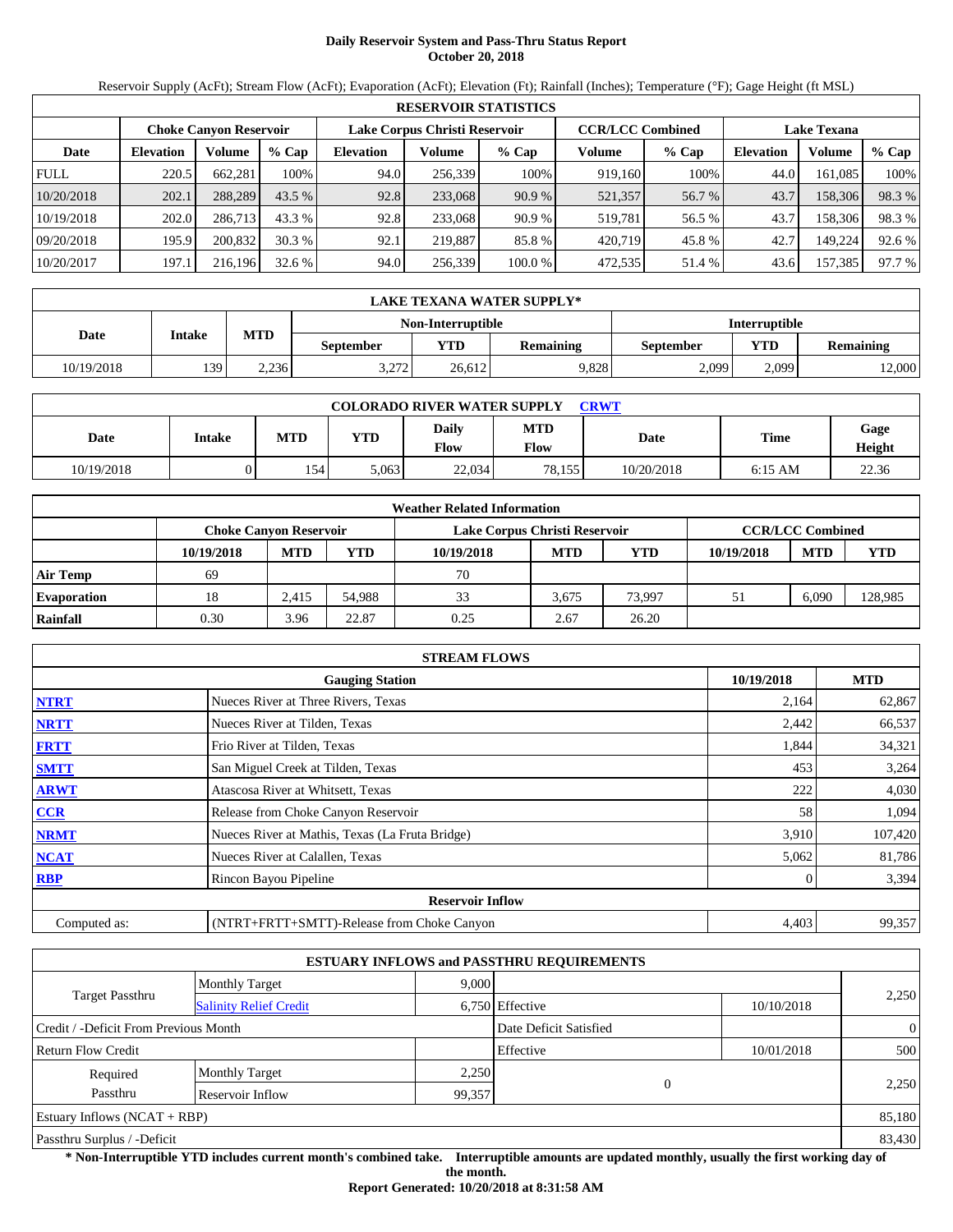# **Daily Reservoir System and Pass-Thru Status Report October 21, 2018**

Reservoir Supply (AcFt); Stream Flow (AcFt); Evaporation (AcFt); Elevation (Ft); Rainfall (Inches); Temperature (°F); Gage Height (ft MSL)

|             |                               |         |         |                  |                               | <b>RESERVOIR STATISTICS</b> |         |                         |                    |         |        |
|-------------|-------------------------------|---------|---------|------------------|-------------------------------|-----------------------------|---------|-------------------------|--------------------|---------|--------|
|             | <b>Choke Canyon Reservoir</b> |         |         |                  | Lake Corpus Christi Reservoir |                             |         | <b>CCR/LCC Combined</b> | <b>Lake Texana</b> |         |        |
| Date        | <b>Elevation</b>              | Volume  | $%$ Cap | <b>Elevation</b> | Volume                        | $%$ Cap                     | Volume  | % Cap                   | <b>Elevation</b>   | Volume  | % Cap  |
| <b>FULL</b> | 220.5                         | 662,281 | 100%    | 94.0             | 256.339                       | 100%                        | 919,160 | 100%                    | 44.0               | 161,085 | 100%   |
| 10/21/2018  | 202.3                         | 291.453 | 44.0 %  | 92.8             | 233,068                       | 90.9 %                      | 524,521 | 57.1 %                  | 43.9               | 160,156 | 99.4 % |
| 10/20/2018  | 202.1                         | 288.289 | 43.5 %  | 92.8             | 233,068                       | 90.9 %                      | 521,357 | 56.7 %                  | 43.7               | 158,306 | 98.3 % |
| 09/21/2018  | 196.1                         | 203.345 | 30.7 %  | 92.3             | 223.623                       | 87.2 %                      | 426.968 | 46.5 %                  | 42.6               | 148.332 | 92.1 % |
| 10/21/2017  | 197.1                         | 216.196 | 32.6%   | 94.0             | 256,339                       | 100.0 %                     | 472,535 | 51.4 %                  | 43.6               | 157,385 | 97.7 % |

|            | LAKE TEXANA WATER SUPPLY* |            |                  |                   |                  |                      |            |                  |  |  |
|------------|---------------------------|------------|------------------|-------------------|------------------|----------------------|------------|------------------|--|--|
|            |                           | <b>MTD</b> |                  | Non-Interruptible |                  | <b>Interruptible</b> |            |                  |  |  |
| Date       | Intake                    |            | <b>September</b> | <b>YTD</b>        | <b>Remaining</b> | September            | <b>YTD</b> | <b>Remaining</b> |  |  |
| 10/20/2018 | 139                       | 2.376      | 3.272<br>ے رے ۔  | 26.751            | 9,689            | 2,099                | 2.099      | 12,000           |  |  |

| <b>COLORADO RIVER WATER SUPPLY</b><br><b>CRWT</b> |               |            |            |               |                    |            |             |                |  |  |
|---------------------------------------------------|---------------|------------|------------|---------------|--------------------|------------|-------------|----------------|--|--|
| Date                                              | <b>Intake</b> | <b>MTD</b> | <b>YTD</b> | Daily<br>Flow | <b>MTD</b><br>Flow | Date       | <b>Time</b> | Gage<br>Height |  |  |
| 10/20/2018                                        | )             | 154        | 5,063      | 28.783        | 106.938            | 10/21/2018 | $6:15$ AM   | 26.07          |  |  |

|                    |                               |            |        | <b>Weather Related Information</b> |            |        |            |                         |         |
|--------------------|-------------------------------|------------|--------|------------------------------------|------------|--------|------------|-------------------------|---------|
|                    | <b>Choke Canvon Reservoir</b> |            |        | Lake Corpus Christi Reservoir      |            |        |            | <b>CCR/LCC Combined</b> |         |
|                    | 10/20/2018                    | <b>MTD</b> | YTD    | 10/20/2018                         | <b>MTD</b> | YTD    | 10/20/2018 | <b>MTD</b>              | YTD     |
| <b>Air Temp</b>    | 74                            |            |        | 69                                 |            |        |            |                         |         |
| <b>Evaporation</b> | 129                           | 2.544      | 55.117 | 122                                | 3.797      | 74.119 | 251        | 6.341                   | 129,236 |
| Rainfall           | 0.48                          | 4.44       | 23.35  | 0.76                               | 3.43       | 26.96  |            |                         |         |

|              | <b>STREAM FLOWS</b>                             |            |            |
|--------------|-------------------------------------------------|------------|------------|
|              | <b>Gauging Station</b>                          | 10/20/2018 | <b>MTD</b> |
| <b>NTRT</b>  | Nueces River at Three Rivers, Texas             | 2,402      | 65,269     |
| <b>NRTT</b>  | Nueces River at Tilden, Texas                   | 3,652      | 70,190     |
| <b>FRTT</b>  | Frio River at Tilden, Texas                     | 2,481      | 36,802     |
| <b>SMTT</b>  | San Miguel Creek at Tilden, Texas               | 1,324      | 4,588      |
| <b>ARWT</b>  | Atascosa River at Whitsett, Texas               | 258        | 4,288      |
| CCR          | Release from Choke Canyon Reservoir             | 58         | 1,151      |
| <b>NRMT</b>  | Nueces River at Mathis, Texas (La Fruta Bridge) | 3,930      | 111,351    |
| <b>NCAT</b>  | Nueces River at Calallen, Texas                 | 4,625      | 86,411     |
| <b>RBP</b>   | Rincon Bayou Pipeline                           |            | 3,394      |
|              | <b>Reservoir Inflow</b>                         |            |            |
| Computed as: | (NTRT+FRTT+SMTT)-Release from Choke Canyon      | 6,150      | 105,507    |

|                                       |                               |         | <b>ESTUARY INFLOWS and PASSTHRU REQUIREMENTS</b> |            |                |
|---------------------------------------|-------------------------------|---------|--------------------------------------------------|------------|----------------|
|                                       | <b>Monthly Target</b>         | 9.000   |                                                  |            |                |
| <b>Target Passthru</b>                | <b>Salinity Relief Credit</b> |         | 6,750 Effective                                  | 10/10/2018 | 2,250          |
| Credit / -Deficit From Previous Month |                               |         | Date Deficit Satisfied                           |            | $\overline{0}$ |
| <b>Return Flow Credit</b>             |                               |         | Effective                                        | 10/01/2018 | 500            |
| Required                              | <b>Monthly Target</b>         | 2,250   |                                                  |            |                |
| Passthru                              | Reservoir Inflow              | 105,507 | $\theta$                                         |            | 2,250          |
| Estuary Inflows $(NCAT + RBP)$        |                               |         |                                                  |            | 89,805         |
| Passthru Surplus / -Deficit           |                               |         |                                                  |            | 88,055         |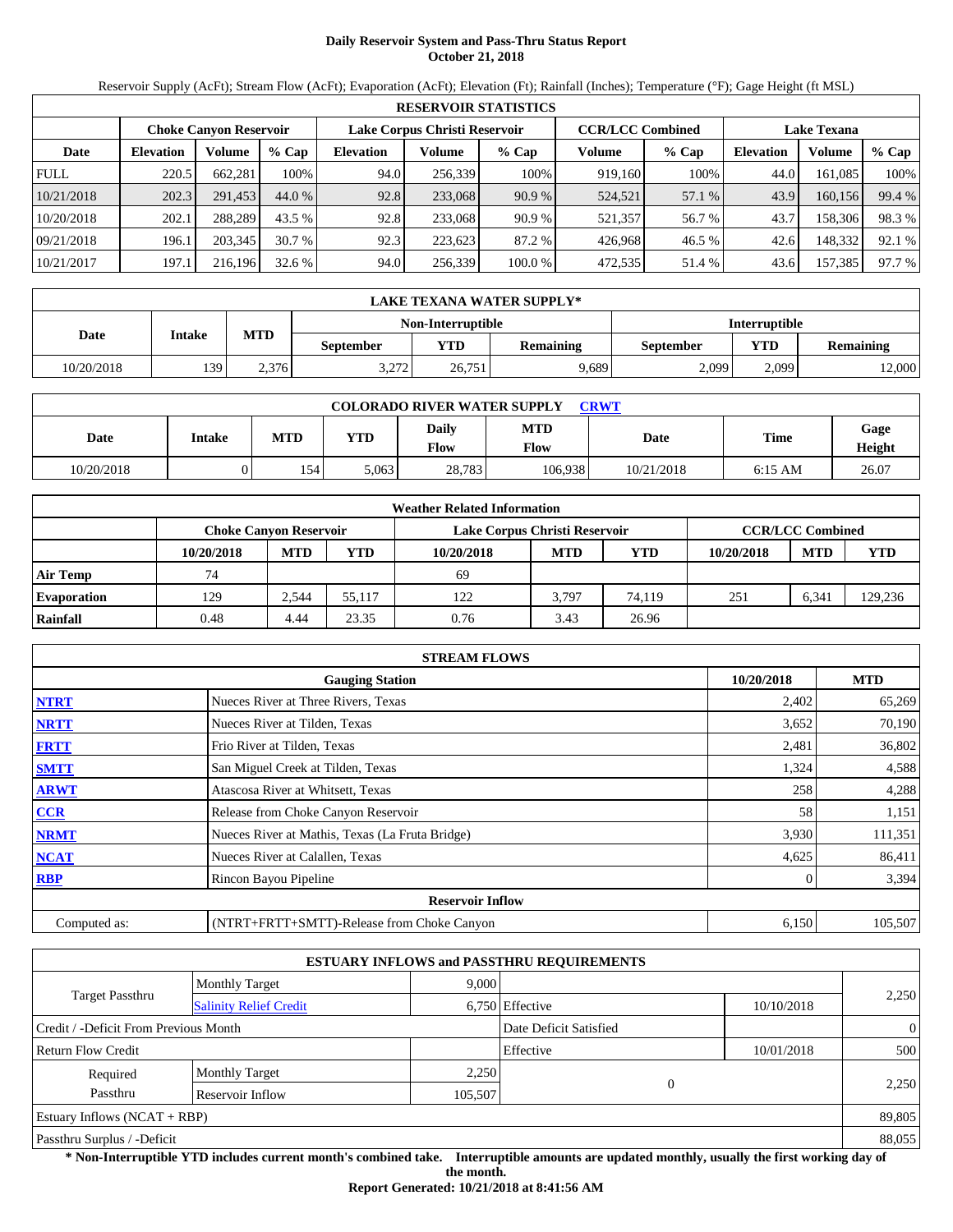# **Daily Reservoir System and Pass-Thru Status Report October 22, 2018**

Reservoir Supply (AcFt); Stream Flow (AcFt); Evaporation (AcFt); Elevation (Ft); Rainfall (Inches); Temperature (°F); Gage Height (ft MSL)

|             |                  |                               |          |                  |                               | <b>RESERVOIR STATISTICS</b> |                         |        |                    |          |         |
|-------------|------------------|-------------------------------|----------|------------------|-------------------------------|-----------------------------|-------------------------|--------|--------------------|----------|---------|
|             |                  | <b>Choke Canvon Reservoir</b> |          |                  | Lake Corpus Christi Reservoir |                             | <b>CCR/LCC Combined</b> |        | <b>Lake Texana</b> |          |         |
| Date        | <b>Elevation</b> | Volume                        | $%$ Cap  | <b>Elevation</b> | Volume                        | $%$ Cap                     | Volume                  | % Cap  | <b>Elevation</b>   | Volume   | $%$ Cap |
| <b>FULL</b> | 220.5            | 662.281                       | 100%     | 94.0             | 256,339                       | 100%                        | 919,160                 | 100%   | 44.0               | 161.085  | 100%    |
| 10/22/2018  | 202.8            | 299.436                       | $45.2\%$ | 92.7             | 231.167                       | 90.2%                       | 530,603                 | 57.7 % | 44.0               | 161.085  | 100.0 % |
| 10/21/2018  | 202.3            | 291.453                       | 44.0 %   | 92.8             | 233,068                       | 90.9%                       | 524.521                 | 57.1 % | 43.9               | 160.1561 | 99.4 %  |
| 09/22/2018  | 196.3            | 205,878                       | 31.1 %   | 92.4             | 225,500                       | 88.0 %                      | 431,378                 | 46.9 % | 42.5               | 147.442  | 91.5 %  |
| 10/22/2017  | 197.0            | 214,890                       | 32.4%    | 94.0             | 256,339                       | 100.0%                      | 471,229                 | 51.3 % | 43.6               | 157,385  | 97.7 %  |

|            | LAKE TEXANA WATER SUPPLY* |            |                  |                   |                  |                      |       |                  |  |  |  |
|------------|---------------------------|------------|------------------|-------------------|------------------|----------------------|-------|------------------|--|--|--|
|            |                           |            |                  | Non-Interruptible |                  | <b>Interruptible</b> |       |                  |  |  |  |
| Date       | Intake                    | <b>MTD</b> | <b>September</b> | YTD               | <b>Remaining</b> | September            | YTD   | <b>Remaining</b> |  |  |  |
| 10/21/2018 | 139                       | 2.515      | 2.272<br>3.21Z   | 26.891            | 9.549            | 2,099                | 2,099 | 12,000           |  |  |  |

| <b>COLORADO RIVER WATER SUPPLY</b><br><b>CRWT</b> |               |            |       |               |                    |            |             |                |  |  |
|---------------------------------------------------|---------------|------------|-------|---------------|--------------------|------------|-------------|----------------|--|--|
| Date                                              | <b>Intake</b> | <b>MTD</b> | YTD   | Daily<br>Flow | <b>MTD</b><br>Flow | Date       | <b>Time</b> | Gage<br>Height |  |  |
| 10/21/2018                                        | )             | 154        | 5.063 | 37.914        | 144.851            | 10/22/2018 | 7:15 AM     | 28.49          |  |  |

|                    |                        |            |        | <b>Weather Related Information</b> |            |            |            |                         |            |
|--------------------|------------------------|------------|--------|------------------------------------|------------|------------|------------|-------------------------|------------|
|                    | Choke Canvon Reservoir |            |        | Lake Corpus Christi Reservoir      |            |            |            | <b>CCR/LCC Combined</b> |            |
|                    | 10/21/2018             | <b>MTD</b> | YTD    | 10/21/2018                         | <b>MTD</b> | <b>YTD</b> | 10/21/2018 | <b>MTD</b>              | <b>YTD</b> |
| <b>Air Temp</b>    | 73                     |            |        | 79                                 |            |            |            |                         |            |
| <b>Evaporation</b> | 225                    | 2.769      | 55.342 | 166                                | 3.963      | 74.285     | 391        | 6.732                   | 129,627    |
| Rainfall           | 0.00                   | 4.44       | 23.35  | 0.00                               | 3.43       | 26.96      |            |                         |            |

|              | <b>STREAM FLOWS</b>                             |            |            |
|--------------|-------------------------------------------------|------------|------------|
|              | <b>Gauging Station</b>                          | 10/21/2018 | <b>MTD</b> |
| <b>NTRT</b>  | Nueces River at Three Rivers, Texas             | 2,700      | 67,968     |
| <b>NRTT</b>  | Nueces River at Tilden, Texas                   | 8,575      | 78,765     |
| <b>FRTT</b>  | Frio River at Tilden, Texas                     | 6,193      | 42,995     |
| <b>SMTT</b>  | San Miguel Creek at Tilden, Texas               | 1,945      | 6,533      |
| <b>ARWT</b>  | Atascosa River at Whitsett, Texas               | 165        | 4,453      |
| CCR          | Release from Choke Canyon Reservoir             | 58         | 1,209      |
| <b>NRMT</b>  | Nueces River at Mathis, Texas (La Fruta Bridge) | 3,910      | 115,261    |
| <b>NCAT</b>  | Nueces River at Calallen, Texas                 | 4,089      | 90,500     |
| <b>RBP</b>   | Rincon Bayou Pipeline                           |            | 3,394      |
|              | <b>Reservoir Inflow</b>                         |            |            |
| Computed as: | (NTRT+FRTT+SMTT)-Release from Choke Canyon      | 10,781     | 116,288    |

|                                       |                               |         | <b>ESTUARY INFLOWS and PASSTHRU REQUIREMENTS</b> |            |                |
|---------------------------------------|-------------------------------|---------|--------------------------------------------------|------------|----------------|
|                                       | <b>Monthly Target</b>         | 9.000   |                                                  |            |                |
| <b>Target Passthru</b>                | <b>Salinity Relief Credit</b> |         | 6,750 Effective                                  | 10/10/2018 | 2,250          |
| Credit / -Deficit From Previous Month |                               |         | Date Deficit Satisfied                           |            | $\overline{0}$ |
| <b>Return Flow Credit</b>             |                               |         | Effective                                        | 10/01/2018 | 500            |
| Required                              | <b>Monthly Target</b>         | 2,250   |                                                  |            |                |
| Passthru                              | Reservoir Inflow              | 116,288 | $\theta$                                         |            | 2,250          |
| Estuary Inflows $(NCAT + RBP)$        |                               |         |                                                  |            | 93,894         |
| Passthru Surplus / -Deficit           |                               |         |                                                  |            | 92,144         |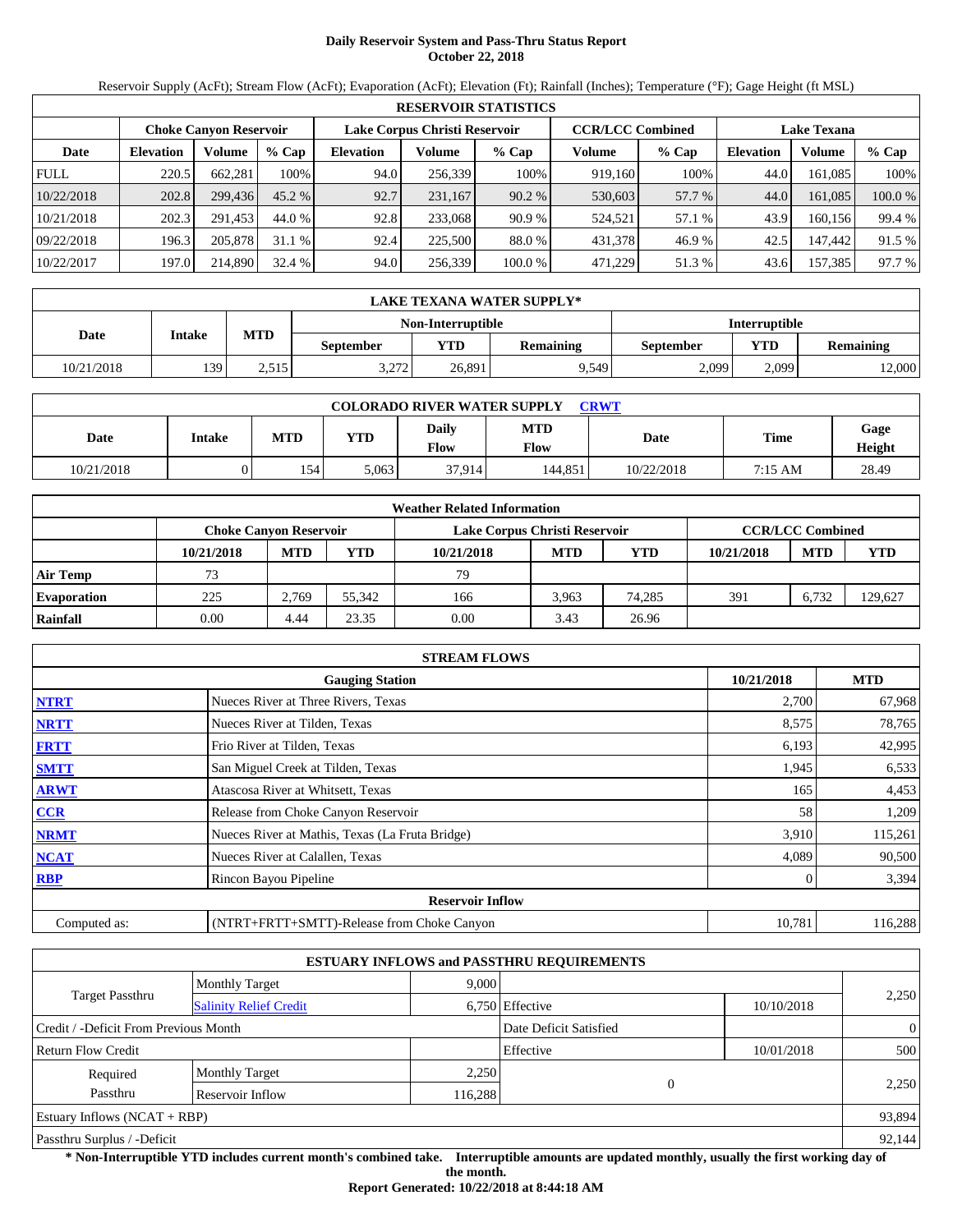# **Daily Reservoir System and Pass-Thru Status Report October 23, 2018**

Reservoir Supply (AcFt); Stream Flow (AcFt); Evaporation (AcFt); Elevation (Ft); Rainfall (Inches); Temperature (°F); Gage Height (ft MSL)

|             | <b>RESERVOIR STATISTICS</b> |                               |          |                  |                                                                                |         |         |         |                  |         |         |  |
|-------------|-----------------------------|-------------------------------|----------|------------------|--------------------------------------------------------------------------------|---------|---------|---------|------------------|---------|---------|--|
|             |                             | <b>Choke Canvon Reservoir</b> |          |                  | Lake Corpus Christi Reservoir<br><b>CCR/LCC Combined</b><br><b>Lake Texana</b> |         |         |         |                  |         |         |  |
| Date        | <b>Elevation</b>            | Volume                        | $%$ Cap  | <b>Elevation</b> | Volume                                                                         | $%$ Cap | Volume  | $%$ Cap | <b>Elevation</b> | Volume  | % Cap   |  |
| <b>FULL</b> | 220.5                       | 662.281                       | 100%     | 94.0             | 256,339                                                                        | 100%    | 919.160 | 100%    | 44.0             | 161.085 | 100%    |  |
| 10/23/2018  | 202.8                       | 299,436                       | $45.2\%$ | 92.7             | 231,167                                                                        | 90.2%   | 530,603 | 57.7 %  | 43.9             | 160.156 | 99.4 %  |  |
| 10/22/2018  | 202.8                       | 299.436                       | 45.2 %   | 92.7             | 231.167                                                                        | 90.2%   | 530,603 | 57.7 %  | 44.0             | 161.085 | 100.0 % |  |
| 09/23/2018  | 196.9                       | 213.589                       | 32.2 %   | 92.6             | 229,272                                                                        | 89.4 %  | 442,861 | 48.2 %  | 42.4             | 146.555 | 91.0 %  |  |
| 10/23/2017  | 197.0                       | 214,890                       | 32.4 %   | 94.0             | 256,339                                                                        | 100.0%  | 471,229 | 51.3%   | 43.6             | 157,385 | 97.7 %  |  |

|            | LAKE TEXANA WATER SUPPLY* |            |                 |                   |                  |           |                      |                  |  |  |  |
|------------|---------------------------|------------|-----------------|-------------------|------------------|-----------|----------------------|------------------|--|--|--|
|            |                           |            |                 | Non-Interruptible |                  |           | <b>Interruptible</b> |                  |  |  |  |
| Date       | Intake                    | <b>MTD</b> | September       | <b>YTD</b>        | <b>Remaining</b> | September | <b>YTD</b>           | <b>Remaining</b> |  |  |  |
| 10/22/2018 | 139                       | 2.654      | 3.272<br>ے رے ۔ | 27.030            | 9.410            | 2,099     | 2.099                | 12,000           |  |  |  |

| <b>COLORADO RIVER WATER SUPPLY</b><br><b>CRWT</b> |        |            |       |               |                           |            |             |                       |  |  |  |
|---------------------------------------------------|--------|------------|-------|---------------|---------------------------|------------|-------------|-----------------------|--|--|--|
| Date                                              | Intake | <b>MTD</b> | YTD   | Daily<br>Flow | <b>MTD</b><br><b>Flow</b> | Date       | <b>Time</b> | Gage<br><b>Height</b> |  |  |  |
| 10/22/2018                                        |        | 154        | 5.063 | 44.861        | 189.712                   | 10/23/2018 | 7:15 AM     | 29.94                 |  |  |  |

|                    |                        |            |        | <b>Weather Related Information</b> |            |            |            |                         |            |
|--------------------|------------------------|------------|--------|------------------------------------|------------|------------|------------|-------------------------|------------|
|                    | Choke Canvon Reservoir |            |        | Lake Corpus Christi Reservoir      |            |            |            | <b>CCR/LCC Combined</b> |            |
|                    | 10/22/2018             | <b>MTD</b> | YTD    | 10/22/2018                         | <b>MTD</b> | <b>YTD</b> | 10/22/2018 | <b>MTD</b>              | <b>YTD</b> |
| <b>Air Temp</b>    | 68                     |            |        | 68                                 |            |            |            |                         |            |
| <b>Evaporation</b> | 150                    | 2.919      | 55.492 | 133                                | 4.096      | 74.418     | 283        | 7,015                   | 129,910    |
| Rainfall           | 1.02                   | 5.46       | 24.37  | 0.22                               | 3.65       | 27.18      |            |                         |            |

|              | <b>STREAM FLOWS</b>                             |            |            |
|--------------|-------------------------------------------------|------------|------------|
|              | <b>Gauging Station</b>                          | 10/22/2018 | <b>MTD</b> |
| <b>NTRT</b>  | Nueces River at Three Rivers, Texas             | 3,454      | 71,422     |
| <b>NRTT</b>  | Nueces River at Tilden, Texas                   | 13,617     | 92,382     |
| <b>FRTT</b>  | Frio River at Tilden, Texas                     | 8,178      | 51,173     |
| <b>SMTT</b>  | San Miguel Creek at Tilden, Texas               | 528        | 7,061      |
| <b>ARWT</b>  | Atascosa River at Whitsett, Texas               | 153        | 4,605      |
| CCR          | Release from Choke Canyon Reservoir             | 58         | 1,266      |
| <b>NRMT</b>  | Nueces River at Mathis, Texas (La Fruta Bridge) | 3,791      | 119,052    |
| <b>NCAT</b>  | Nueces River at Calallen, Texas                 | 3,831      | 94,331     |
| <b>RBP</b>   | Rincon Bayou Pipeline                           |            | 3,394      |
|              | <b>Reservoir Inflow</b>                         |            |            |
| Computed as: | (NTRT+FRTT+SMTT)-Release from Choke Canyon      | 12,103     | 128,390    |

|                                                         |                       |         | <b>ESTUARY INFLOWS and PASSTHRU REQUIREMENTS</b> |            |                |
|---------------------------------------------------------|-----------------------|---------|--------------------------------------------------|------------|----------------|
|                                                         | <b>Monthly Target</b> | 9.000   |                                                  |            |                |
| <b>Target Passthru</b><br><b>Salinity Relief Credit</b> |                       |         | 6,750 Effective                                  | 10/10/2018 | 2,250          |
| Credit / -Deficit From Previous Month                   |                       |         | Date Deficit Satisfied                           |            | $\overline{0}$ |
| <b>Return Flow Credit</b>                               |                       |         | Effective                                        | 10/01/2018 | 500            |
| Required                                                | <b>Monthly Target</b> | 2,250   |                                                  |            |                |
| Passthru                                                | Reservoir Inflow      | 128,390 | $\Omega$                                         |            | 2,250          |
| Estuary Inflows $(NCAT + RBP)$                          |                       |         |                                                  |            | 97,725         |
| Passthru Surplus / -Deficit                             |                       |         |                                                  |            | 95,975         |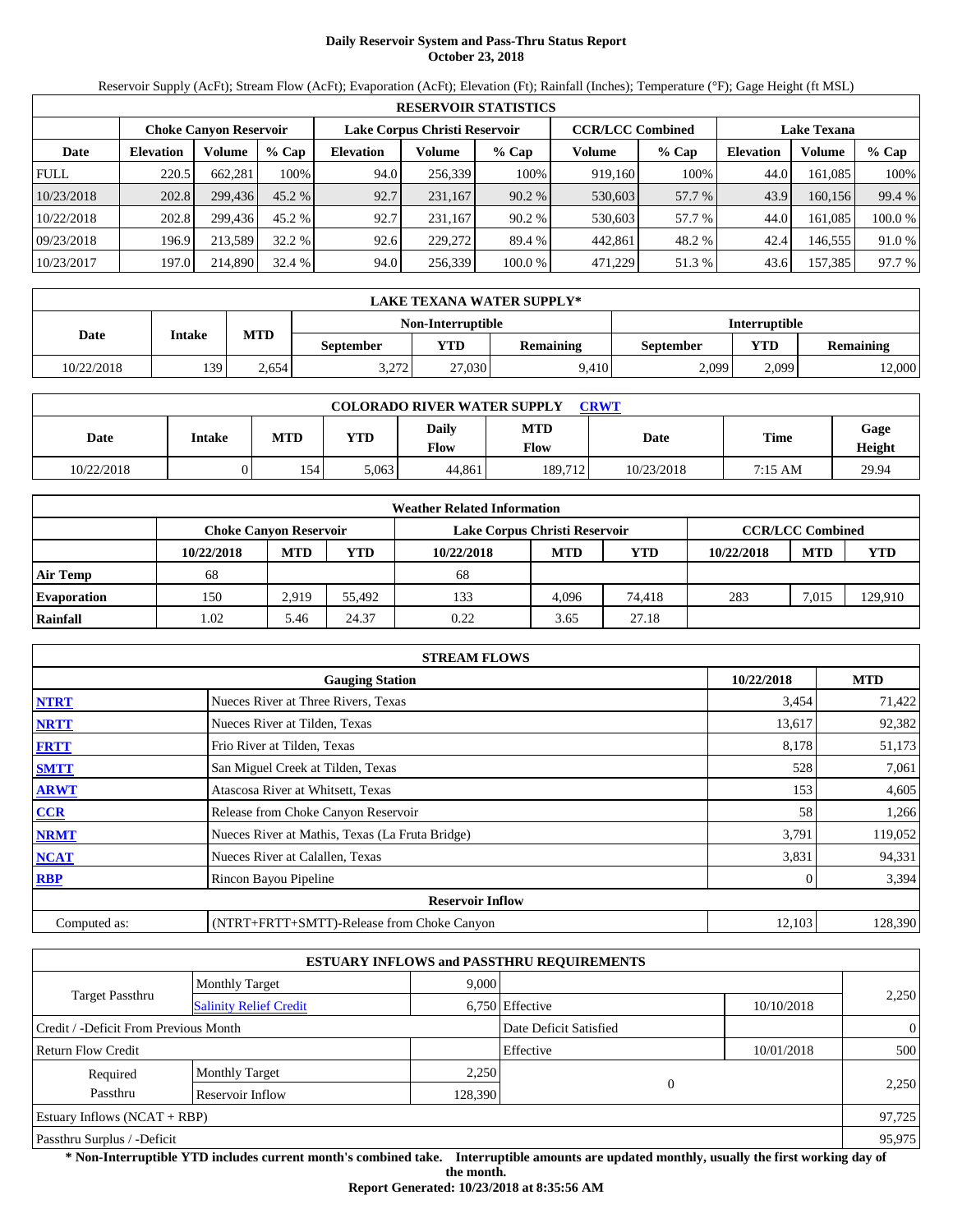# **Daily Reservoir System and Pass-Thru Status Report October 24, 2018**

Reservoir Supply (AcFt); Stream Flow (AcFt); Evaporation (AcFt); Elevation (Ft); Rainfall (Inches); Temperature (°F); Gage Height (ft MSL)

|             | <b>RESERVOIR STATISTICS</b> |                               |                                                          |                  |         |         |                    |         |                  |         |         |  |
|-------------|-----------------------------|-------------------------------|----------------------------------------------------------|------------------|---------|---------|--------------------|---------|------------------|---------|---------|--|
|             |                             | <b>Choke Canvon Reservoir</b> | Lake Corpus Christi Reservoir<br><b>CCR/LCC Combined</b> |                  |         |         | <b>Lake Texana</b> |         |                  |         |         |  |
| Date        | <b>Elevation</b>            | Volume                        | $%$ Cap                                                  | <b>Elevation</b> | Volume  | $%$ Cap | Volume             | $%$ Cap | <b>Elevation</b> | Volume  | $%$ Cap |  |
| <b>FULL</b> | 220.5                       | 662.281                       | 100%                                                     | 94.0             | 256,339 | 100%    | 919,160            | 100%    | 44.0             | 161.085 | 100%    |  |
| 10/24/2018  | 204.0                       | 318,997                       | 48.1 %                                                   | 92.8             | 233,068 | 90.9%   | 552,065            | 60.1%   | 44.0             | 161.085 | 100.0 % |  |
| 10/23/2018  | 202.8                       | 299.436                       | 45.2 %                                                   | 92.7             | 231.167 | 90.2%   | 530,603            | 57.7 %  | 43.9             | 160.156 | 99.4 %  |  |
| 09/24/2018  | 197.7                       | 224.131                       | 33.8 %                                                   | 92.8             | 233,068 | 90.9%   | 457,199            | 49.7 %  | 42.4             | 146.555 | 91.0 %  |  |
| 10/24/2017  | 196.9                       | 213,589                       | 32.2 %                                                   | 94.0             | 256,339 | 100.0%  | 469,928            | 51.1 %  | 43.6             | 157,385 | 97.7 %  |  |

|            | LAKE TEXANA WATER SUPPLY* |            |                  |                   |                  |           |                      |                  |  |  |  |
|------------|---------------------------|------------|------------------|-------------------|------------------|-----------|----------------------|------------------|--|--|--|
|            |                           |            |                  | Non-Interruptible |                  |           | <b>Interruptible</b> |                  |  |  |  |
| Date       | Intake                    | <b>MTD</b> | September        | <b>YTD</b>        | <b>Remaining</b> | September | YTD                  | <b>Remaining</b> |  |  |  |
| 10/23/2018 | 139                       | 2.793      | 3 772<br>J.Z I Z | 27.168            | 0.272<br>. 212   | 2,099     | 2.099                | 12,000           |  |  |  |

| <b>COLORADO RIVER WATER SUPPLY</b><br>CRWT |               |            |       |               |                    |            |             |                |  |  |  |
|--------------------------------------------|---------------|------------|-------|---------------|--------------------|------------|-------------|----------------|--|--|--|
| Date                                       | <b>Intake</b> | <b>MTD</b> | YTD   | Daily<br>Flow | <b>MTD</b><br>Flow | Date       | <b>Time</b> | Gage<br>Height |  |  |  |
| 10/23/2018                                 |               | 154        | 5.063 | 49,030        | 238,742            | 10/24/2018 | 7:15 AM     | 30.45          |  |  |  |

|                    |                        |            |        | <b>Weather Related Information</b> |            |            |            |                         |            |
|--------------------|------------------------|------------|--------|------------------------------------|------------|------------|------------|-------------------------|------------|
|                    | Choke Canvon Reservoir |            |        | Lake Corpus Christi Reservoir      |            |            |            | <b>CCR/LCC Combined</b> |            |
|                    | 10/23/2018             | <b>MTD</b> | YTD    | 10/23/2018                         | <b>MTD</b> | <b>YTD</b> | 10/23/2018 | <b>MTD</b>              | <b>YTD</b> |
| <b>Air Temp</b>    | 60                     |            |        | 62                                 |            |            |            |                         |            |
| <b>Evaporation</b> | 125                    | 3,044      | 55.617 | 22                                 | 4.118      | 74,440     | 147        | 7.162                   | 130,057    |
| Rainfall           | 0.15                   | 5.61       | 24.52  | 0.13                               | 3.78       | 27.31      |            |                         |            |

|              | <b>STREAM FLOWS</b>                             |            |            |
|--------------|-------------------------------------------------|------------|------------|
|              | <b>Gauging Station</b>                          | 10/23/2018 | <b>MTD</b> |
| <b>NTRT</b>  | Nueces River at Three Rivers, Texas             | 6,233      | 77,655     |
| <b>NRTT</b>  | Nueces River at Tilden, Texas                   | 14,352     | 106,733    |
| <b>FRTT</b>  | Frio River at Tilden, Texas                     | 6,848      | 58,022     |
| <b>SMTT</b>  | San Miguel Creek at Tilden, Texas               | 619        | 7,680      |
| <b>ARWT</b>  | Atascosa River at Whitsett, Texas               | 345        | 4,951      |
| <b>CCR</b>   | Release from Choke Canyon Reservoir             | 58         | 1,324      |
| <b>NRMT</b>  | Nueces River at Mathis, Texas (La Fruta Bridge) | 3,811      | 122,864    |
| <b>NCAT</b>  | Nueces River at Calallen, Texas                 | 3,712      | 98,043     |
| <b>RBP</b>   | Rincon Bayou Pipeline                           |            | 3,394      |
|              | <b>Reservoir Inflow</b>                         |            |            |
| Computed as: | (NTRT+FRTT+SMTT)-Release from Choke Canyon      | 13,643     | 142,033    |

|                                       |                               |         | <b>ESTUARY INFLOWS and PASSTHRU REQUIREMENTS</b> |            |                |
|---------------------------------------|-------------------------------|---------|--------------------------------------------------|------------|----------------|
|                                       | <b>Monthly Target</b>         | 9,000   |                                                  |            |                |
| <b>Target Passthru</b>                | <b>Salinity Relief Credit</b> |         | 6,750 Effective                                  | 10/10/2018 | 2,250          |
| Credit / -Deficit From Previous Month |                               |         | Date Deficit Satisfied                           |            | $\overline{0}$ |
| <b>Return Flow Credit</b>             |                               |         | Effective                                        | 10/01/2018 | 500            |
| Required                              | <b>Monthly Target</b>         | 2,250   |                                                  |            |                |
| Passthru                              | Reservoir Inflow              | 142,033 | $\overline{0}$                                   |            | 2,250          |
| Estuary Inflows $(NCAT + RBP)$        |                               |         |                                                  |            | 101,437        |
| Passthru Surplus / -Deficit           |                               |         |                                                  |            | 99,687         |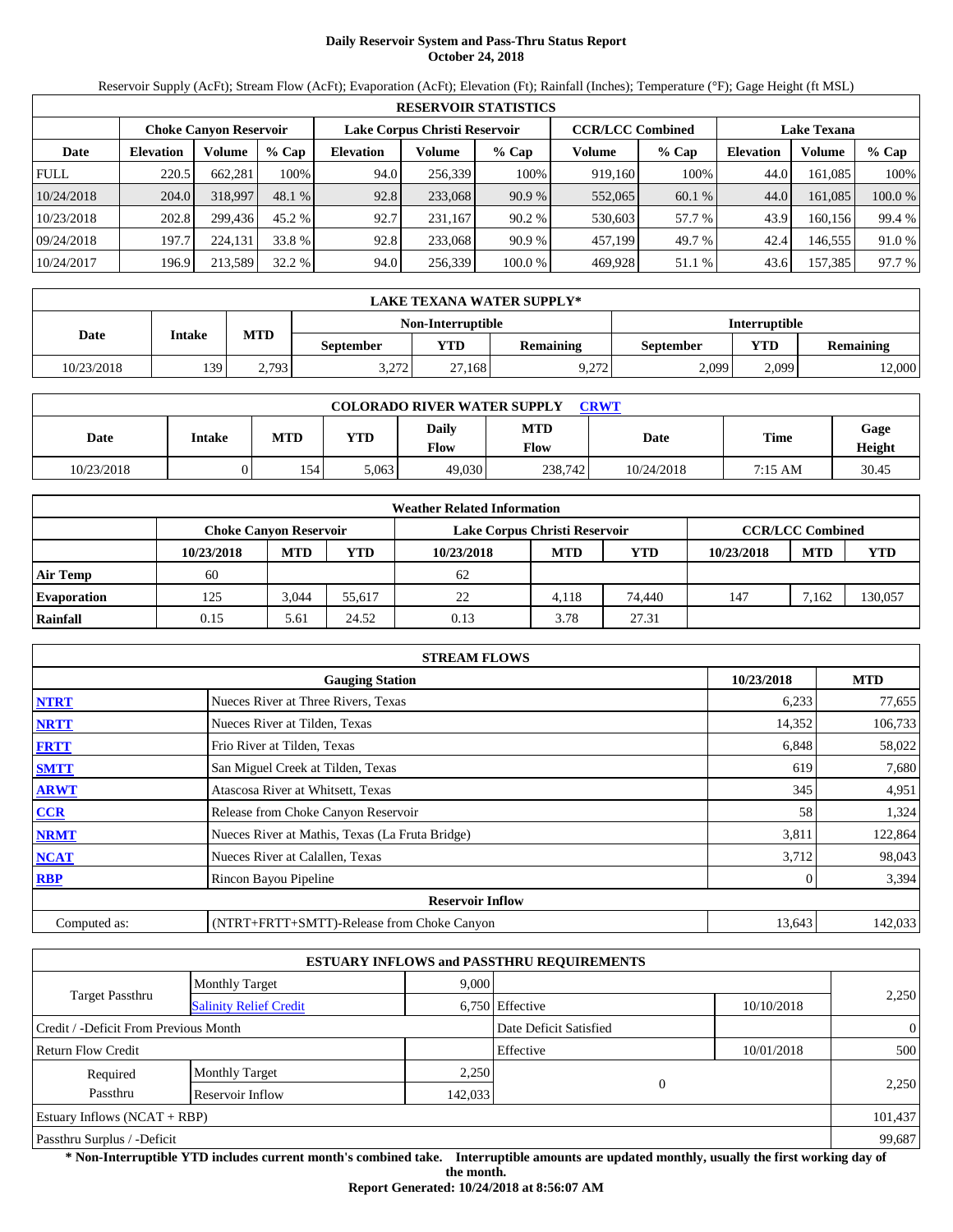# **Daily Reservoir System and Pass-Thru Status Report October 25, 2018**

Reservoir Supply (AcFt); Stream Flow (AcFt); Evaporation (AcFt); Elevation (Ft); Rainfall (Inches); Temperature (°F); Gage Height (ft MSL)

|             | <b>RESERVOIR STATISTICS</b> |                               |         |                  |                               |         |                         |         |                    |         |         |  |  |
|-------------|-----------------------------|-------------------------------|---------|------------------|-------------------------------|---------|-------------------------|---------|--------------------|---------|---------|--|--|
|             |                             | <b>Choke Canvon Reservoir</b> |         |                  | Lake Corpus Christi Reservoir |         | <b>CCR/LCC Combined</b> |         | <b>Lake Texana</b> |         |         |  |  |
| Date        | <b>Elevation</b>            | Volume                        | $%$ Cap | <b>Elevation</b> | Volume                        | $%$ Cap | Volume                  | $%$ Cap | <b>Elevation</b>   | Volume  | $%$ Cap |  |  |
| <b>FULL</b> | 220.5                       | 662.281                       | 100%    | 94.0             | 256,339                       | 100%    | 919,160                 | 100%    | 44.0               | 161.085 | 100%    |  |  |
| 10/25/2018  | 204.4                       | 325,645                       | 49.1%   | 93.2             | 240,730                       | 93.9 %  | 566,375                 | 61.6 %  | 44.0               | 161.085 | 100.0 % |  |  |
| 10/24/2018  | 204.0                       | 318,997                       | 48.1 %  | 92.8             | 233,068                       | 90.9%   | 552,065                 | 60.1 %  | 44.0               | 161.085 | 100.0 % |  |  |
| 09/25/2018  | 198.1                       | 229,517                       | 34.6 %  | 93.1             | 238,806                       | 93.2 %  | 468,323                 | 51.0 %  | 42.3               | 145.671 | 90.4 %  |  |  |
| 10/25/2017  | 196.9                       | 213,589                       | 32.2 %  | 94.0             | 256,339                       | 100.0%  | 469,928                 | 51.1 %  | 43.6               | 157,385 | 97.7 %  |  |  |

|                   | LAKE TEXANA WATER SUPPLY* |            |                  |            |           |           |                      |                  |  |  |  |
|-------------------|---------------------------|------------|------------------|------------|-----------|-----------|----------------------|------------------|--|--|--|
| Non-Interruptible |                           |            |                  |            |           |           | <b>Interruptible</b> |                  |  |  |  |
| Date              | Intake                    | <b>MTD</b> | <b>September</b> | <b>YTD</b> | Remaining | September | YTD                  | <b>Remaining</b> |  |  |  |
| 10/24/2018        | 139                       | 2.932      | 2.272<br>ے رے ۔  | 27.307     | 9.133     | 2,099     | 2,099                | 12,000           |  |  |  |

| <b>COLORADO RIVER WATER SUPPLY</b><br><b>CRWT</b> |               |            |            |               |                    |            |             |                |  |  |  |
|---------------------------------------------------|---------------|------------|------------|---------------|--------------------|------------|-------------|----------------|--|--|--|
| Date                                              | <b>Intake</b> | <b>MTD</b> | <b>YTD</b> | Daily<br>Flow | <b>MTD</b><br>Flow | Date       | <b>Time</b> | Gage<br>Height |  |  |  |
| 10/24/2018                                        | )             | 154        | 5,063      | 49.228        | 287,970            | 10/25/2018 | 7:15 AM     | 30.19          |  |  |  |

|                    |                        |            |        | <b>Weather Related Information</b> |            |            |            |                         |            |
|--------------------|------------------------|------------|--------|------------------------------------|------------|------------|------------|-------------------------|------------|
|                    | Choke Canvon Reservoir |            |        | Lake Corpus Christi Reservoir      |            |            |            | <b>CCR/LCC Combined</b> |            |
|                    | 10/24/2018             | <b>MTD</b> | YTD    | 10/24/2018                         | <b>MTD</b> | <b>YTD</b> | 10/24/2018 | <b>MTD</b>              | <b>YTD</b> |
| <b>Air Temp</b>    | 63                     |            |        | -64                                |            |            |            |                         |            |
| <b>Evaporation</b> | 19                     | 3.063      | 55.636 | 22                                 | 4.140      | 74.462     | 41         | 7.203                   | 130,098    |
| Rainfall           | 0.57                   | 6.18       | 25.09  | 0.38                               | 4.16       | 27.69      |            |                         |            |

|              | <b>STREAM FLOWS</b>                             |            |            |
|--------------|-------------------------------------------------|------------|------------|
|              | <b>Gauging Station</b>                          | 10/24/2018 | <b>MTD</b> |
| <b>NTRT</b>  | Nueces River at Three Rivers, Texas             | 11,156     | 88,811     |
| <b>NRTT</b>  | Nueces River at Tilden, Texas                   | 12,724     | 119,457    |
| <b>FRTT</b>  | Frio River at Tilden, Texas                     | 5,419      | 63,441     |
| <b>SMTT</b>  | San Miguel Creek at Tilden, Texas               | 304        | 7,984      |
| <b>ARWT</b>  | Atascosa River at Whitsett, Texas               | 1,131      | 6,082      |
| <b>CCR</b>   | Release from Choke Canyon Reservoir             | 58         | 1,382      |
| <b>NRMT</b>  | Nueces River at Mathis, Texas (La Fruta Bridge) | 4,030      | 126,893    |
| <b>NCAT</b>  | Nueces River at Calallen, Texas                 | 3,573      | 101,616    |
| <b>RBP</b>   | Rincon Bayou Pipeline                           |            | 3,394      |
|              | <b>Reservoir Inflow</b>                         |            |            |
| Computed as: | (NTRT+FRTT+SMTT)-Release from Choke Canyon      | 16,821     | 158,854    |

|                                       |                               |         | <b>ESTUARY INFLOWS and PASSTHRU REQUIREMENTS</b> |            |                |
|---------------------------------------|-------------------------------|---------|--------------------------------------------------|------------|----------------|
|                                       | <b>Monthly Target</b>         | 9,000   |                                                  |            |                |
| <b>Target Passthru</b>                | <b>Salinity Relief Credit</b> |         | 6,750 Effective                                  | 10/10/2018 | 2,250          |
| Credit / -Deficit From Previous Month |                               |         | Date Deficit Satisfied                           |            | $\overline{0}$ |
| <b>Return Flow Credit</b>             |                               |         | Effective                                        | 10/01/2018 | 500            |
| Required                              | <b>Monthly Target</b>         | 2,250   |                                                  |            |                |
| Passthru                              | Reservoir Inflow              | 158,854 |                                                  |            | 2,250          |
| Estuary Inflows $(NCAT + RBP)$        |                               |         |                                                  |            | 105,010        |
| Passthru Surplus / -Deficit           |                               |         |                                                  |            | 103,260        |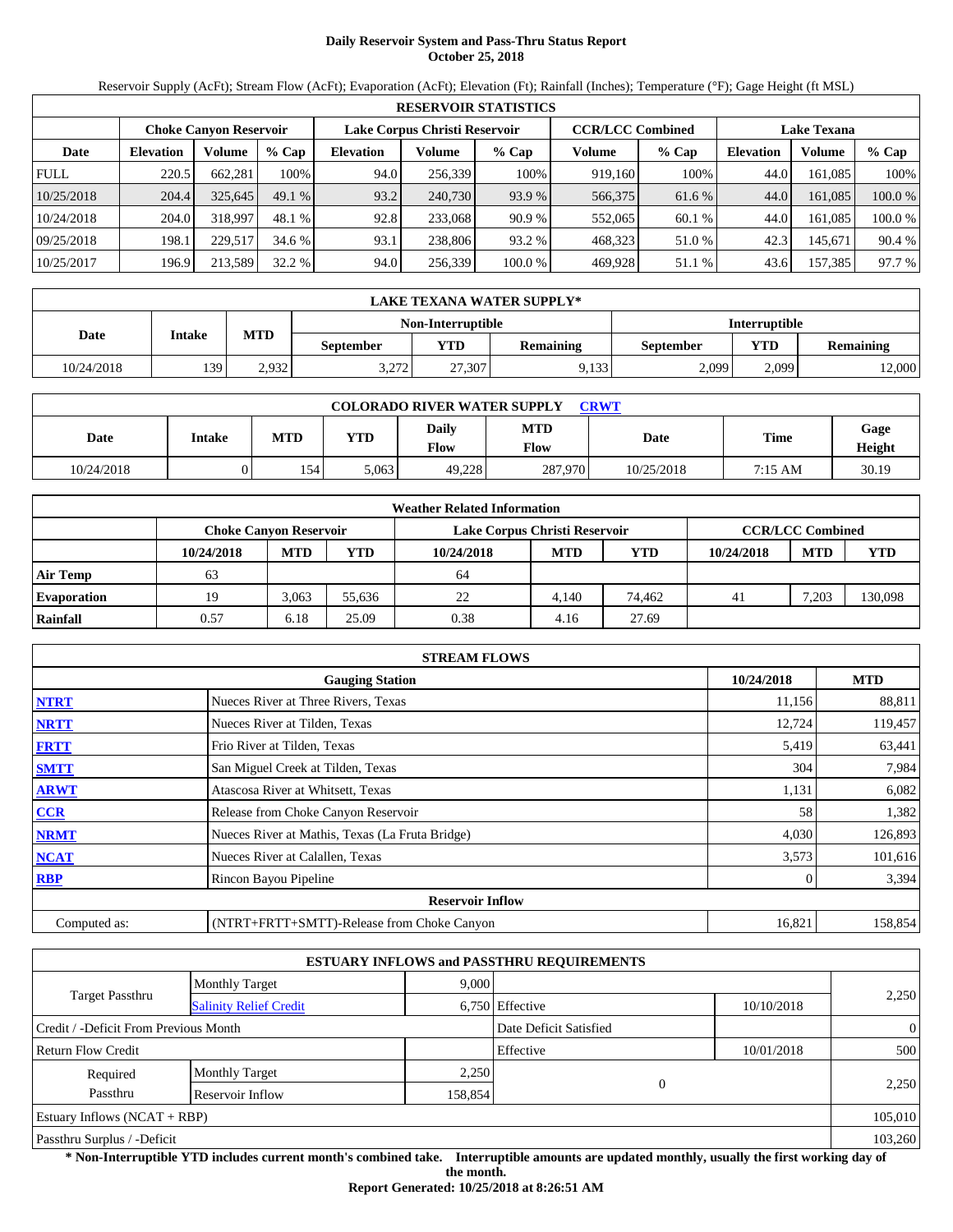# **Daily Reservoir System and Pass-Thru Status Report October 26, 2018**

Reservoir Supply (AcFt); Stream Flow (AcFt); Evaporation (AcFt); Elevation (Ft); Rainfall (Inches); Temperature (°F); Gage Height (ft MSL)

|             | <b>RESERVOIR STATISTICS</b> |                               |         |                  |                               |         |                         |         |                    |         |         |  |
|-------------|-----------------------------|-------------------------------|---------|------------------|-------------------------------|---------|-------------------------|---------|--------------------|---------|---------|--|
|             |                             | <b>Choke Canvon Reservoir</b> |         |                  | Lake Corpus Christi Reservoir |         | <b>CCR/LCC Combined</b> |         | <b>Lake Texana</b> |         |         |  |
| Date        | <b>Elevation</b>            | Volume                        | $%$ Cap | <b>Elevation</b> | Volume                        | $%$ Cap | Volume                  | $%$ Cap | <b>Elevation</b>   | Volume  | % Cap   |  |
| <b>FULL</b> | 220.5                       | 662.281                       | 100%    | 94.0             | 256,339                       | 100%    | 919.160                 | 100%    | 44.0               | 161.085 | 100%    |  |
| 10/26/2018  | 204.7                       | 330,674                       | 49.9%   | 93.4             | 244,597                       | 95.4 %  | 575,271                 | 62.6 %  | 44.0               | 161.085 | 100.0 % |  |
| 10/25/2018  | 204.4                       | 325,645                       | 49.1%   | 93.2             | 240,730                       | 93.9 %  | 566,375                 | 61.6 %  | 44.0               | 161.085 | 100.0 % |  |
| 09/26/2018  | 198.6                       | 236.355                       | 35.7 %  | 93.5             | 246,539                       | 96.2%   | 482,894                 | 52.5 %  | 42.3               | 145.671 | 90.4 %  |  |
| 10/26/2017  | 196.9                       | 213,589                       | 32.2 %  | 94.0             | 256,339                       | 100.0 % | 469.928                 | 51.1 %  | 43.5               | 156,467 | 97.1 %  |  |

|            | LAKE TEXANA WATER SUPPLY* |            |                  |                   |                  |           |                      |                  |  |  |  |
|------------|---------------------------|------------|------------------|-------------------|------------------|-----------|----------------------|------------------|--|--|--|
|            |                           |            |                  | Non-Interruptible |                  |           | <b>Interruptible</b> |                  |  |  |  |
| Date       | Intake                    | <b>MTD</b> | <b>September</b> | <b>YTD</b>        | <b>Remaining</b> | September | <b>YTD</b>           | <b>Remaining</b> |  |  |  |
| 10/25/2018 | 139                       | 3.070      | 3.272<br>ے رے ۔  | 27.446            | 8,994            | 2,099     | 2.099                | 12,000           |  |  |  |

| <b>COLORADO RIVER WATER SUPPLY</b><br><b>CRWT</b> |        |            |       |                      |                           |            |             |                       |  |  |
|---------------------------------------------------|--------|------------|-------|----------------------|---------------------------|------------|-------------|-----------------------|--|--|
| Date                                              | Intake | <b>MTD</b> | YTD   | Daily<br><b>Flow</b> | <b>MTD</b><br><b>Flow</b> | Date       | <b>Time</b> | Gage<br><b>Height</b> |  |  |
| 10/25/2018                                        |        | 154        | 5,063 | 48.633               | 336,602                   | 10/26/2018 | 7:15 AM     | 30.11                 |  |  |

|                    |                               |            |        | <b>Weather Related Information</b> |            |            |            |                         |            |
|--------------------|-------------------------------|------------|--------|------------------------------------|------------|------------|------------|-------------------------|------------|
|                    | <b>Choke Canvon Reservoir</b> |            |        | Lake Corpus Christi Reservoir      |            |            |            | <b>CCR/LCC Combined</b> |            |
|                    | 10/25/2018                    | <b>MTD</b> | YTD    | 10/25/2018                         | <b>MTD</b> | <b>YTD</b> | 10/25/2018 | <b>MTD</b>              | <b>YTD</b> |
| <b>Air Temp</b>    | 66                            |            |        | 66                                 |            |            |            |                         |            |
| <b>Evaporation</b> | 49                            | 3.112      | 55.685 | 56                                 | 4.196      | 74.518     | 105        | 7.308                   | 130,203    |
| Rainfall           | 0.00                          | 6.18       | 25.09  | 0.01                               | 4.17       | 27.70      |            |                         |            |

|              | <b>STREAM FLOWS</b>                             |            |            |
|--------------|-------------------------------------------------|------------|------------|
|              | <b>Gauging Station</b>                          | 10/25/2018 | <b>MTD</b> |
| <b>NTRT</b>  | Nueces River at Three Rivers, Texas             | 15,940     | 104,750    |
| <b>NRTT</b>  | Nueces River at Tilden, Texas                   | 11,195     | 130,653    |
| <b>FRTT</b>  | Frio River at Tilden, Texas                     | 4,546      | 67,986     |
| <b>SMTT</b>  | San Miguel Creek at Tilden, Texas               | 280        | 8,264      |
| <b>ARWT</b>  | Atascosa River at Whitsett, Texas               | 931        | 7,013      |
| CCR          | Release from Choke Canyon Reservoir             | 58         | 1,439      |
| <b>NRMT</b>  | Nueces River at Mathis, Texas (La Fruta Bridge) | 6,471      | 133,364    |
| <b>NCAT</b>  | Nueces River at Calallen, Texas                 | 3,672      | 105,288    |
| <b>RBP</b>   | Rincon Bayou Pipeline                           |            | 3,394      |
|              | <b>Reservoir Inflow</b>                         |            |            |
| Computed as: | (NTRT+FRTT+SMTT)-Release from Choke Canyon      | 20,708     | 179,561    |

|                                       |                               |         | <b>ESTUARY INFLOWS and PASSTHRU REQUIREMENTS</b> |            |                |
|---------------------------------------|-------------------------------|---------|--------------------------------------------------|------------|----------------|
|                                       | <b>Monthly Target</b>         | 9,000   |                                                  |            |                |
| <b>Target Passthru</b>                | <b>Salinity Relief Credit</b> |         | 6,750 Effective                                  | 10/10/2018 | 2,250          |
| Credit / -Deficit From Previous Month |                               |         | Date Deficit Satisfied                           |            | $\overline{0}$ |
| <b>Return Flow Credit</b>             |                               |         | Effective                                        | 10/01/2018 | 500            |
| Required                              | <b>Monthly Target</b>         | 2,250   |                                                  |            |                |
| Passthru                              | Reservoir Inflow              | 179,561 |                                                  |            | 2,250          |
| Estuary Inflows $(NCAT + RBP)$        |                               |         |                                                  |            | 108,682        |
| Passthru Surplus / -Deficit           |                               |         |                                                  |            | 106,932        |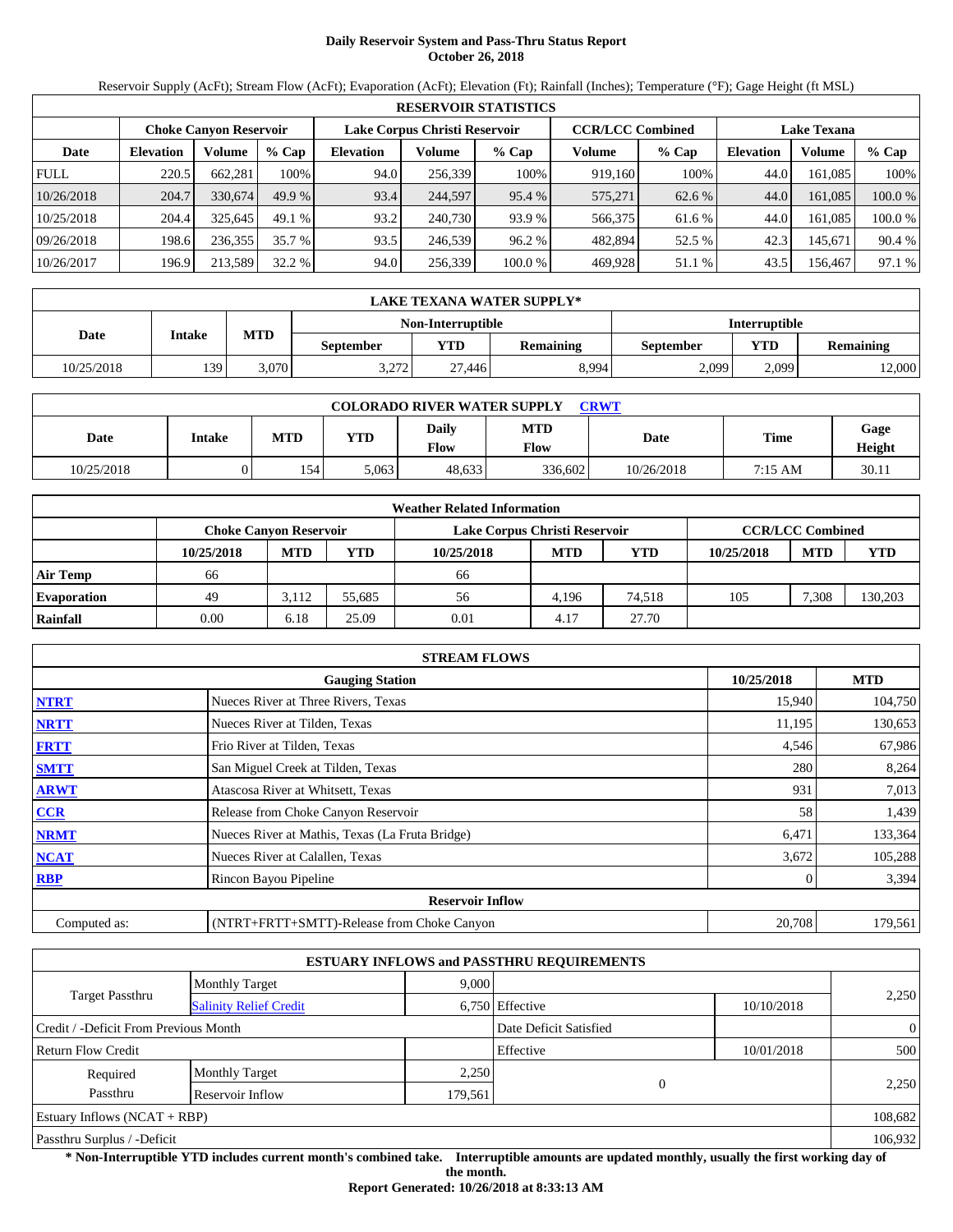# **Daily Reservoir System and Pass-Thru Status Report October 27, 2018**

Reservoir Supply (AcFt); Stream Flow (AcFt); Evaporation (AcFt); Elevation (Ft); Rainfall (Inches); Temperature (°F); Gage Height (ft MSL)

|             | <b>RESERVOIR STATISTICS</b>   |         |         |                               |         |         |                         |         |                    |         |         |  |
|-------------|-------------------------------|---------|---------|-------------------------------|---------|---------|-------------------------|---------|--------------------|---------|---------|--|
|             | <b>Choke Canvon Reservoir</b> |         |         | Lake Corpus Christi Reservoir |         |         | <b>CCR/LCC Combined</b> |         | <b>Lake Texana</b> |         |         |  |
| Date        | <b>Elevation</b>              | Volume  | $%$ Cap | <b>Elevation</b>              | Volume  | $%$ Cap | Volume                  | $%$ Cap | <b>Elevation</b>   | Volume  | % Cap   |  |
| <b>FULL</b> | 220.5                         | 662.281 | 100%    | 94.0                          | 256,339 | 100%    | 919.160                 | 100%    | 44.0               | 161.085 | 100%    |  |
| 10/27/2018  | 204.9                         | 334,048 | 50.4 %  | 93.7                          | 250,442 | 97.7 %  | 584,490                 | 63.6 %  | 44.0               | 161.085 | 100.0 % |  |
| 10/26/2018  | 204.7                         | 330,674 | 49.9 %  | 93.4                          | 244,597 | 95.4 %  | 575.271                 | 62.6 %  | 44.0               | 161.085 | 100.0 % |  |
| 09/27/2018  | 198.8                         | 239,125 | 36.1 %  | 93.9                          | 254,368 | 99.2 %  | 493.493                 | 53.7 %  | 42.3               | 145.671 | 90.4 %  |  |
| 10/27/2017  | 196.9                         | 213,589 | 32.2 %  | 94.0                          | 256,339 | 100.0 % | 469.928                 | 51.1 %  | 43.4               | 155,551 | 96.6 %  |  |

|            | LAKE TEXANA WATER SUPPLY* |            |                  |                   |                  |                      |            |                  |  |  |  |
|------------|---------------------------|------------|------------------|-------------------|------------------|----------------------|------------|------------------|--|--|--|
|            |                           |            |                  | Non-Interruptible |                  | <b>Interruptible</b> |            |                  |  |  |  |
| Date       | Intake                    | <b>MTD</b> | <b>September</b> | VTD-              | <b>Remaining</b> | <b>September</b>     | <b>YTD</b> | <b>Remaining</b> |  |  |  |
| 10/26/2018 | 139                       | 3.209      | 3.272            | 27,585            | 8,855            | 2,099                | 2.099      | 12,000           |  |  |  |

| <b>COLORADO RIVER WATER SUPPLY</b><br><b>CRWT</b> |        |            |       |                             |                           |            |             |                       |  |  |  |
|---------------------------------------------------|--------|------------|-------|-----------------------------|---------------------------|------------|-------------|-----------------------|--|--|--|
| Date                                              | Intake | <b>MTD</b> | YTD   | <b>Daily</b><br><b>Flow</b> | <b>MTD</b><br><b>Flow</b> | Date       | <b>Time</b> | Gage<br><b>Height</b> |  |  |  |
| 10/26/2018                                        |        | 154        | 5,063 | 48.434                      | 385,036                   | 10/27/2018 | 7:15 AM     | 30.18                 |  |  |  |

|                    |                        |            |        | <b>Weather Related Information</b> |            |        |            |                         |            |
|--------------------|------------------------|------------|--------|------------------------------------|------------|--------|------------|-------------------------|------------|
|                    | Choke Canvon Reservoir |            |        | Lake Corpus Christi Reservoir      |            |        |            | <b>CCR/LCC Combined</b> |            |
|                    | 10/26/2018             | <b>MTD</b> | YTD    | 10/26/2018                         | <b>MTD</b> | YTD    | 10/26/2018 | <b>MTD</b>              | <b>YTD</b> |
| <b>Air Temp</b>    | 75                     |            |        | 76                                 |            |        |            |                         |            |
| <b>Evaporation</b> | 59                     | 3.171      | 55.744 | 182                                | 4.378      | 74.700 | 241        | 7,549                   | 130,444    |
| Rainfall           | 0.00                   | 6.18       | 25.09  | 0.00                               | 4.17       | 27.70  |            |                         |            |

|              | <b>STREAM FLOWS</b>                             |            |            |
|--------------|-------------------------------------------------|------------|------------|
|              | <b>Gauging Station</b>                          | 10/26/2018 | <b>MTD</b> |
| <b>NTRT</b>  | Nueces River at Three Rivers, Texas             | 16,753     | 121,504    |
| <b>NRTT</b>  | Nueces River at Tilden, Texas                   | 12,327     | 142,980    |
| <b>FRTT</b>  | Frio River at Tilden, Texas                     | 3,791      | 71,778     |
| <b>SMTT</b>  | San Miguel Creek at Tilden, Texas               | 212        | 8,476      |
| <b>ARWT</b>  | Atascosa River at Whitsett, Texas               | 677        | 7,690      |
| <b>CCR</b>   | Release from Choke Canyon Reservoir             | 24         | 1,463      |
| <b>NRMT</b>  | Nueces River at Mathis, Texas (La Fruta Bridge) | 10,044     | 143,408    |
| <b>NCAT</b>  | Nueces River at Calallen, Texas                 | 4,268      | 109,556    |
| <b>RBP</b>   | Rincon Bayou Pipeline                           |            | 3,394      |
|              | <b>Reservoir Inflow</b>                         |            |            |
| Computed as: | (NTRT+FRTT+SMTT)-Release from Choke Canyon      | 20,733     | 200,295    |

|                                       |                               |         | <b>ESTUARY INFLOWS and PASSTHRU REQUIREMENTS</b> |            |                |
|---------------------------------------|-------------------------------|---------|--------------------------------------------------|------------|----------------|
|                                       | <b>Monthly Target</b>         | 9,000   |                                                  |            |                |
| <b>Target Passthru</b>                | <b>Salinity Relief Credit</b> |         | 6,750 Effective                                  | 10/10/2018 | 2,250          |
| Credit / -Deficit From Previous Month |                               |         | Date Deficit Satisfied                           |            | $\overline{0}$ |
| <b>Return Flow Credit</b>             |                               |         | Effective                                        | 10/01/2018 | 500            |
| Required                              | <b>Monthly Target</b>         | 2,250   |                                                  |            |                |
| Passthru                              | Reservoir Inflow              | 200,295 | $\overline{0}$                                   |            | 2,250          |
| Estuary Inflows $(NCAT + RBP)$        |                               |         |                                                  |            | 112,950        |
| Passthru Surplus / -Deficit           |                               |         |                                                  |            | 111,200        |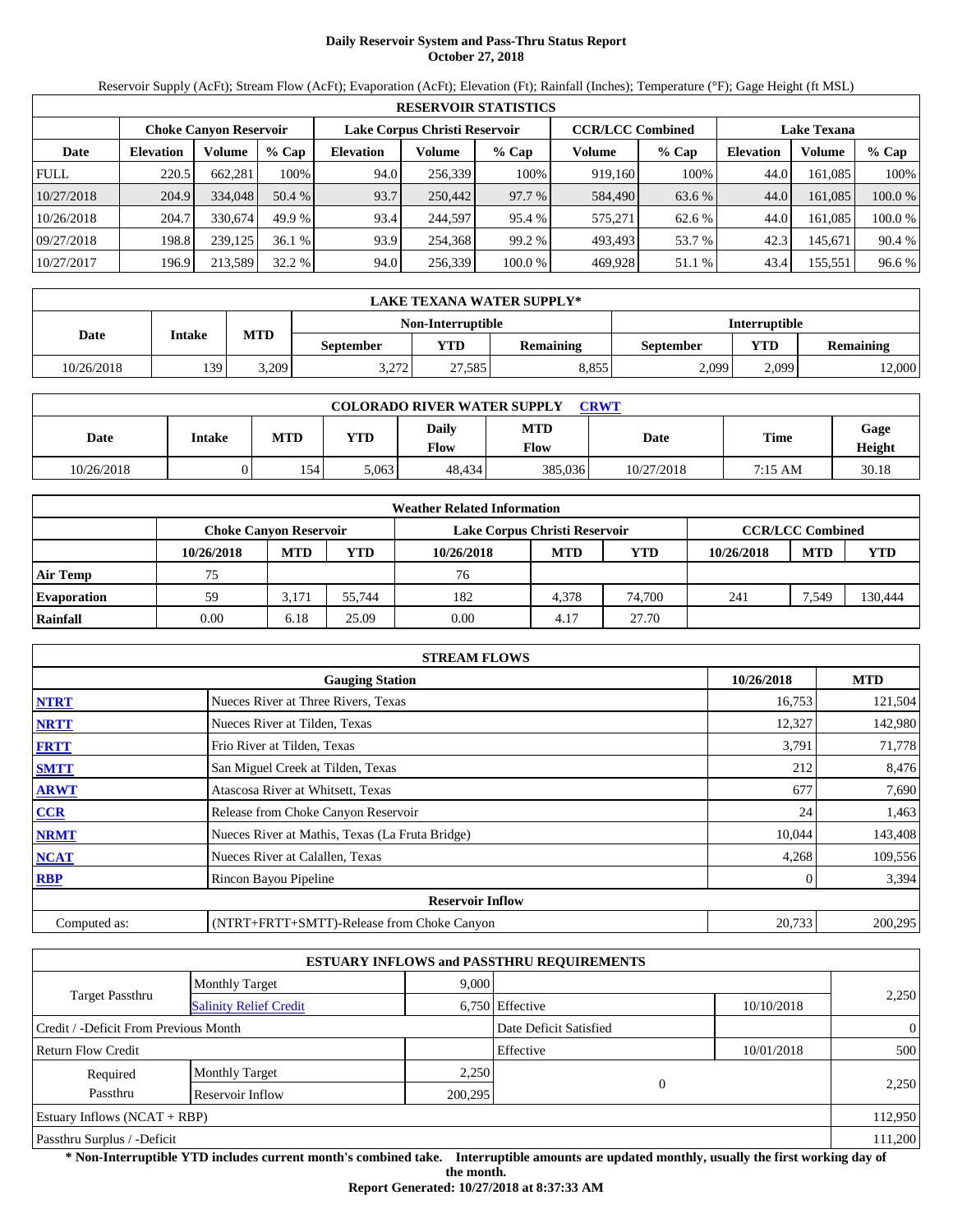# **Daily Reservoir System and Pass-Thru Status Report October 28, 2018**

Reservoir Supply (AcFt); Stream Flow (AcFt); Evaporation (AcFt); Elevation (Ft); Rainfall (Inches); Temperature (°F); Gage Height (ft MSL)

|             | <b>RESERVOIR STATISTICS</b> |                               |         |                  |                               |         |                         |         |                    |         |         |  |
|-------------|-----------------------------|-------------------------------|---------|------------------|-------------------------------|---------|-------------------------|---------|--------------------|---------|---------|--|
|             |                             | <b>Choke Canvon Reservoir</b> |         |                  | Lake Corpus Christi Reservoir |         | <b>CCR/LCC Combined</b> |         | <b>Lake Texana</b> |         |         |  |
| Date        | <b>Elevation</b>            | Volume                        | $%$ Cap | <b>Elevation</b> | Volume                        | $%$ Cap | Volume                  | $%$ Cap | <b>Elevation</b>   | Volume  | % Cap   |  |
| <b>FULL</b> | 220.5                       | 662.281                       | 100%    | 94.0             | 256.339                       | 100%    | 919.160                 | 100%    | 44.0               | 161.085 | 100%    |  |
| 10/28/2018  | 205.1                       | 337,439                       | 50.9 %  | 93.9             | 254,368                       | 99.2 %  | 591,807                 | 64.4 %  | 43.9               | 160.156 | 99.4 %  |  |
| 10/27/2018  | 204.9                       | 334,048                       | 50.4 %  | 93.7             | 250,442                       | 97.7 %  | 584.490                 | 63.6 %  | 44.0               | 161.085 | 100.0 % |  |
| 09/28/2018  | 199.2                       | 244,729                       | 36.9 %  | 94.0             | 256,339                       | 100.0 % | 501,068                 | 54.5 %  | 42.3               | 145.671 | 90.4 %  |  |
| 10/28/2017  | 196.8                       | 212,292                       | 32.0 %  | 94.0             | 256,339                       | 100.0 % | 468,631                 | 51.0 %  | 43.4               | 155,551 | 96.6 %  |  |

|            | LAKE TEXANA WATER SUPPLY* |            |                                                  |        |                  |           |       |                  |  |  |  |
|------------|---------------------------|------------|--------------------------------------------------|--------|------------------|-----------|-------|------------------|--|--|--|
|            |                           |            | <b>Interruptible</b><br><b>Non-Interruptible</b> |        |                  |           |       |                  |  |  |  |
| Date       | Intake                    | <b>MTD</b> | <b>September</b>                                 | VTD    | <b>Remaining</b> | September | YTD   | <b>Remaining</b> |  |  |  |
| 10/27/2018 | 139                       | 3.348      | 3.272                                            | 27.724 | 8,716            | 2,099     | 2.099 | 12,000           |  |  |  |

| <b>COLORADO RIVER WATER SUPPLY</b><br><b>CRWT</b> |               |            |       |                      |                           |            |             |                |  |  |  |
|---------------------------------------------------|---------------|------------|-------|----------------------|---------------------------|------------|-------------|----------------|--|--|--|
| Date                                              | <b>Intake</b> | <b>MTD</b> | YTD   | Daily<br><b>Flow</b> | <b>MTD</b><br><b>Flow</b> | Date       | <b>Time</b> | Gage<br>Height |  |  |  |
| 10/27/2018                                        |               | 154        | 5,063 | 48.831               | 433.867                   | 10/28/2018 | 7:15 AM     | 30.27          |  |  |  |

|                    |                        |            |        | <b>Weather Related Information</b> |            |            |            |                         |            |
|--------------------|------------------------|------------|--------|------------------------------------|------------|------------|------------|-------------------------|------------|
|                    | Choke Canvon Reservoir |            |        | Lake Corpus Christi Reservoir      |            |            |            | <b>CCR/LCC Combined</b> |            |
|                    | 10/27/2018             | <b>MTD</b> | YTD    | 10/27/2018                         | <b>MTD</b> | <b>YTD</b> | 10/27/2018 | <b>MTD</b>              | <b>YTD</b> |
| <b>Air Temp</b>    | 81                     |            |        | 84                                 |            |            |            |                         |            |
| <b>Evaporation</b> | 119                    | 3.290      | 55,863 | 195                                | 4.573      | 74.895     | 314        | 7,863                   | 130,758    |
| Rainfall           | 0.00                   | 6.18       | 25.09  | 0.00                               | 4.17       | 27.70      |            |                         |            |

|              | <b>STREAM FLOWS</b>                             |            |            |
|--------------|-------------------------------------------------|------------|------------|
|              | <b>Gauging Station</b>                          | 10/27/2018 | <b>MTD</b> |
| <b>NTRT</b>  | Nueces River at Three Rivers, Texas             | 14,749     | 136,252    |
| <b>NRTT</b>  | Nueces River at Tilden, Texas                   | 17,170     | 160,150    |
| <b>FRTT</b>  | Frio River at Tilden, Texas                     | 3,176      | 74,954     |
| <b>SMTT</b>  | San Miguel Creek at Tilden, Texas               | 298        | 8,774      |
| <b>ARWT</b>  | Atascosa River at Whitsett, Texas               | 318        | 8,008      |
| <b>CCR</b>   | Release from Choke Canyon Reservoir             |            | 1,463      |
| <b>NRMT</b>  | Nueces River at Mathis, Texas (La Fruta Bridge) | 10,441     | 153,849    |
| <b>NCAT</b>  | Nueces River at Calallen, Texas                 | 5,101      | 114,658    |
| <b>RBP</b>   | Rincon Bayou Pipeline                           |            | 3,394      |
|              | <b>Reservoir Inflow</b>                         |            |            |
| Computed as: | (NTRT+FRTT+SMTT)-Release from Choke Canyon      | 18,222     | 218,517    |

|                                       |                               |         | <b>ESTUARY INFLOWS and PASSTHRU REQUIREMENTS</b> |            |                |
|---------------------------------------|-------------------------------|---------|--------------------------------------------------|------------|----------------|
|                                       | <b>Monthly Target</b>         | 9,000   |                                                  |            |                |
| <b>Target Passthru</b>                | <b>Salinity Relief Credit</b> |         | 6,750 Effective                                  | 10/10/2018 | 2,250          |
| Credit / -Deficit From Previous Month |                               |         | Date Deficit Satisfied                           |            | $\overline{0}$ |
| <b>Return Flow Credit</b>             |                               |         | Effective                                        | 10/01/2018 | 500            |
| Required                              | <b>Monthly Target</b>         | 2,250   |                                                  |            |                |
| Passthru                              | Reservoir Inflow              | 218,517 |                                                  |            | 2,250          |
| Estuary Inflows $(NCAT + RBP)$        |                               |         |                                                  |            | 118,051        |
| Passthru Surplus / -Deficit           |                               |         |                                                  |            | 116,301        |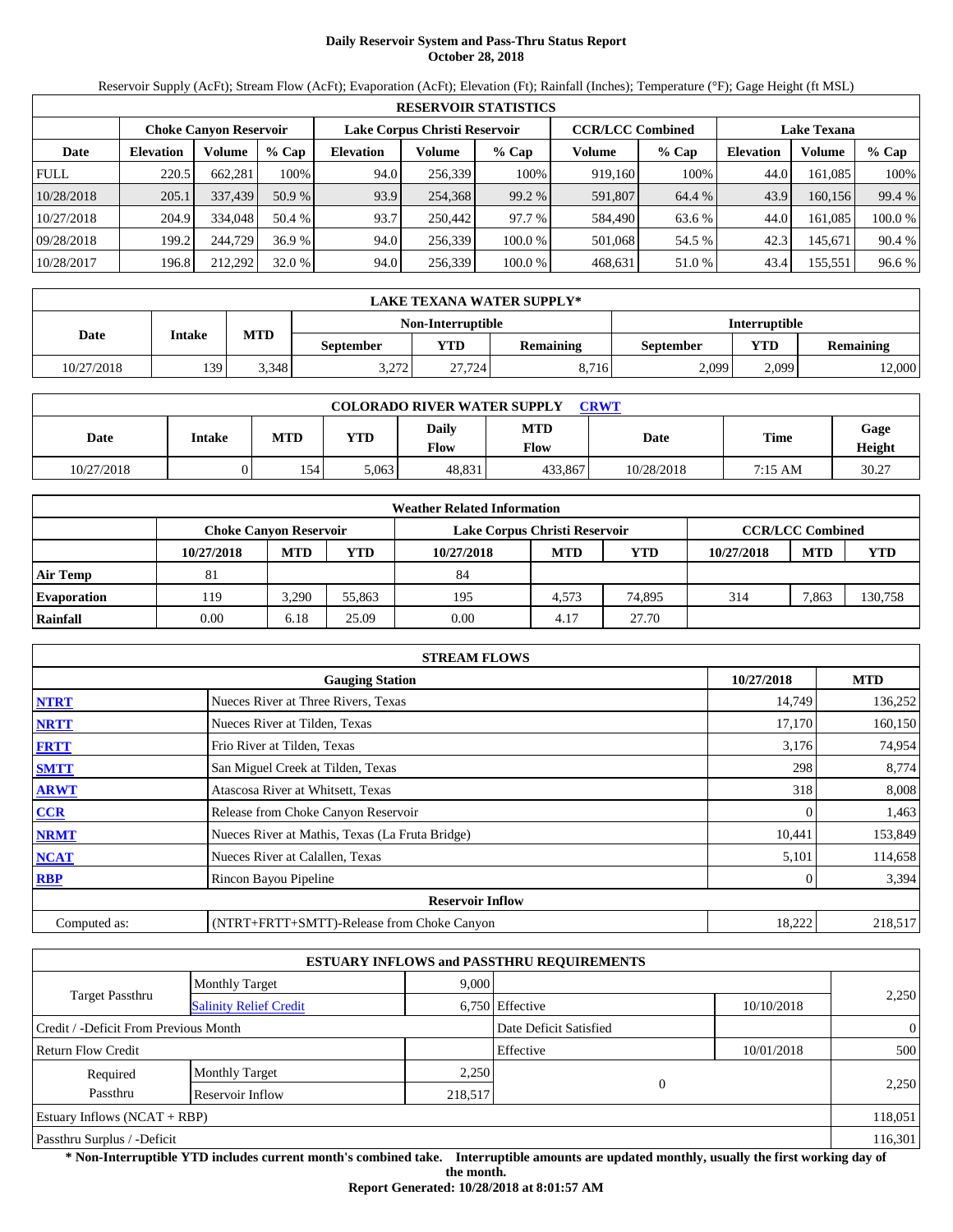# **Daily Reservoir System and Pass-Thru Status Report October 29, 2018**

Reservoir Supply (AcFt); Stream Flow (AcFt); Evaporation (AcFt); Elevation (Ft); Rainfall (Inches); Temperature (°F); Gage Height (ft MSL)

|             | <b>RESERVOIR STATISTICS</b> |                        |         |           |                               |         |                         |         |                    |         |         |  |
|-------------|-----------------------------|------------------------|---------|-----------|-------------------------------|---------|-------------------------|---------|--------------------|---------|---------|--|
|             |                             | Choke Canvon Reservoir |         |           | Lake Corpus Christi Reservoir |         | <b>CCR/LCC Combined</b> |         | <b>Lake Texana</b> |         |         |  |
| Date        | <b>Elevation</b>            | Volume                 | $%$ Cap | Elevation | Volume                        | $%$ Cap | Volume                  | $%$ Cap | <b>Elevation</b>   | Volume  | $%$ Cap |  |
| <b>FULL</b> | 220.5                       | 662.281                | 100%    | 94.0      | 256.339                       | 100%    | 919.160                 | 100%    | 44.0               | 161.085 | 100%    |  |
| 10/29/2018  | 205.3                       | 340,847                | 51.4 %  | 94.0      | 256,339                       | 100.0%  | 597,186                 | 65.0 %  | 44.0               | 161.085 | 100.0 % |  |
| 10/28/2018  | 205.1                       | 337.439                | 50.9 %  | 93.9      | 254.368                       | 99.2 %  | 591.807                 | 64.4 %  | 43.9               | 160.156 | 99.4 %  |  |
| 09/29/2018  | 199.6                       | 250.439                | 37.8 %  | 94.0      | 256,339                       | 100.0 % | 506,778                 | 55.1 %  | 42.5               | 147.442 | 91.5 %  |  |
| 10/29/2017  | 196.8                       | 212,292                | 32.0 %  | 94.0      | 256,339                       | 100.0 % | 468,631                 | 51.0 %  | 43.4               | 155,551 | 96.6 %  |  |

|            | LAKE TEXANA WATER SUPPLY*                |       |       |                   |           |                      |                  |        |  |  |  |  |
|------------|------------------------------------------|-------|-------|-------------------|-----------|----------------------|------------------|--------|--|--|--|--|
|            |                                          |       |       | Non-Interruptible |           | <b>Interruptible</b> |                  |        |  |  |  |  |
| Date       | <b>MTD</b><br>Intake<br><b>September</b> |       | YTD   | <b>Remaining</b>  | September | YTD                  | <b>Remaining</b> |        |  |  |  |  |
| 10/28/2018 | 138                                      | 3.486 | 3.272 | 27.862            | 8,578     | 2,099                | 2,099            | 12,000 |  |  |  |  |

| <b>COLORADO RIVER WATER SUPPLY</b><br>CRWT |               |            |            |                      |             |             |             |                |  |  |
|--------------------------------------------|---------------|------------|------------|----------------------|-------------|-------------|-------------|----------------|--|--|
| Date                                       | <b>Intake</b> | <b>MTD</b> | <b>YTD</b> | Daily<br><b>Flow</b> | MTD<br>Flow | <b>Date</b> | <b>Time</b> | Gage<br>Height |  |  |
| 10/28/2018                                 | 1             | 154        | 5,063      | 49.427               | 483.294     | 10/29/2018  | 7:15 AM     | 30.29          |  |  |

|                    |                        |            |        | <b>Weather Related Information</b> |            |            |            |                         |            |
|--------------------|------------------------|------------|--------|------------------------------------|------------|------------|------------|-------------------------|------------|
|                    | Choke Canvon Reservoir |            |        | Lake Corpus Christi Reservoir      |            |            |            | <b>CCR/LCC Combined</b> |            |
|                    | 10/28/2018             | <b>MTD</b> | YTD    | 10/28/2018                         | <b>MTD</b> | <b>YTD</b> | 10/28/2018 | <b>MTD</b>              | <b>YTD</b> |
| <b>Air Temp</b>    | 82                     |            |        | 85                                 |            |            |            |                         |            |
| <b>Evaporation</b> | 139                    | 3.429      | 56,002 | 81                                 | 4.654      | 74.976     | 220        | 8.083                   | 130,978    |
| Rainfall           | 0.00                   | 6.18       | 25.09  | 0.00                               | 4.17       | 27.70      |            |                         |            |

|              | <b>STREAM FLOWS</b>                             |            |            |
|--------------|-------------------------------------------------|------------|------------|
|              | <b>Gauging Station</b>                          | 10/28/2018 | <b>MTD</b> |
| <b>NTRT</b>  | Nueces River at Three Rivers, Texas             | 13,736     | 149,989    |
| <b>NRTT</b>  | Nueces River at Tilden, Texas                   | 18,877     | 179,027    |
| <b>FRTT</b>  | Frio River at Tilden, Texas                     | 2,799      | 77,752     |
| <b>SMTT</b>  | San Miguel Creek at Tilden, Texas               | 256        | 9,030      |
| <b>ARWT</b>  | Atascosa River at Whitsett, Texas               | 179        | 8,187      |
| <b>CCR</b>   | Release from Choke Canyon Reservoir             |            | 1,463      |
| <b>NRMT</b>  | Nueces River at Mathis, Texas (La Fruta Bridge) | 10,302     | 164,152    |
| <b>NCAT</b>  | Nueces River at Calallen, Texas                 | 6,650      | 121,307    |
| <b>RBP</b>   | Rincon Bayou Pipeline                           |            | 3,394      |
|              | <b>Reservoir Inflow</b>                         |            |            |
| Computed as: | (NTRT+FRTT+SMTT)-Release from Choke Canyon      | 16,791     | 235,308    |

|                                       |                               |         | <b>ESTUARY INFLOWS and PASSTHRU REQUIREMENTS</b> |            |                |
|---------------------------------------|-------------------------------|---------|--------------------------------------------------|------------|----------------|
|                                       | <b>Monthly Target</b>         | 9,000   |                                                  |            |                |
| <b>Target Passthru</b>                | <b>Salinity Relief Credit</b> |         | 6,750 Effective                                  | 10/10/2018 | 2,250          |
| Credit / -Deficit From Previous Month |                               |         | Date Deficit Satisfied                           |            | $\overline{0}$ |
| <b>Return Flow Credit</b>             |                               |         | Effective                                        | 10/01/2018 | 500            |
| Required                              | <b>Monthly Target</b>         | 2,250   |                                                  |            |                |
| Passthru                              | Reservoir Inflow              | 235,308 |                                                  |            | 2,250          |
| Estuary Inflows $(NCAT + RBP)$        |                               |         |                                                  |            | 124,701        |
| Passthru Surplus / -Deficit           |                               |         |                                                  |            | 122,951        |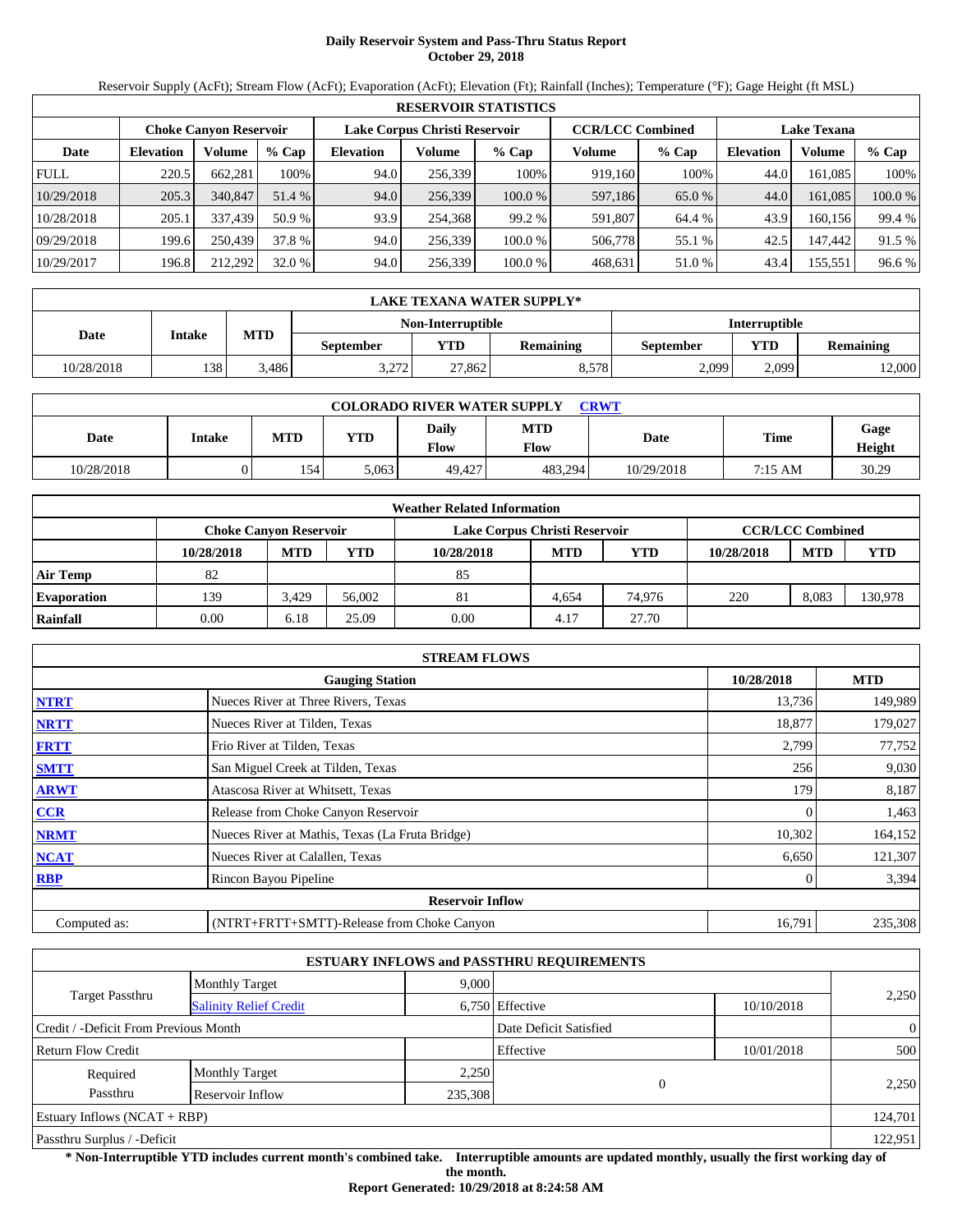# **Daily Reservoir System and Pass-Thru Status Report October 30, 2018**

Reservoir Supply (AcFt); Stream Flow (AcFt); Evaporation (AcFt); Elevation (Ft); Rainfall (Inches); Temperature (°F); Gage Height (ft MSL)

|             | <b>RESERVOIR STATISTICS</b> |                               |         |                  |                               |         |                         |         |                    |         |         |  |
|-------------|-----------------------------|-------------------------------|---------|------------------|-------------------------------|---------|-------------------------|---------|--------------------|---------|---------|--|
|             |                             | <b>Choke Canvon Reservoir</b> |         |                  | Lake Corpus Christi Reservoir |         | <b>CCR/LCC Combined</b> |         | <b>Lake Texana</b> |         |         |  |
| Date        | <b>Elevation</b>            | Volume                        | $%$ Cap | <b>Elevation</b> | Volume                        | $%$ Cap | Volume                  | $%$ Cap | <b>Elevation</b>   | Volume  | % Cap   |  |
| <b>FULL</b> | 220.5                       | 662.281                       | 100%    | 94.0             | 256.339                       | 100%    | 919.160                 | 100%    | 44.0               | 161.085 | 100%    |  |
| 10/30/2018  | 205.4                       | 342,558                       | 51.7 %  | 94.0             | 256,339                       | 100.0%  | 598,897                 | 65.2 %  | 44.0               | 161.085 | 100.0 % |  |
| 10/29/2018  | 205.3                       | 340,847                       | 51.4 %  | 94.0             | 256.339                       | 100.0 % | 597.186                 | 65.0 %  | 44.0               | 161.085 | 100.0 % |  |
| 09/30/2018  | 199.9                       | 254.794                       | 38.4 %  | 94.0             | 256,339                       | 100.0 % | 511,133                 | 55.6 %  | 42.6               | 148.332 | 92.1 %  |  |
| 10/30/2017  | 196.8                       | 212,292                       | 32.0 %  | 94.0             | 256,339                       | 100.0 % | 468,631                 | 51.0 %  | 43.2               | 153,730 | 95.4 %  |  |

|            | LAKE TEXANA WATER SUPPLY* |                                           |                  |        |                  |                  |            |                  |  |  |  |
|------------|---------------------------|-------------------------------------------|------------------|--------|------------------|------------------|------------|------------------|--|--|--|
|            |                           | <b>Interruptible</b><br>Non-Interruptible |                  |        |                  |                  |            |                  |  |  |  |
| Date       | Intake                    | <b>MTD</b>                                | <b>September</b> | VTD-   | <b>Remaining</b> | <b>September</b> | <b>YTD</b> | <b>Remaining</b> |  |  |  |
| 10/29/2018 | 138                       | 3.624                                     | 3.272            | 28,000 | 8,440            | 2,099            | 2.099      | 12,000           |  |  |  |

| <b>COLORADO RIVER WATER SUPPLY</b><br><b>CRWT</b> |        |            |       |                      |                           |            |             |                |  |  |
|---------------------------------------------------|--------|------------|-------|----------------------|---------------------------|------------|-------------|----------------|--|--|
| Date                                              | Intake | <b>MTD</b> | YTD   | <b>Daily</b><br>Flow | <b>MTD</b><br><b>Flow</b> | Date       | <b>Time</b> | Gage<br>Height |  |  |
| 10/29/2018                                        |        | 154        | 5,063 | 49.228               | 532.522                   | 10/30/2018 | 7:15 AM     | 29.99          |  |  |

|                    |                               |            |        | <b>Weather Related Information</b> |            |        |            |                         |            |
|--------------------|-------------------------------|------------|--------|------------------------------------|------------|--------|------------|-------------------------|------------|
|                    | <b>Choke Canvon Reservoir</b> |            |        | Lake Corpus Christi Reservoir      |            |        |            | <b>CCR/LCC Combined</b> |            |
|                    | 10/29/2018                    | <b>MTD</b> | YTD    | 10/29/2018                         | <b>MTD</b> | YTD    | 10/29/2018 | <b>MTD</b>              | <b>YTD</b> |
| <b>Air Temp</b>    | 83                            |            |        | 85                                 |            |        |            |                         |            |
| <b>Evaporation</b> | 160                           | 3.589      | 56.162 | 380                                | 5.034      | 75.356 | 540        | 8,623                   | 131,518    |
| Rainfall           | 0.00                          | 6.18       | 25.09  | 0.00                               | 4.17       | 27.70  |            |                         |            |

|              | <b>STREAM FLOWS</b>                             |            |            |
|--------------|-------------------------------------------------|------------|------------|
|              | <b>Gauging Station</b>                          | 10/29/2018 | <b>MTD</b> |
| <b>NTRT</b>  | Nueces River at Three Rivers, Texas             | 16,714     | 166,702    |
| <b>NRTT</b>  | Nueces River at Tilden, Texas                   | 17,349     | 196,376    |
| <b>FRTT</b>  | Frio River at Tilden, Texas                     | 2,660      | 80,412     |
| <b>SMTT</b>  | San Miguel Creek at Tilden, Texas               | 90         | 9,120      |
| <b>ARWT</b>  | Atascosa River at Whitsett, Texas               | 111        | 8,298      |
| CCR          | Release from Choke Canyon Reservoir             |            | 1,463      |
| <b>NRMT</b>  | Nueces River at Mathis, Texas (La Fruta Bridge) | 10,540     | 174,692    |
| <b>NCAT</b>  | Nueces River at Calallen, Texas                 | 7,364      | 128,672    |
| <b>RBP</b>   | Rincon Bayou Pipeline                           |            | 3,394      |
|              | <b>Reservoir Inflow</b>                         |            |            |
| Computed as: | (NTRT+FRTT+SMTT)-Release from Choke Canyon      | 19,463     | 254,771    |

|                                       |                               |         | <b>ESTUARY INFLOWS and PASSTHRU REQUIREMENTS</b> |            |                |
|---------------------------------------|-------------------------------|---------|--------------------------------------------------|------------|----------------|
|                                       | <b>Monthly Target</b>         | 9,000   |                                                  |            |                |
| <b>Target Passthru</b>                | <b>Salinity Relief Credit</b> |         | 6,750 Effective                                  | 10/10/2018 | 2,250          |
| Credit / -Deficit From Previous Month |                               |         | Date Deficit Satisfied                           |            | $\overline{0}$ |
| <b>Return Flow Credit</b>             |                               |         | Effective                                        | 10/01/2018 | 500            |
| Required                              | <b>Monthly Target</b>         | 2,250   |                                                  |            |                |
| Passthru                              | Reservoir Inflow              | 254,771 |                                                  |            | 2,250          |
| Estuary Inflows $(NCAT + RBP)$        |                               |         |                                                  |            | 132,066        |
| Passthru Surplus / -Deficit           |                               |         |                                                  |            | 130,316        |